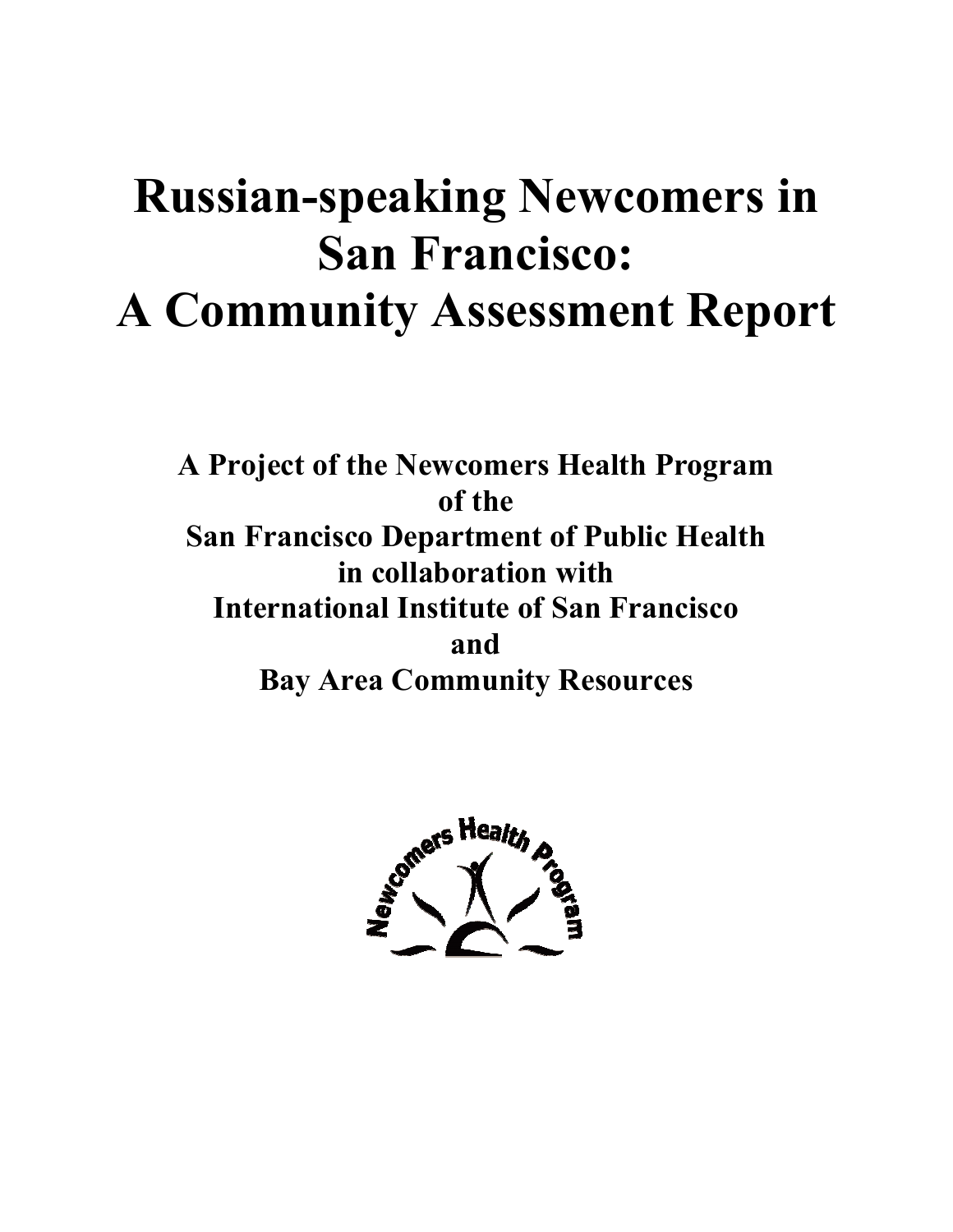# **Russian-speaking Newcomers in San Francisco: A Community Assessment Report**

**Co-Authors: Patricia Erwin, MPH Linda L. Chappo** 

**Contributing Authors:** 

*Newcomers Health Program Staff* **Graduate Students Graduate Students** 

Drina Boban, MPH Monica Dea, MPH candidate Linette Escobar, MA Ayanna Kiburi, MPH candidate Joanna Kotcher, MPH James Rapues, MPH candidate Judith Snead, MPH candidate

**A Project of the Newcomers Health Program of the San Francisco Department of Public Health in collaboration with International Institute of San Francisco and Bay Area Community Resources** 







# **September, 2002**

1490 Mason Street #107 San Francisco, CA 94133-4222 Telephone: (415) 705-8553 Fax: (415) 705-8660 Email: newcomershealth@yahoo.com Website: http://www.dph.sf.ca.us/CHPP/newcmrs.htm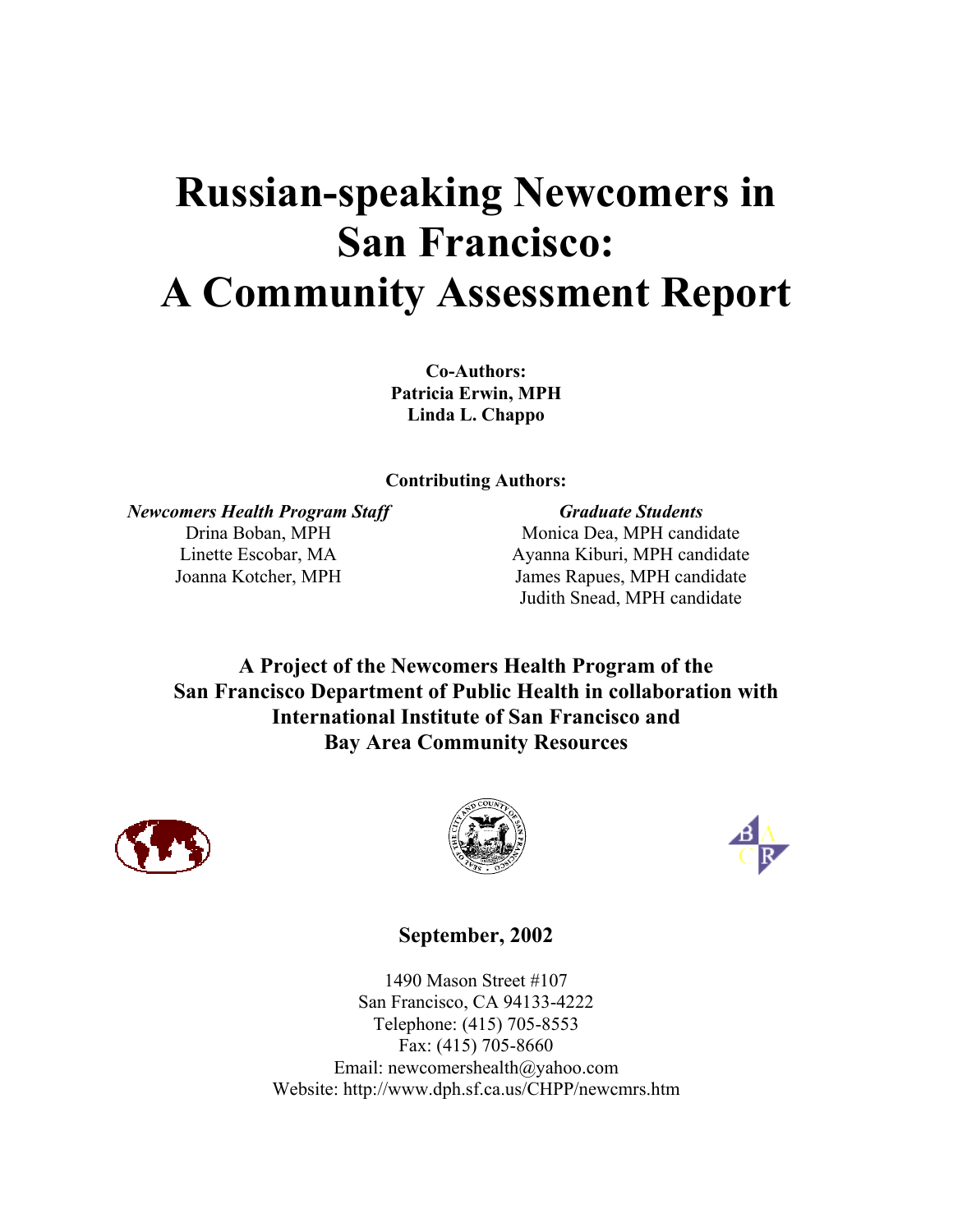# **Table of Contents**

| I.                                |                                                                                                                                                                                                                                                                                                                                                                                                                                                                                                                                                                                                                                                                                                                                                |
|-----------------------------------|------------------------------------------------------------------------------------------------------------------------------------------------------------------------------------------------------------------------------------------------------------------------------------------------------------------------------------------------------------------------------------------------------------------------------------------------------------------------------------------------------------------------------------------------------------------------------------------------------------------------------------------------------------------------------------------------------------------------------------------------|
| $\prod$                           |                                                                                                                                                                                                                                                                                                                                                                                                                                                                                                                                                                                                                                                                                                                                                |
| Ш.                                |                                                                                                                                                                                                                                                                                                                                                                                                                                                                                                                                                                                                                                                                                                                                                |
| IV.                               |                                                                                                                                                                                                                                                                                                                                                                                                                                                                                                                                                                                                                                                                                                                                                |
| V.                                | A. Analysis of Department of Public Health Patient Utilization Data, 1998-2001<br>B. Analysis of California Refugee Health Section Data, 2000-2002<br>C. Refugee Medical Clinic Health Assessment Survey, 2002<br>D. Key Informant Interviews, 1999-2000<br>E. Focus Groups, 2000                                                                                                                                                                                                                                                                                                                                                                                                                                                              |
| VI.                               | .21<br>.<br>A. Analysis of Department of Public Health Patient Utilization Data, 1998-2001<br>B. Analysis of California Refugee Health Section Data, 2000-2002<br>C. Refugee Medical Clinic Health Assessment Survey, 2002<br>D. Key Informant Interviews, 1999-2000<br>E. Focus Groups, 2000                                                                                                                                                                                                                                                                                                                                                                                                                                                  |
| VII.                              | A. Recommendations<br>B. Lessons Learned from this Assessment by Newcomers Health Program                                                                                                                                                                                                                                                                                                                                                                                                                                                                                                                                                                                                                                                      |
| VIII.                             |                                                                                                                                                                                                                                                                                                                                                                                                                                                                                                                                                                                                                                                                                                                                                |
| IX.<br>F.<br>G.<br>Н.<br>I.<br>J. | Appendices<br>A. Refugee Medical Clinic Patient Health Education Assessment Survey – English<br>B. Refugee Medical Clinic Patient Health Education Assessment Survey - Russian<br>C. Key Informant Interview Tool, Community Organizations<br>D. Key Informant Interview Tool, Health Providers<br>E. Key Informant Interview Tool, Social Service Agencies<br>Key Informant Interview Tool, Across Agency<br>Key Informant Interview Tool - SUNSET Russian Tobacco Education Project<br>Focus Group Interview Tool – General Health and Social Services<br>Focus Group Interview Tool - SUNSET Russian Tobacco Education Project<br>List of Key Informants<br>K. Map of San Francisco by Zip Codes (not available through web-based versions) |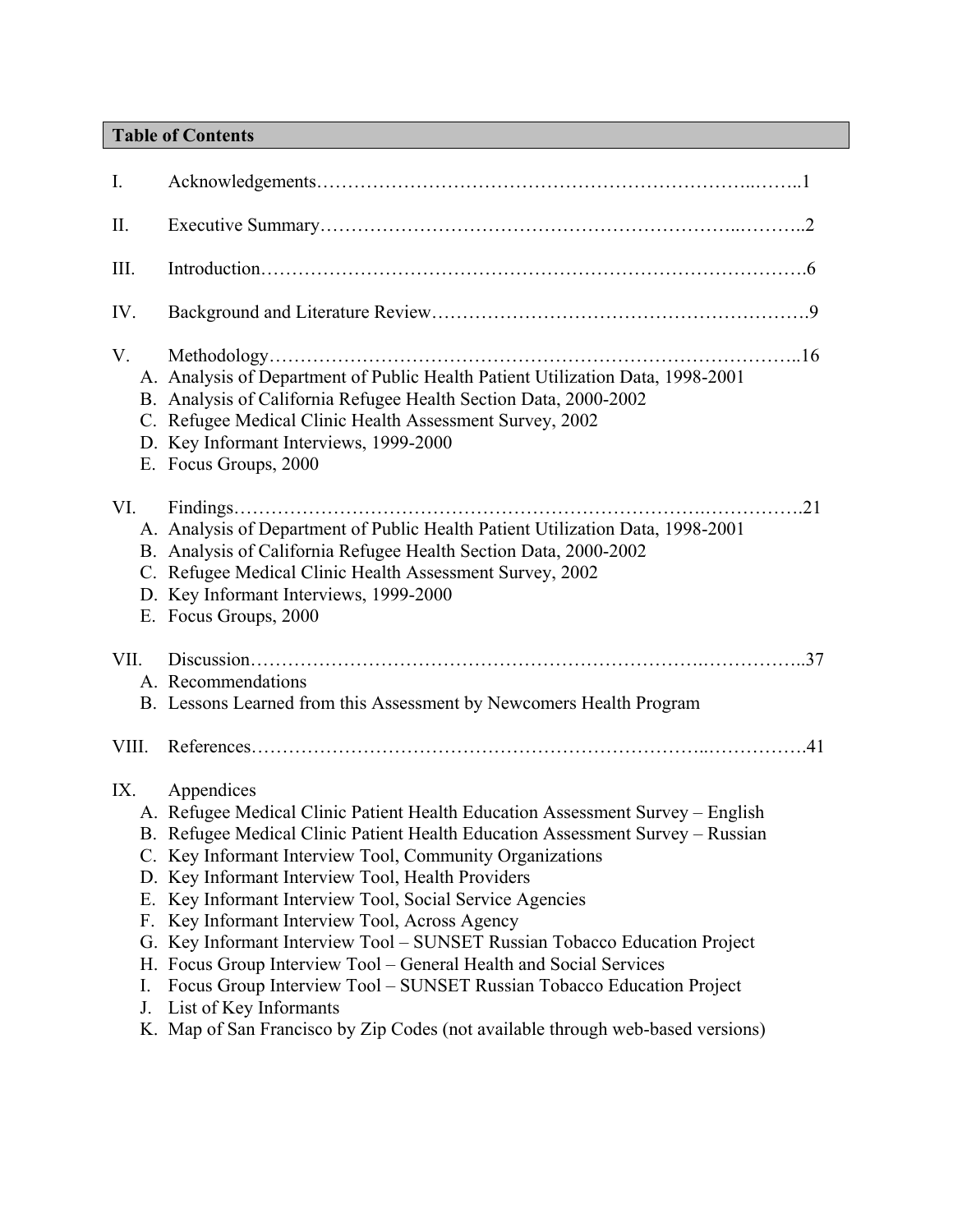## **I. Acknowledgements**

 The Newcomers Health Program of the San Francisco Department of Public Health would like to sincerely thank the Russian-speaking community members (whose confidentiality we must maintain) who generously gave their time to participate in our health education surveys, interviews, and focus groups. The co-authors would also like to extend their appreciation to the health and human services providers for kindly sharing with us their time, advice and experiences (see Appendix J). We also want to acknowledge the support of the California Department of Health Services, Refugee Health Section, which provided us with the funding to compile this report.

 In addition, the co-authors want to acknowledge our staff, interns and those individuals who assisted in the development, implementation and writing of this community assessment through its various phases. Their support, time, expertise, resources and feedback were invaluable and greatly appreciated. We apologize for inadvertently omitting any others who supported this project and are not included here.

Nina Boyko – Refugee Medical Clinic, Newcomers Health Program Alan Hubbard – University of California, Berkeley Yin Yan Leung – Newcomers Health Program Freda Luu – Newcomers Health Program Bella Mogilev – Refugee Medical Clinic, Newcomers Health Program Julia Mogilev – Refugee Medical Clinic, Newcomers Health Program Sasha Mosalov – SUNSET Russian Tobacco Education Project, Newcomers Health Program Olga Radom – Refugee Medical Clinic, Newcomers Health Program Irina Rudoy – San Francisco Tuberculosis Control Program, Newcomers Health Program Natalya Volk – Newcomers Health Program

*This report is made possible in part by funds received from the California Department of Health Services, Refugee Health Section, under grant number 01-90-4467-01A.*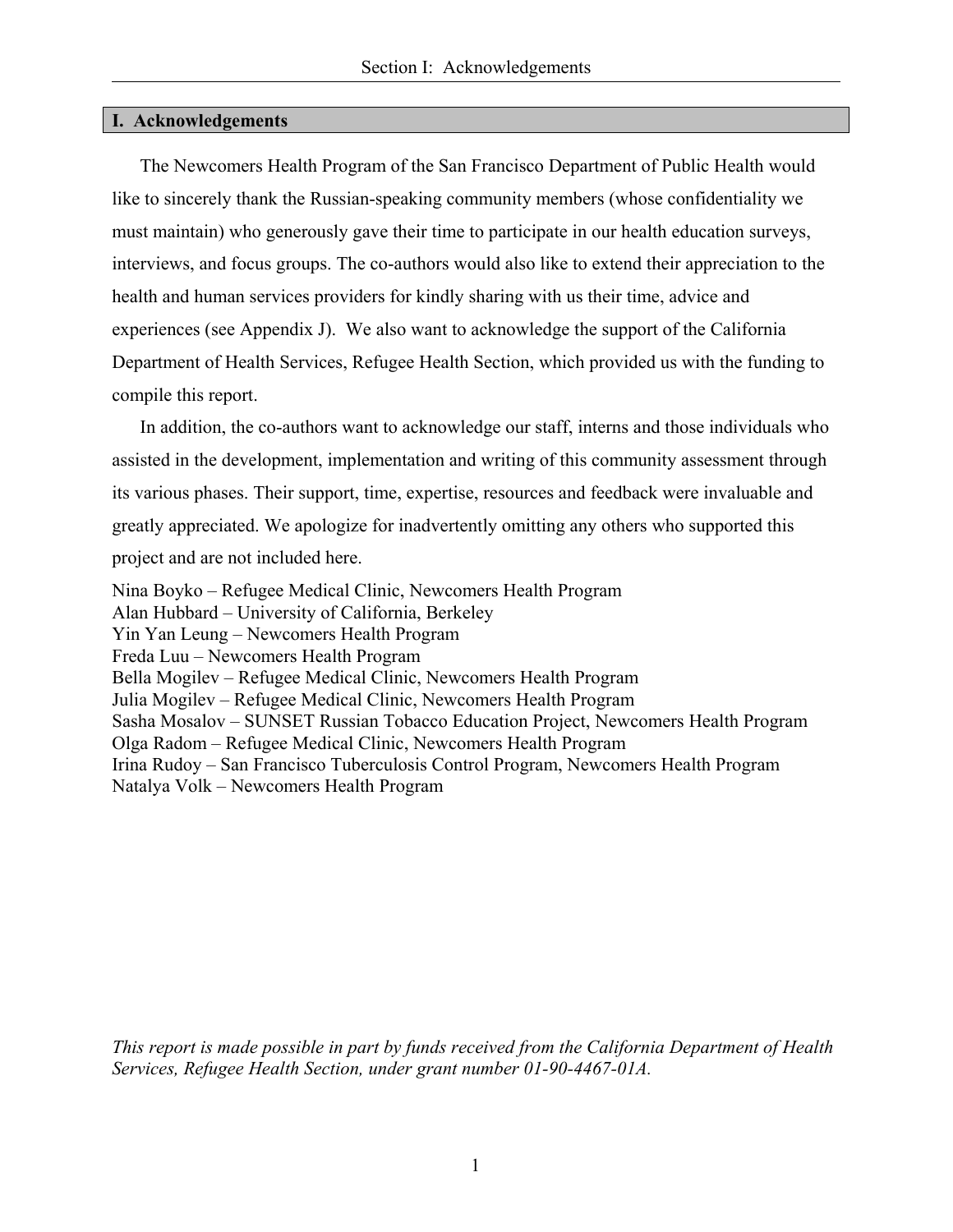#### **II. Executive Summary**

 The Russian-speaking newcomer community is one of the fastest growing communities in the San Francisco Bay Area. The current wave of newcomers from the former Soviet Union include many individuals who have left their homeland due to an increase in the incidence and virulence of anti-Semitic activity, or to escape communism. Thousands left the former Soviet Union when it was experiencing economic and social upheaval. One goal they all have in common is their pursuit of a better life in the United States for themselves and their families.

 Russian-speaking newcomers include people with different immigration statuses, some are refugees, others are asylees or parolees and some are immigrants with no special status. Due to the difficulty of sub-categorizing this community and for purposes of inclusiveness, this assessment encompasses newcomers from the former Soviet Union who have arrived in the past fifteen years, regardless of their immigration status.

 In order to better understand and help Russian-speakers deal with resettlement, trauma and stress, health care and social service providers can benefit by having additional information about them. A community assessment, such as this one, which includes various methods of gathering information is a good tool for beginning to identify community assets, socio-cultural and health beliefs and practices, community needs and gaps in services. This assessment, undertaken by the Newcomers Health Program, a program of the San Francisco Department of Public Health in collaboration with the International Institute of San Francisco and Bay Area Community Resources, attempts to present a baseline picture of the Russian-speaking newcomer population in San Francisco County. The goals of this assessment were fourfold:

- 1. To document the basic demographic characteristics of the Russian refugees who came to San Francisco, including information on general health issues, employment and education, resettlement resources and challenges, and overall well-being.
- 2. To begin a process of networking with community members and enhancing community capacity so that Russian-speaking newcomers in San Francisco have more resources available to help themselves.
- 3. To seek information to guide us in determining future directions and collaborations for Newcomers Health Program.
- 4. To compile and produce a report, and share findings related to information obtained on this community by the Newcomers Health Program.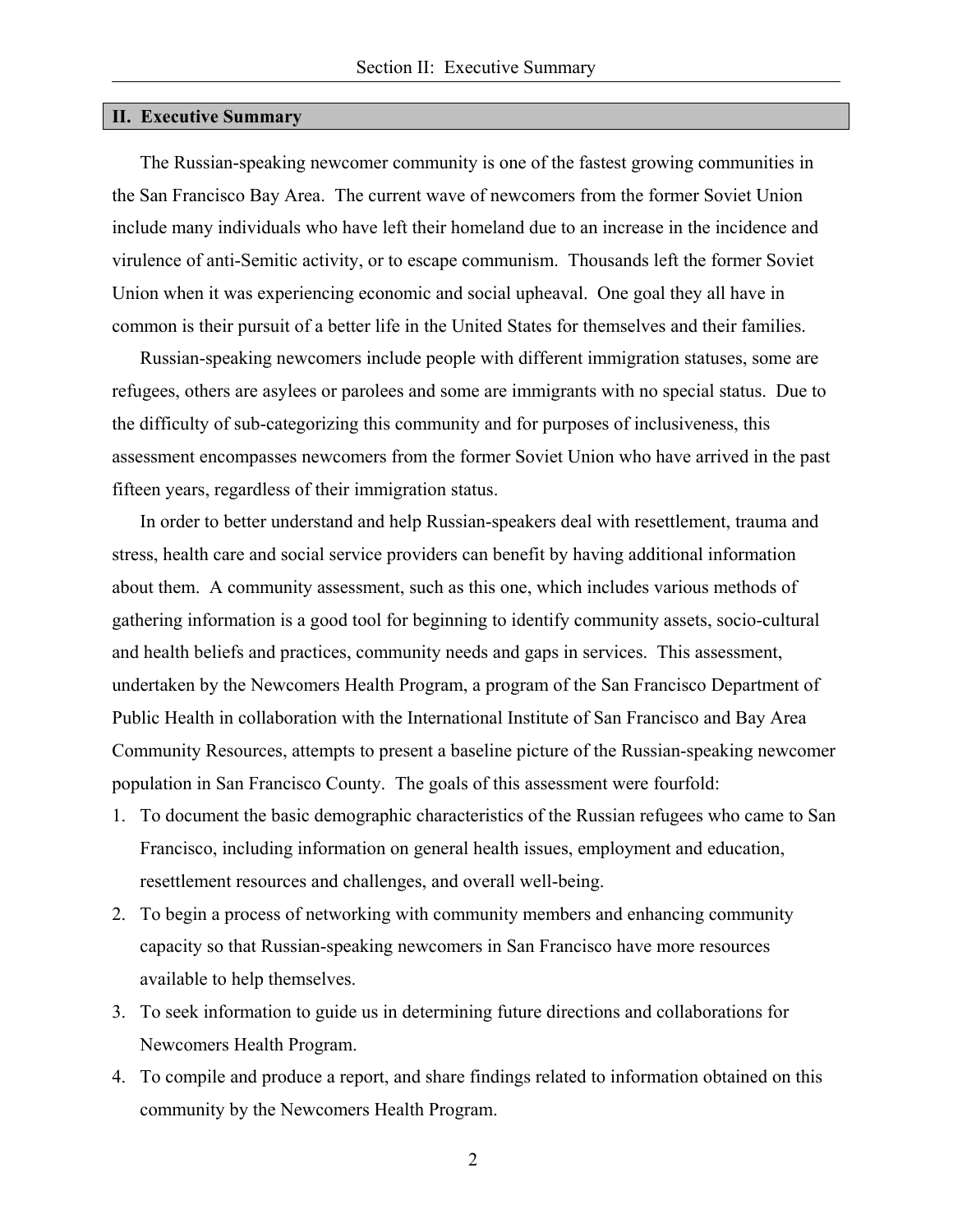Due to resource limitations, this assessment is primarily descriptive and qualitative in nature. The assessment utilized the following methods which are summarized in this report:

- 1. a literature and data review;
- 2. analysis of billing data from public health primary health care clinics of the San Francisco Department of Public Health;
- 3. analysis of refugee initial health assessment data from the California Department of Health Services;
- 4. patient health education assessment survey at Refugee Medical Center;
- 5. key informant interviews with health and human service providers who work with Russianspeaking newcomers;
- 6. focus groups with Russian-speaking newcomer adults and youth, and visiting Russian businessmen.

## **Some General Findings from the Assessment**

- 1. *Diversity:* There are many differences in the waves of Russian speakers who live in the San Francisco Bay Area. There are subgroups based on the country of origin, religious practice, immigration status, age and socio-economic status.
- 2. *Physical health issues:* Chronic diseases such as hypertension, diabetes and heart disease are very common. Diseases of the musculoskeletol system and connective tissues, diseases of the nervous system and sense organs, and rheumatoid arthritis are also common. Some of these are most likely related to lifestyle, diet and tobacco use.
- 3. *Mental health issues:* Loss of country, work and status cause many Russian-speaking newcomers to feel depression and stress. Many of the elderly have feelings of depression and become isolated due to a lack of English language skills. Some do not seek assistance in health care because they are uninformed about services available or due to the stigma associated with mental health.
- 4. *Employment opportunities:* Most Russian-speakers are well-educated and well-trained. However, due to language limitations or lack of current technology skills many are unable to get work or earn a substantial wage for the high cost of living in San Francisco.
- 5. *Supportive services:* One of the most frustrating areas for these newcomers is the lack of qualified Russians-speaking interpreters and service providers at many health centers and social service agencies. Many Russian-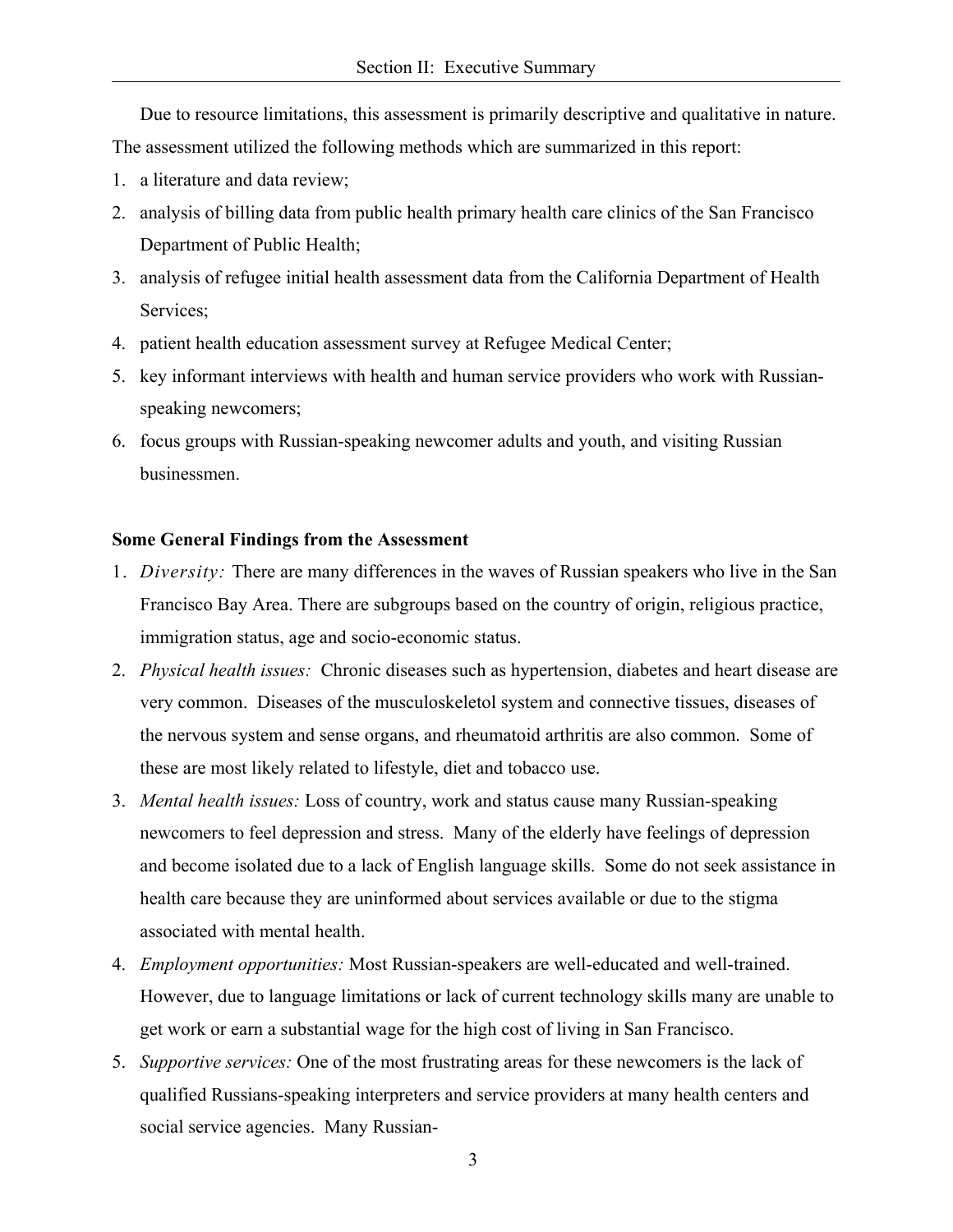speaking newcomers expressed their appreciation for the health care providers at the Refugee Medical Clinic, Mt. Zion Hospital and San Francisco General Hospital.

- 6. *Housing:* The high cost of housing in San Francisco is a major concern for many Russianspeakers. Many fear homelessness. We are seeing a larger population settling in unsafe neighborhoods such as the Tenderloin and the Western Addition. Others move out of the city to suburban areas such as Daly City, Richmond, Walnut Creek and even to Sacramento where there is a large Russian population.
- 7. *Youth issues:* Youth tend to acculturate faster into the community than the older generations. Many don't want to speak Russian and this causes a communication problem with elderly family members who may only speak Russian. In addition, some Russian service providers perceive that Russian-speaking youth have a much higher smoking prevalence rate than American teenagers. If this is true, tobacco-related diseases will continue to affect this community at higher rates than the general population.
- 8. *Great strengths:* Russian-speakers know how to "find their way" in the culture and have a desire to work and become successful in the new environment. They are resourceful, resiliient and developed skills in their homeland for getting around obstacles. They have a strong sense of family and a very good work ethic.

### **Recommendations**

 We based these suggested recommendations on the information gathered in this assessment. We believe that these actions could significantly and positively impact the health, well-being and resettlement experiences of Russian-speaking newcomers in San Francisco.

- 1. Increase access to health care services by providing the newcomers with an extensive orientation to the health care system in the U.S. (and more specifically in San Francisco) so they will better understand the process and be able to utilize services.
- 2. Develop health education prevention programs such as hypertension management, diabetes management and healthy eating programs that are culturally and linguistically appropriate. Use bilingual, bicultural staff to conduct outreach and implement activities.
- 3. Implement cultural competency training at all levels of service provision. Provide funding for more native language brochures, one-on-one education and native language videos.
- 4. Increase the availability of interpreter services and Russian-speaking providers throughout the health and social services arena.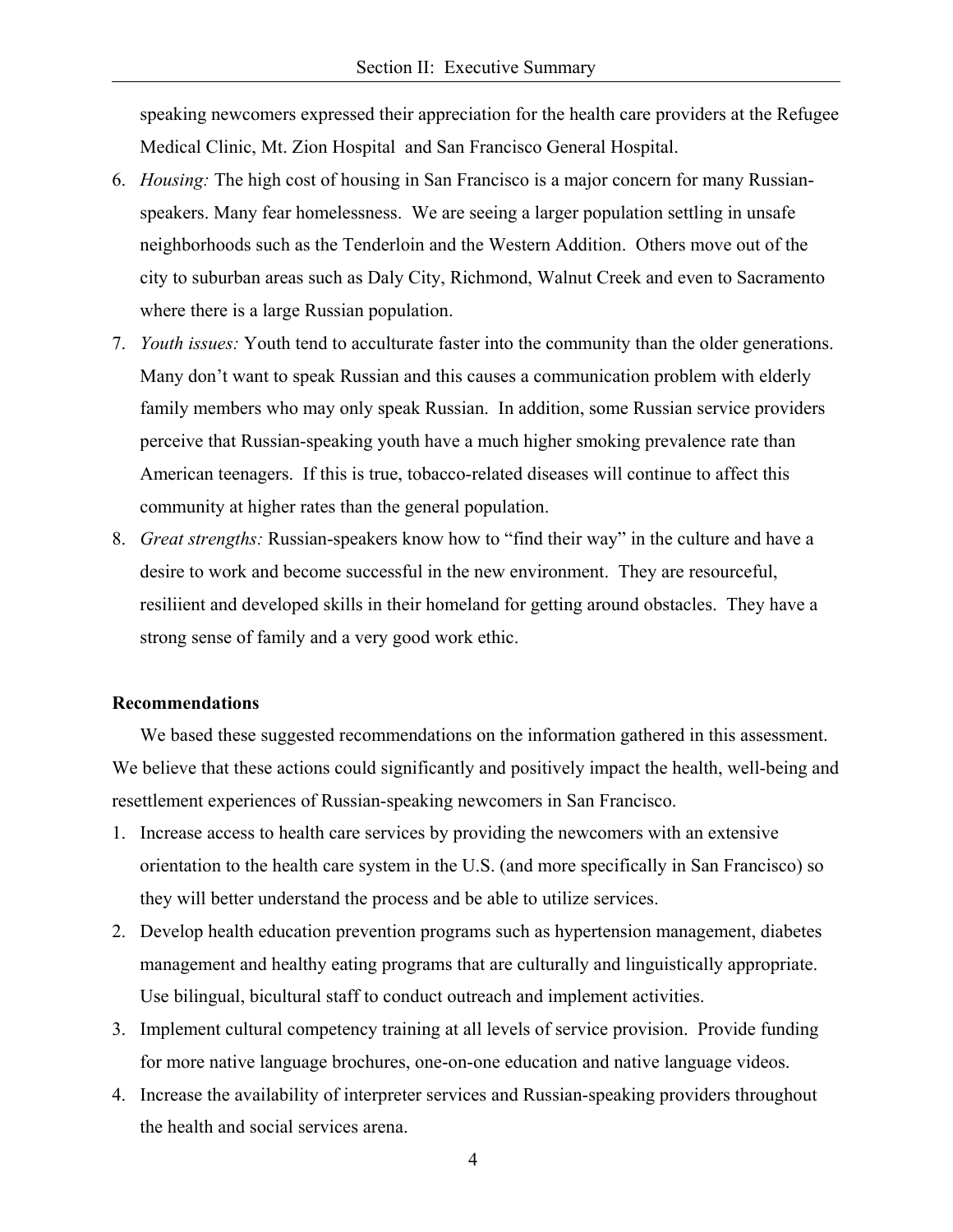- 5. Conduct social support groups for Russian-speaking newcomers citywide and develop mental health services that specifically meet the needs of older Russian-speaking community members. Identify and outreach to sub-groups that are not seen as well as those that are more visible by their presence in the various assistance programs offered by service agencies. Very often those that are the least visible are, by definition, the ones that need the most attention from social service agencies and others in the community.
- 6. Develop youth and intergenerational programs to enhance family connections and build on cultural strengths.
- 7. Incorporate alternative medicine, stress reduction and coping strategies into more traditional health and social services model that are common in the United States. This idea is based in part on models practiced in the former Soviet Union, thus it is not only culturally appropriate but would also build trust in the community.
- 8. Increase the number of vocational training and job placement programs that serve Russianspeakers with limited English skills.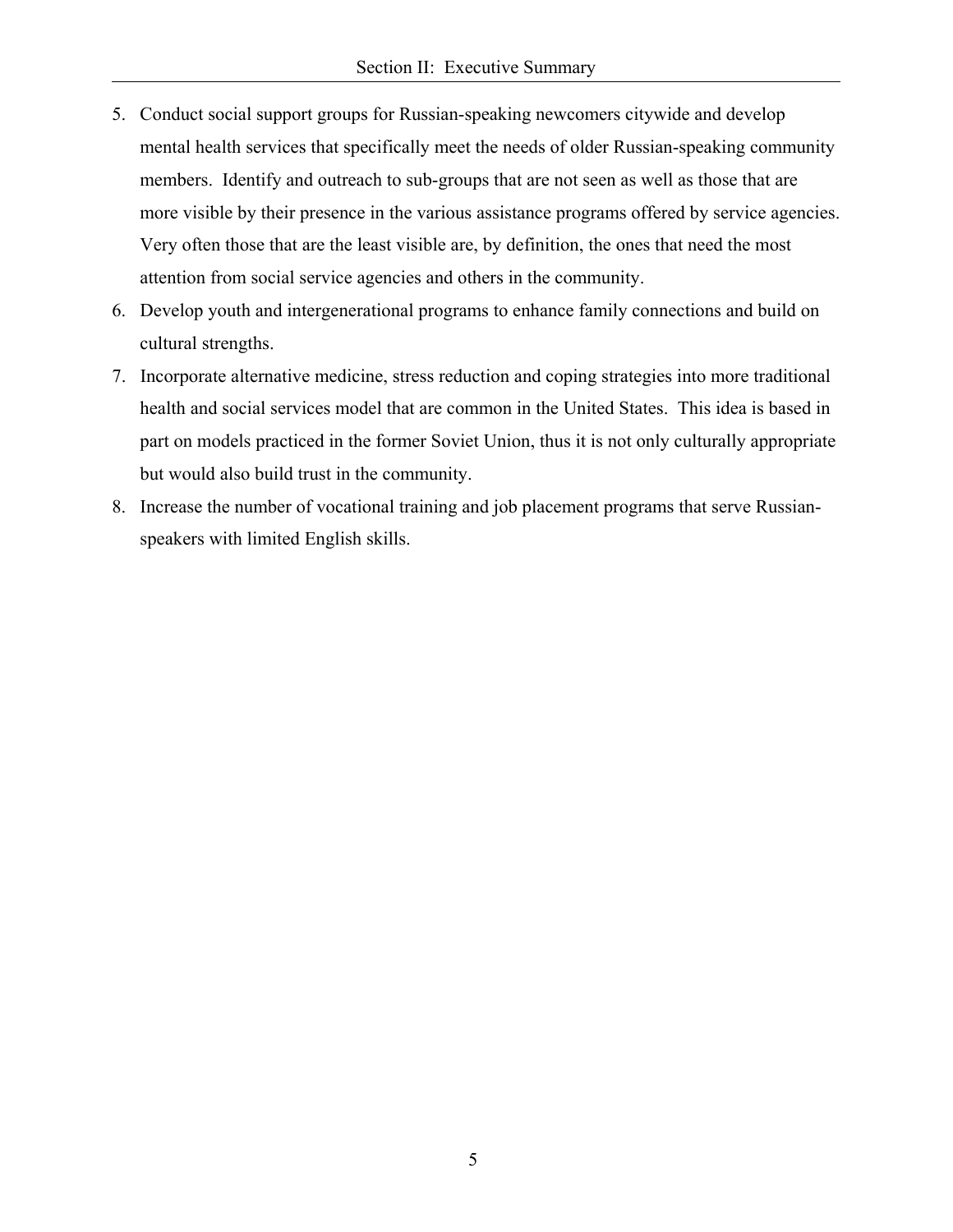#### **III. Introduction**

#### **Purpose of this Community Assessment**

 From 1999 to 2002 Newcomers Health Program implemented several assessments of the Russian-speaking immigrant and refugee population in the San Francisco area. We decided to compile information from these smaller assessments into one comprehensive report with information on the current status, strengths and needs of Russian-speaking newcomers in San Francisco County, to highlight programs and services which have proven helpful, and to identify gaps in services.

The primary goals of this assessment were to:

- 1. To document the basic demographic characteristics of the Russian refugees who came to San Francisco, including information on general health issues, employment and education, resettlement resources and challenges, and overall well-being.
- 2. To begin a process of networking with community members and enhancing community capacity so that Russian-speaking newcomers in San Francisco have more resources available to help themselves.
- 3. To seek information to guide us in determining future directions and collaborations for Newcomers Health Program.
- 4. To compile and produce a report and share findings related to information obtained on this community by the Newcomers Health Program.

 Newcomers Health Program is a community-based refugee health program that has provided services to refugees and immigrants in San Francisco for over 20 years. It is a collaborative program of the San Francisco Department of Public Health, International Institute of San Francisco and Bay Area Community Resources. The programs instituted by the Newcomers Health Program include clinic-based services such as medical interpretation, comprehensive health assessments of newly arriving refugees, health education, referrals, and case management at primary health clinics of the San Francisco Department of Public Health. Newcomers Health Program also conducts community-based health programs designed to improve community wellbeing and enhance community capacity. Current programs include the Bosnian Community Wellness Program administered in collaboration with the International Institute of San Francisco, and the SUNSET Russian Tobacco Education Project administered in collaboration with the Bay Area Community Resources. Newcomers Health Program continuously plans and develops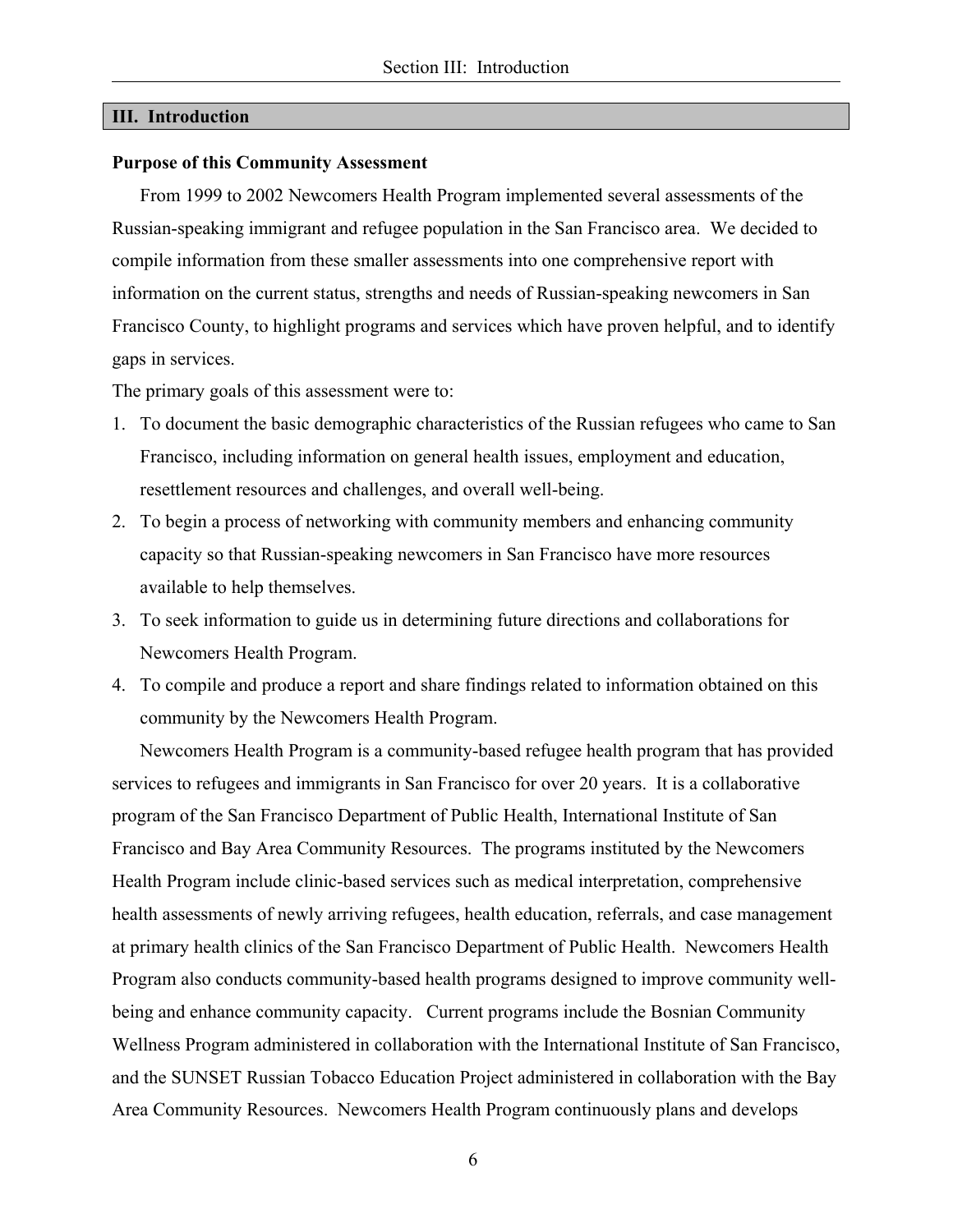programs based on information gathered from assessments such as this one.

#### **Definition of the Community**

 The terms "Russian-speaking immigrants" or "Russian-speaking émigrés" are often used in literature as umbrella terms inclusive of all arrivals (immigrants, refugees, asylees and parolees) from the former Soviet Union. For the purposes of this report, we will use the term Russianspeaking newcomers. The specific focus is on Russian-speaking newcomers who arrived in the United States within the last fifteen years.

 The United States Refugee Act of 1980 defines refugees as "persons outside their own countries of nationality who are unable or unwilling to return because of persecution or wellfounded fear of persecution." In order to resettle refugees and promote their self-sufficiency, the Refugee Act authorizes financial assistance by the federal government in cooperation with state and local government and voluntary agencies (General Accounting Office, 1990). Benefits for refugees include eight months of Medi-cal Insurance and Temporary Aid to Needy Families payments. Individuals who come to the United States as visitors but do not return to their country of origin can apply for asylum status, and if it is granted they are referred to as asylees. There are Russian-speaking asylees in San Francisco who are entitled to the same benefits as refugees (General Accounting Office, 1990). Parolees are granted this special immigration status in the former Soviet Union by the United States government and are entitled to some of the same benefits as refugees once they arrive here. Immigrants who choose to leave their countries of origin to migrate to another country for reasons not associated with persecution, usually in search of improved quality of life, are not eligible for as many benefits as refugees, asylees and parolees.

#### **Limitations**

 As with all newly arriving immigrant groups, it is a challenge to paint a comprehensive and accurate portrait of the Russian-speaking newcomer community. First of all, there are limited sources of secondary data. Because Russian-speakers are often aggregated under the category of "white", often with no differentiation by language or country of origin, it is often complicated to examine county or other public data. Data sources about immigrants do not usually differentiate between refugees and other immigrants, and there is limited census data from the 2000 census. Other sources of information, such as schools,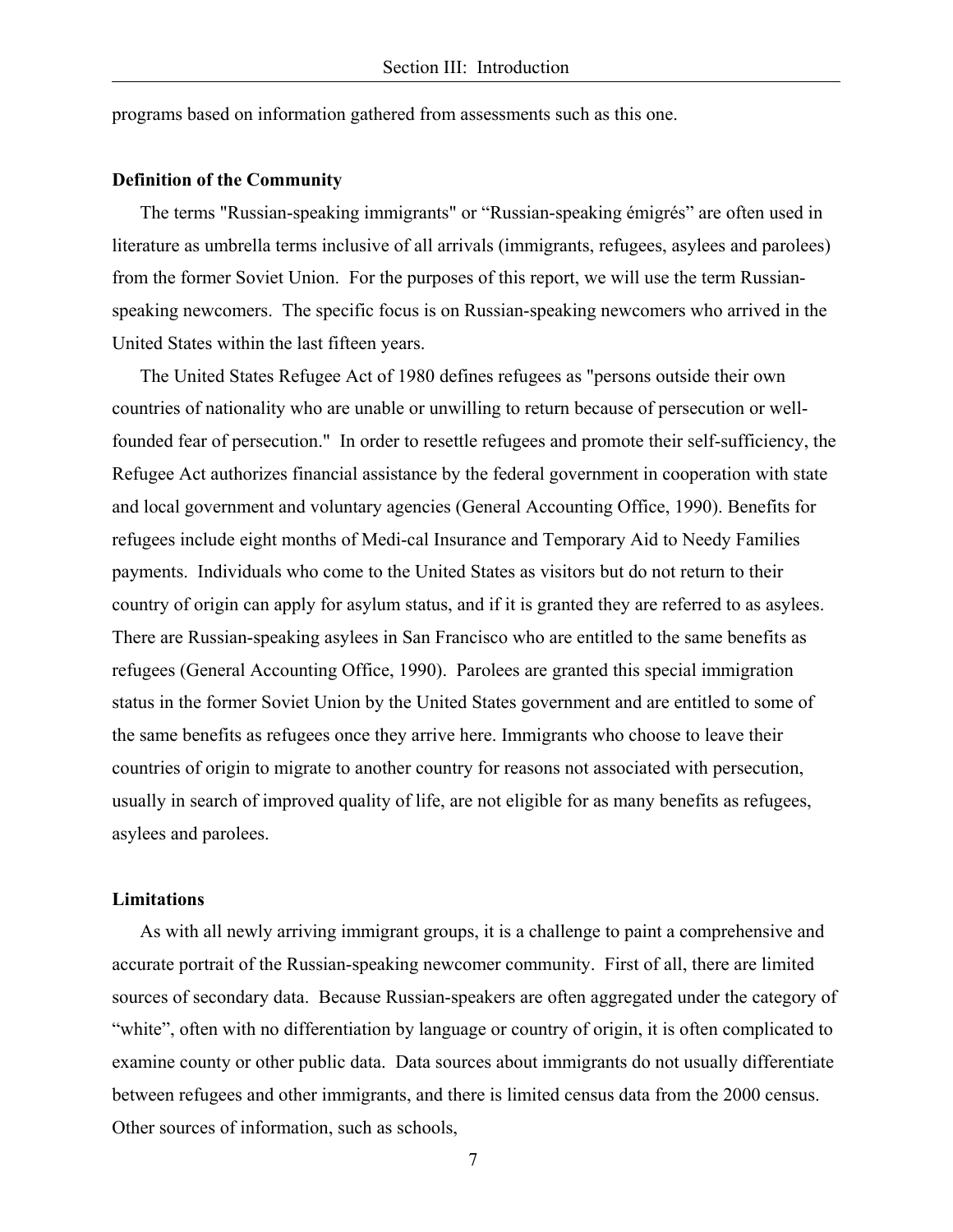community colleges, refugee and immigrant service providers, and health clinics have limited information or data that is not easily accessible. Even initial resettlement figures on refugees available from the U.S. Department of State and the resettlement agencies are not considered accurate in estimating refugee population sizes because of secondary migration into and out of San Francisco, in addition to the fact that these numbers only include refugees, and not asylees, parolees or other immigrants.

 There are also limitations specific to the analysis of the San Francisco Department of Public Health primary care clinic patient utilization data. Using administrative datasets for these purposes is often problematic because they are set up for billing and not research purposes. Therefore, some Russian-speaking newcomers may have been inadvertently excluded from the dataset.

 There were considerable time, funding, and staff constraints in completing this assessment. Newcomers Health Program staff had limited time to commit to this project and there was little dedicated funding. Consequently, sample sizes for focus groups, refugee interviews, and surveys were smaller than we would have liked. Language issues posed some challenges for non-Russian staff analyzing the interview and focus group data.

 It may be difficult to generalize the findings of this assessment to the general population of Russian-speaking newcomers in San Francisco, or to the general population of Russian-speaking newcomers in the United States. Our information was primarily obtained from service providers our program has connections with, and from patients of three public health clinics in San Francisco and Newcomers Health Program clients, who may be different from other Russianspeaking newcomers. The focus of this assessment is on Russian-speaking newcomers over the age of eighteen. While this is in many ways appropriate, it is important to remember that newcomer children have unique needs and concerns that should not be overlooked by service providers.

 Despite these limitations, we hope this assessment will serve as a valuable tool for service providers in identifying means to better work with their Russian-speaking newcomer clients.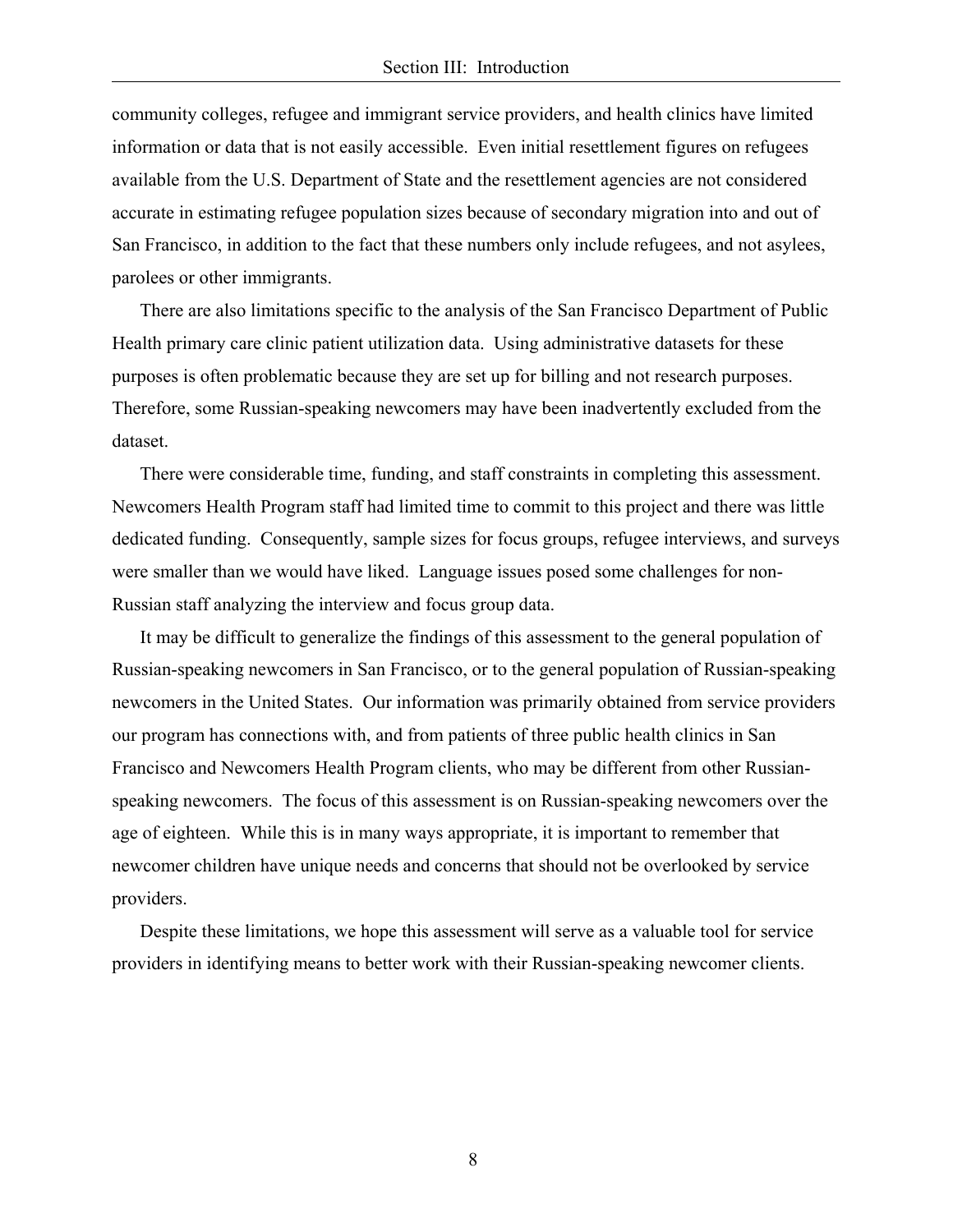#### **IV. Background and Literature Review**

# **The Waves of Soviet Immigrant and Refugee Groups into the United States**  *History*

 The majority of recent Russian-speaking immigrants to San Francisco have been Russian-Jewish people who suffered a unique history in the former Soviet Union. They have been persecuted, marginalized and massacred throughout the centuries. Manyy have been scapegoated for social ills during periods of political and social turmoil. Pogroms (governmentsanctioned reigns of terror) have often resulted from this scapegoating. In the 1800's, Russian-Jewish people were restricted to certain regions of the country, excluded from most occupations and subjected to violent attacks. These conditions led many Jewish people to migrate (Gold and Tuan, 1993).

 Many Jewish people who stayed in the former Soviet Union, hoping to improve their chances for survival, supported social reform movements such as the Revolution. Their involvement in these movements was often significant, and many of those in Lenin's Politburo were Jewish in origin. By the 1920's, Jewish religious practice was banned and Jewish people were prevented from maintaining links with relatives abroad (Gold and Tuan, 1993).

 The common method of describing the Russian-speaking immigrant and refugee population is to divide it into "waves" according to periods of arrival, reasons for persecution, and immigration status. These categories influence access to health and social services, and indirectly affect prospects for long-term well-being.

- 1. *Those who immigrated to America shortly before 1900*: This group includes those escaping the Jewish pogroms. The children and grandchildren of this group (second generation) may also be included in this group as they represent a well acculturated and integrated, although aging group.
- 2. *Those who immigrated shortly after World War II*: This group, which includes those who fled from the Ukraine, Russia and Belarus, is now aged and may be vulnerable to health and social problems.
- 3. *Those who came to the United States in the 1970's and 1980's*: There have been two distinct flows of Russian-speaking migrants into the United States since the early 1970's. One group was from the Jewish population of the former Soviet Union. They were forced to leave the Soviet Union to escape anti-Semitic based persecution. The other group, arriving from 1972-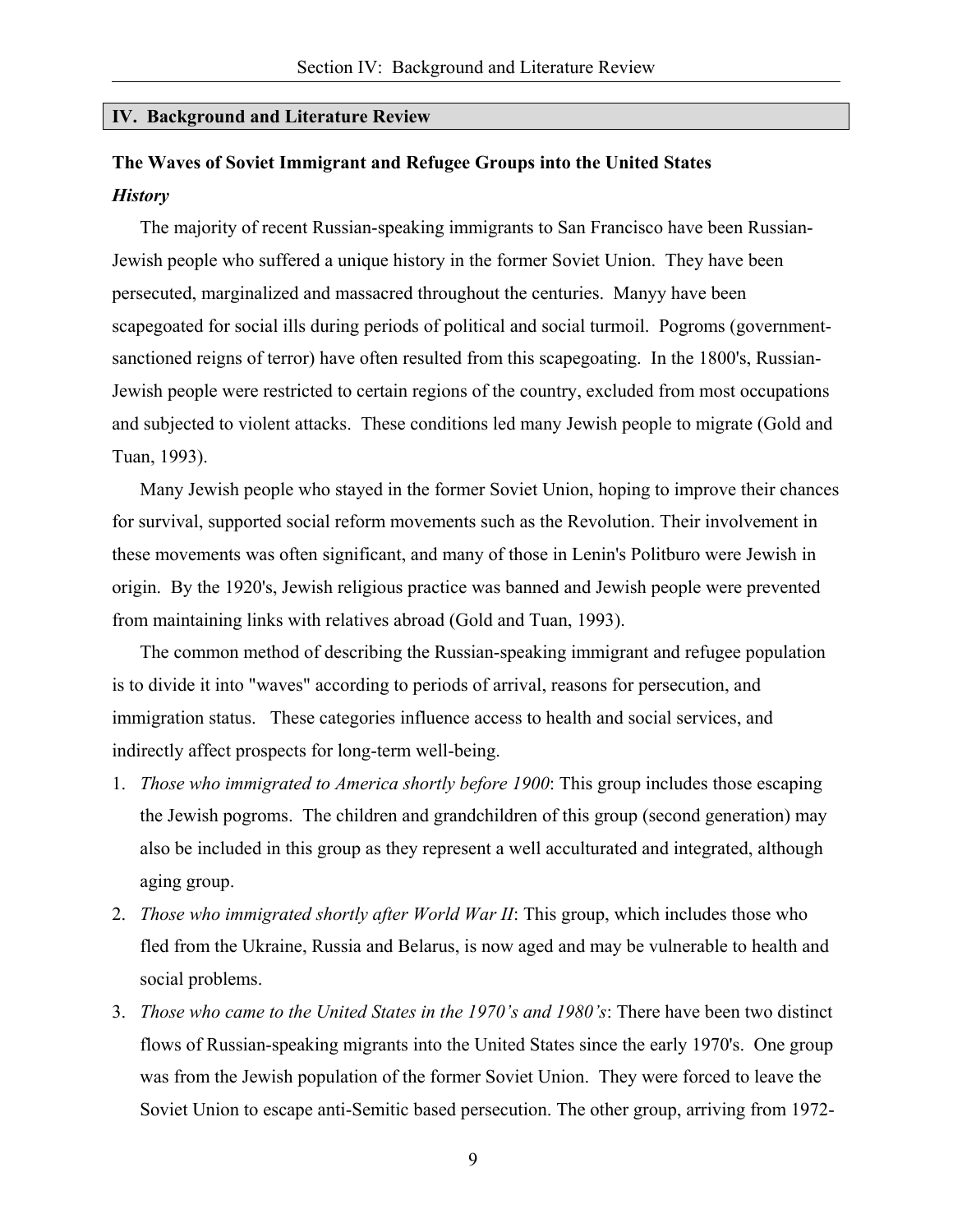1986, left to escape communism in the Soviet Union.

4. *Those who arrived since 1986:* This group is the focus of this assessment and is comprised of people from all the former Soviet Republics. Since the disintegration of the Soviet Union, extreme nationalist policies and sentiment in the republics resulted in discrimination and retribution of ethnic Russians living in those areas. Thousands of newcomers left the former Soviet Union when it was experiencing economic and social upheaval alongside increasing freedoms. The largest percentage of the newcomers leaving the former Soviet Union after 1986 were Jewish people from Russia, Ukraine and other republics. Other large groups of former Soviet Union newcomers entering the United States are Armenians and Pentecostals (Gold and Tuan, 1993).

#### *Culture, Language and Ethnicity*

 The former Soviet Union consists of over one hundred distinct nationalities, sixteen autonomous republics and thirty autonomous areas. To attempt to characterize Russian-speaking culture would be even more difficult than to characterize American culture. While there are cultural similarities and common experiences that Russian-speaking people from the former Soviet Union share, there are many differences such as ethnicity, history and background, social class, language, religion, and numerous other factors.

 In Russian culture the strength and importance is in the community, not the individual; belonging to a community equals survival. Despite communism, life in the former Soviet Union was very stable. Many people lived, went to school, worked and died in the same place they were born. Virtually everything was done together without competition.

 However, in an effort to end what they called tsarist Russia's "prison of nations" and to promote the Soviet Union as a family of friendly nations, the Communist regime used propaganda, slogans and forced resettlement to promote a unified Soviet culture. The Communist government held grandiose patriotic and folkloric festivals to promote a unified culture. They mandated assimilation and attempted to wipe out distinctions among cultures, undermined social values, forbade all religions, and extinguished dialects and languages other than Russian. Despite these efforts a homogenous culture was not developed (Hartman, 1999).

 The official language of the former Soviet Union was Russian. Many of the native languages were forbidden in the former Soviet Union. Yiddish and Ladino were spoken by the older generation, and only at home or with very close friends.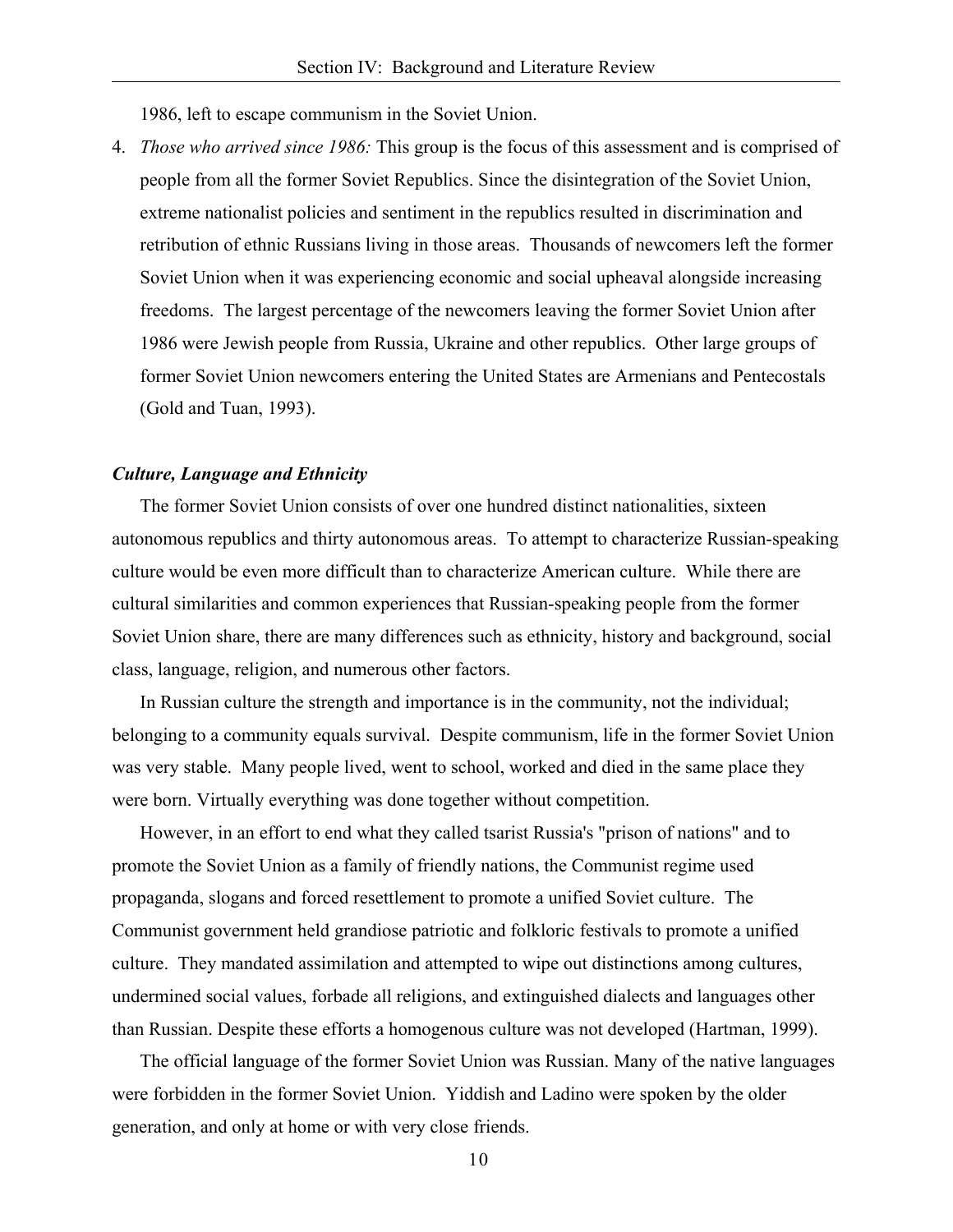Although the Soviet government denied Jewish people (and all citizens) the right to practice their religion and promoted a homogenous culture, outsider status was imposed on Jewish people by being branded "Jew" as their nationality on Jewish citizens' passports, regardless of where they were born or resided (Gold and Tuan, 1993). Jewish people, a national minority in the former Soviet Union, are comprised of two ethnic groups: Ashkenasim (European Jewish) whose language is Yiddish and Sephardim (Mountain Jewish) whose language is Ladino. Both groups also speak Russian. Ashkenasim newcomers arriving in the United States are from former Soviet republics along the European border and Sephardim newcomers are from Azerbaijan and Uzbekistan (Elaysberg, 1996).

 Russian-speaking Jewish people practiced Orthodox Judaism openly prior to the Revolution. With the arrival of communism, the practice of religion was forced underground. The communist denigration of religion was so effective in the Soviet Union that now it is primarily the elderly, who learned traditional Judaism before the Stalinist crackdowns in the 1930's, who maintain contact with their religion (Gold and Tuan, 1993). Many of the Jewish people aged 30 to 50 only have a secular knowledge of Judaism and are atheistic. Newcomer youth have been exposed to contemporary American Judaism through religious activities and scholarships to Jewish camps and schools that have been made available to them as part of resettlement programs. This generational variation in religious upbringing and belief can be a source of conflict for newcomer families (Gold and Tuan, 1993).

#### *Russian-speaking Newcomers in the United States and San Francisco Bay Area*

 According to the 2000 Census reports, there are 27,243 (3.5%) Russian-speakers from Russia and the Ukraine in San Francisco, and 3,545,136 (1.2%) in the United States (United States Census Bureau, 2000). The long form of the 2000 Census asks questions that quantify data on foreign-born newcomers. The questions concern ancestry or ethnic origin, any spoken language other than English, and country of birth. According to data collected almost 700,000 new immigrants flocked to the nine-county (San Francisco Bay area) region between 1990 and 2000 and of those there are an estimated 31,250 Russians and Ukrainians. (Hendricks, 2002). Sacramento and Yolo counties vied with Los Angeles for the most concentrated Russian and Ukrainian communities (Gaudette, 2002). Refugees from the former Soviet Union represent one of the largest groups of legal refugees to the United States in the past decade. Close to half a million were resettled in the United States from 1983-1999, with over 86,000 of them resettling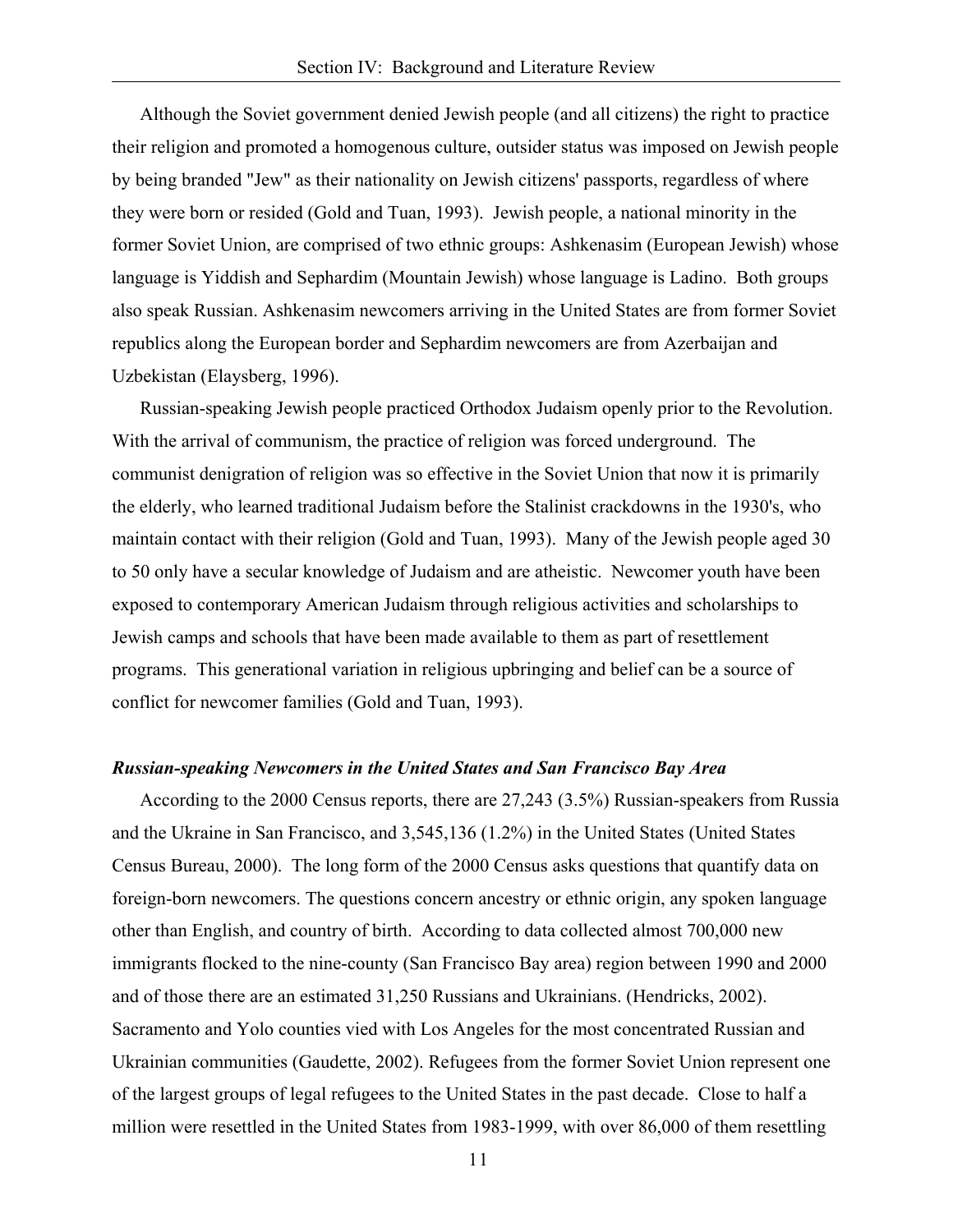in California (Office of Refugee Resettlement, 1999). In San Francisco specifically, information from the California Department of Social, Refugee Programs Branch data show that 13,348 refugees from the former Soviet Union resettled here. The same data source documents that from 1997-2001, an additional 1,870 refugees came to San Francisco from this region of the world. In total, these number equal over 15,000 refugees in San Francisco. The exact number of refugees who came into the county are difficult to estimate because of secondary migration in the United States after initial resettlement and due to difficulty in capturing data on immigrants in general. Based on these various data sources we estimate that San Francisco County is home to 25,000 to 32,000 Russian-speaking newcomers.

 The United Socialist Soviet Republic consisted of fifteen ethnic republics and spoke over 100 languages. The majority of Russian-speaking newcomers in San Francisco come from either Russia or the Ukraine. They also come from areas of the former Soviet Republic which are now independent countries: Belarus, Moldova, Kazakhstan, Uzbekistan, Azerbaijan, Armenia, Kyrgyzstan, Latvia, Georgia, and Turkmenistan.

 Russian-speaking newcomers in San Francisco are an "older" group of immigrants, considered by many to be the oldest immigrant community in the United States (Zinchenko, 2001). The average age of these immigrants is mid-thirties. About 15% of Russian-speaking newcomers are of retirement age and only about half of them are of employable age (Galperin, no date). The intact family is often the unit of immigration, and grandparents frequently migrate with their families and live in the same household upon resettlement. In many newcomer households the grandparents speak only Russian and the grandchildren speak only English (Gold and Tuan, 1993).

 Because most Russian-speaking newcomers come from their homeland educated, skilled, and often familiar with urban life, they have been characterized as being well-equipped for adjusting to American life. On average, adults arriving in the United States from the former Soviet Union have completed an average of 13.5 years of formal education, one more year than the United States average. While the scope of former occupations is broad among newcomers, large numbers have worked in technical fields including engineering, computer science, and other professional areas (Gold and Tuan, 1993). However, because the former Soviet Union is behind the United States in terms of technological advancements, re-training in technical areas is often necessary. Due to high education levels and the fact that Russian-speaking Jewish women as well as men generally worked outside the home in their countries of origin, the average family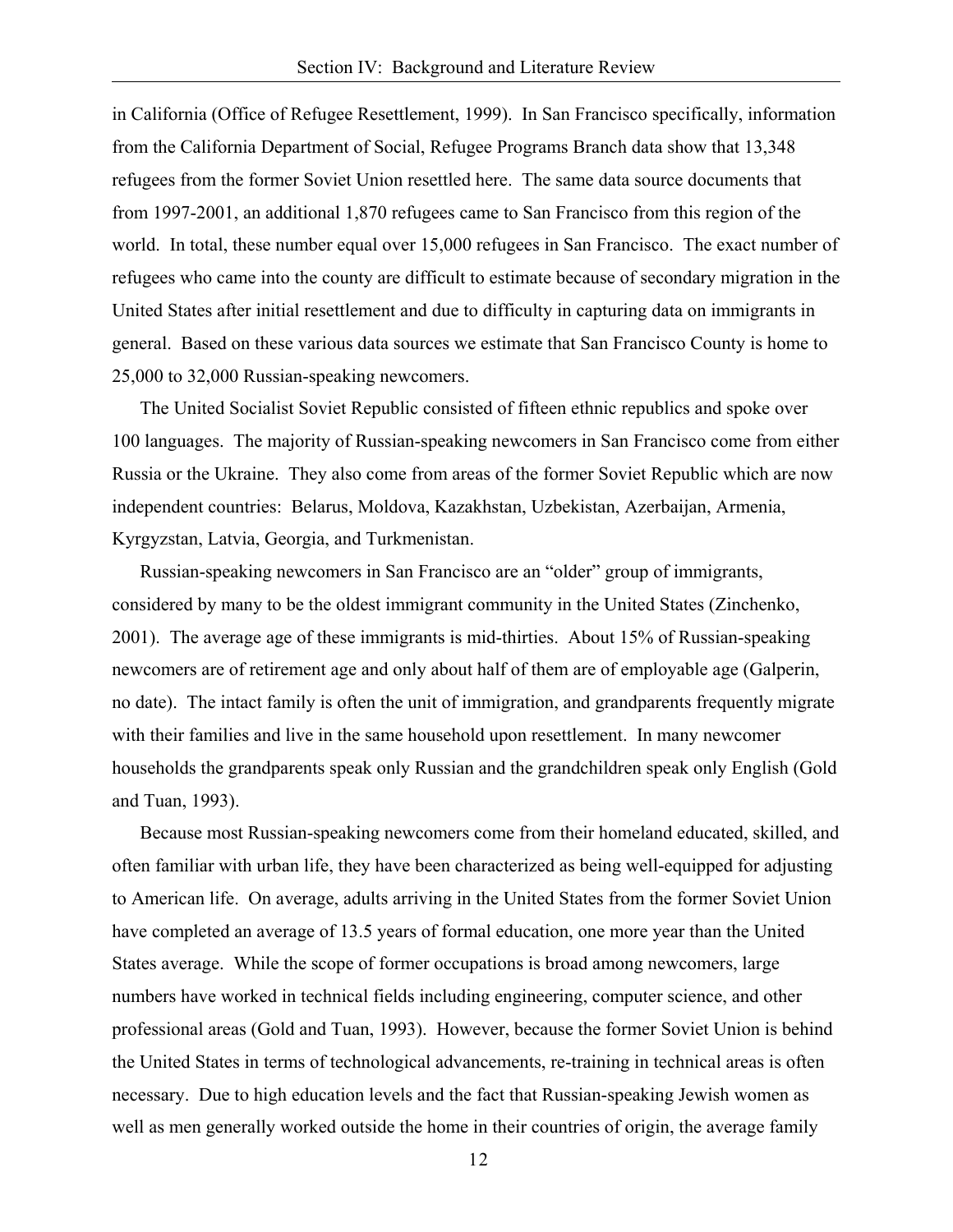income is higher than that of many recently arrived refugee groups.

 In general, this community does not have well-established, formalized self-help organizations, instead the rely on existing organizations that work with the Jewish community in the United States, as well as informal assistance networks among families and friends, which demonstrates the importance of family connections in resettlement (Galperin, no date). Unfortunately, in some cases community members do not access established, formal organizations because they feel misunderstood and that their issues are not addressed. One study showed that newcomers who were interviewed wanted service providers to understand and be more respectful of their culture. On the other hand, service providers sometimes express frustration because they view Russian-speaking newcomers as demanding, lacking trust, hostile and manipulative (Birman, no date).

 There are challenges facing this community as newcomers resettle here. One of the common difficulties of resettlement is adjusting to an automatic loss of status by migrating. Problems may include reversals in provider/recipient roles within families, dependency of older family members, generational differences in religious identity, defining their community in American society and adjusting to life in the United States (Gold and Tuan, 1993).

 Like all immigrants, there are many health and related socio-cultural practices and beliefs that are important to keep in mind when working with this community. Newcomers from the former Soviet Union can be perceived as non-compliant by health care providers. For example, they may change or initiate medications or prescriptions as they feel is appropriate and may not follow instructions given by providers. Preventative health screening is not typically done in the former Soviet Union so people often don't understand its importance, and thus newcomers will not go for screening procedures unless they suspect something is wrong. These practices are based, at least in part, on their experiences with health care in the former Soviet Union (Schulhoff, no date). In terms of physical health issues, positive reactions to tuberculosis skin tests are very common, which indicates exposure and latent infection (Moyer, no date). Russianspeaking newcomers have great respect for elders and a strong family focus and thus families like to discuss medical decisions together and take care of ill family members. Some believe that causes of illness include poor nutrition, not dressing warmly, family history, or too many medications. The traditional Russian diet is high in starch, fat and salt. (Lipson, 2000; Weinstein, 1999).

Mental health is a major problem with this newcomer community. Many newcomers express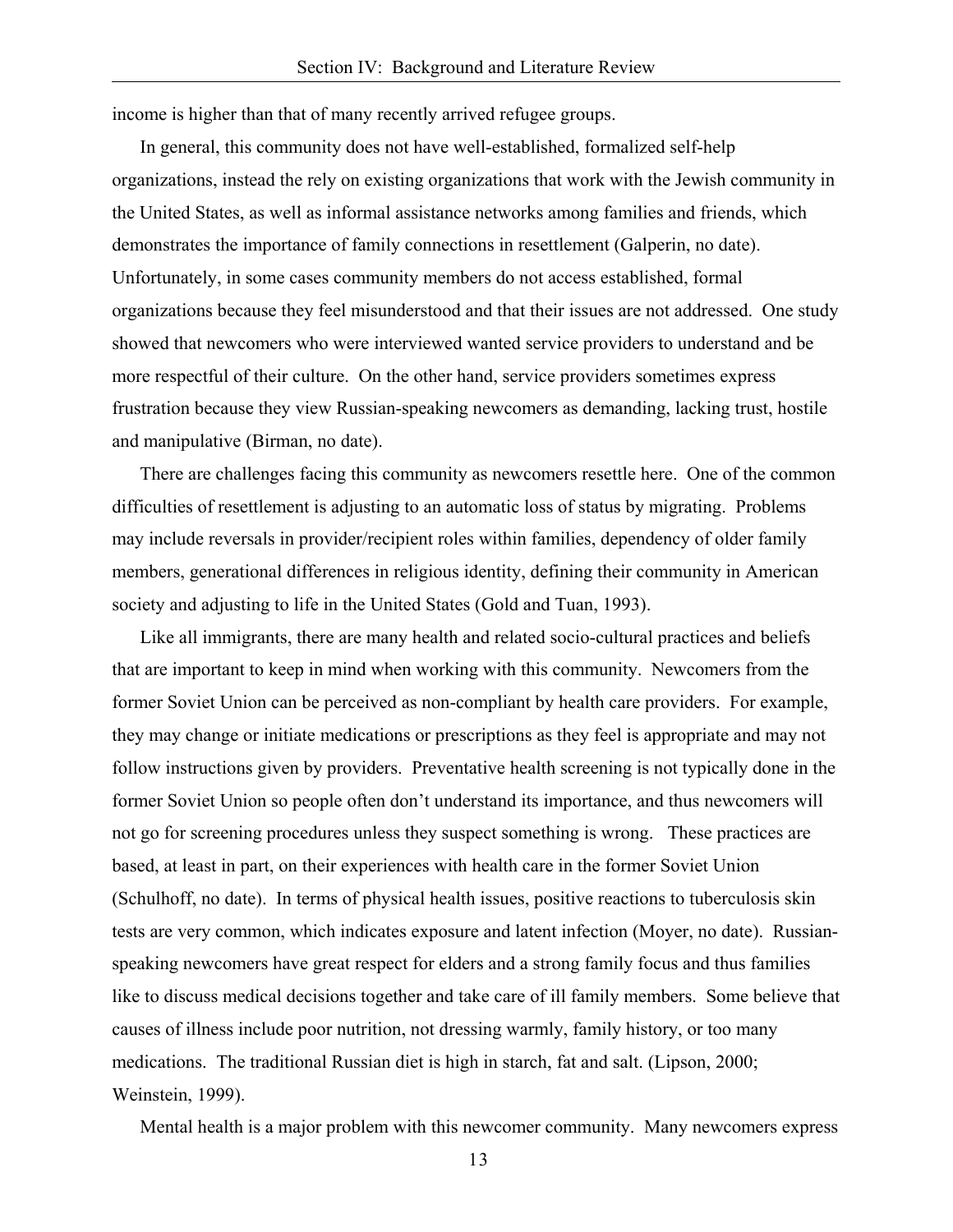depression, stress, feelings of isolation and misplacement. A study conducted with Russianspeaking refugees in 2001 at a San Francisco mental health clinic found that 68% of clients developed severe depression, anxiety and other mental health issues within one year of arrival in the United States. According to the study the primary causes for this were related to feelings of a loss of home (due to both the collapse of the former Soviet Union as well as immigration), aging and emotional issues. (Zinchenko, 2001).

 Two studies were done in Santa Clara County, California that examined issues impacting Russian-speaking newcomers in this Bay Area County (Hobbs, 2000; Weinstein, 1999). Due to the geographic proximity as well as similarities among the communities, many of the findings and issues outlined below can be assumed to be comparable for community members living in San Francisco.

 The majority of Russian-speaking newcomers cited major barriers to obtaining health and social services: lack of English language skills, unavailable information, unaffordable health care, a fear and mistrust of the government, and difficulty accessing transportation.

 According to participants, major issues of stress are health, finances, employment and housing. Participants tend to like many aspects of America: freedom/democracy, the American people, opportunity and choice, economic security, safety, natural beauty and strong laws, American literature, theatre, television, medicine and science.

 In general, resettlement issues are more difficult for older newcomers due to language, isolation, and loss of careers. The older newcomers dislike the public transportation system, having to make appointments, less depth in doctor-patient relationships, a less rigorous public education system, and television programs that portray nudity, violence, and cruelty. The health problems of the older community members are typical of the elderly. Even prior to emigration the most common problems were hypertension, arthritis, glaucoma, cardiac and prostate problems and cataracts. Since coming to the U.S. some elderly interviewees report an improvement in their health as a result of surgery (ear, eye, cardiac or orthopedic) or improved medical management of cardiac, hypertension or bacterial problems. Some new problems that developed since resettlement are related to mental health: depression, psychological pain, headaches and fibromyalgia.

 Many Russian-speaking newcomer participants realize that community education lies at the heart of improving the lives of immigrants and their families. Without knowledge of how to understand the new society or how to improve themselves, many immigrants run into dead ends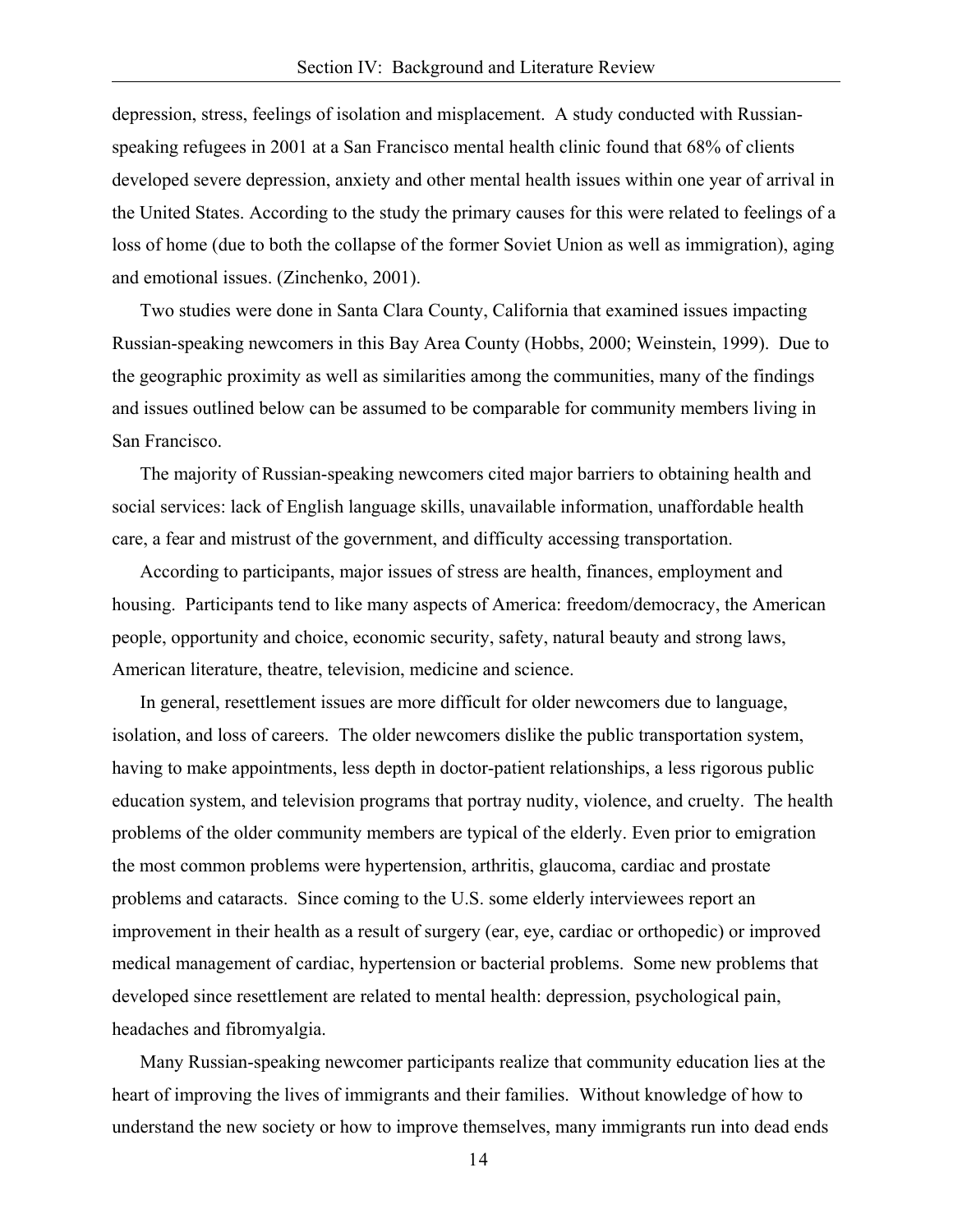or have problems that can be avoided. Therefore, there is great unanimity of agreement that it is important to develop multi-topic immigrant community education programs addressing cultural proficiency and social services, immigration and health access issues.

 A literature review done in 2000 by the SUNSET Russian Tobacco Education Project related to tobacco use and Russian-speaking newcomers highlights some important issues on this pressing health issue (Escobar, 2000). Although very little data on tobacco and Russianspeaking newcomers was found, there is some information from the former Soviet Union that may provide clues for tracking current tobacco use. Russian cigarette consumption has increased 40% since 1986. Approximately 67% of Russian men smoke and 25-35% of Russian women smoke. Smoking initiation by young people is currently on the rise. In 1995, 41% of all deaths among men 35-69 in the former Soviet Union countries were caused by tobacco. This fact is a great contributor to the Russian males' average life expectancy of 57 years of age.

 With the fall of communism, these countries have been the targets of increased marketing by Western tobacco companies looking for new markets to replace the ones lost by programs and policies in developed countries. Many Russian-speaking newcomers have had high exposure to cigarette smoke, have been assailed by tobacco advertising, and perceive that tobacco use is normal. It has also been noted that Russian-speaking newcomers are fiercely protective of their personal choice coming from a history of oppression. They also hold a fatalistic outlook that although smoking is dangerous it is ultimately up to fate if one will be harmed by it. Data from patient intake logs at the Refugee Medical Clinic and Ocean Park Health Center show many patients suffering from tobacco-related illnesses. Interventions need to be designed to appeal to the different ethnic groups in the United States and be sensitive to the mindset of people who have lived through the unique circumstances of the former Soviet Union.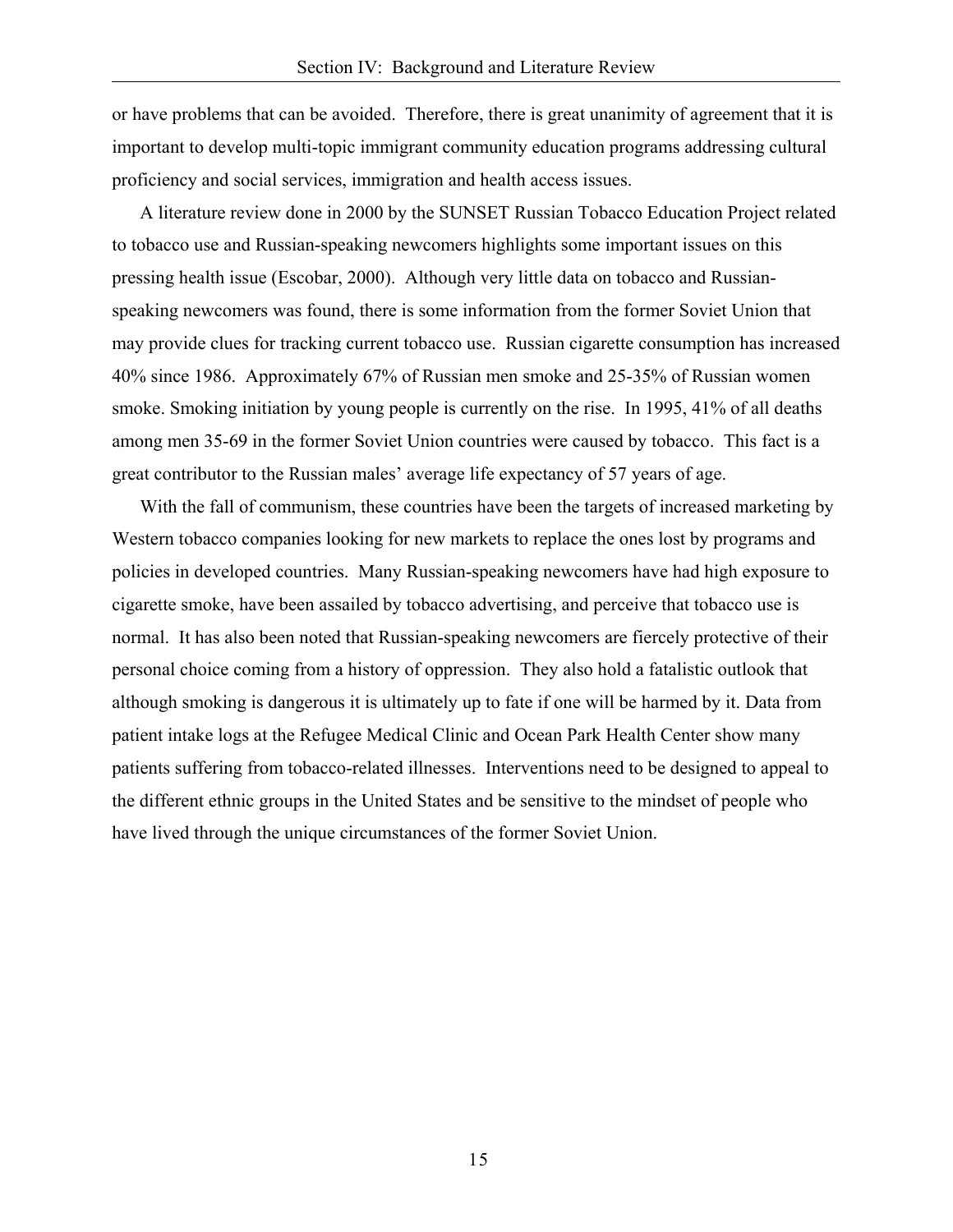#### **V. Methodology**

#### **A. Analysis of Department of Public Health Patient Utilization Data, 1998-2000**

A dataset was constructed from the administrative billing data available from outpatient public health primary care clinics of the San Francisco Department of Public Health. The clinics are: Family Health Center's Refugee Medical Clinic, Family Health Center's Gold Team, and Ocean Park Health Center. The selection of the data included the patients from these sites who had clinical services anytime during the time period of 1998 to 2000 who met the following criteria:

- 1. language was listed as Russian, English, unknown, unable to determine, Turkish or Polish;
- 2. race was documented as White, other or unknown;
- 3. ethnicity was noted as Russian, Russian Jew, other European, White, other or unknown.

 The purpose was to attempt to obtain a comprehensive list of all possible patients from the former Soviet Union. Newcomers Health Program staff then went through this list and selected the group of patients for the dataset by Russian surname. The final data sample consisted of 711 Russian-speaking newcomer visits, which does not include those Russian-speaking newcomers who use primary care providers or another public health clinic.

 The dataset was broken into two subsets by time periods: 1998 and 1999 - 2000. It includes information on age, gender, insurance, zip code of residence, and clinics visited. Also included in the findings section are diagnostic groupings for the first patient visit only and diagnostic groupings for all patient visits. These diagnoses are based on billing data and only include one diagnosis per patient visit, and only the primary diagnosis and not secondary ones are incorporated.

#### **B. Analysis of California Refugee Health Section Data, 2000-2002**

 The California Refugee Health Section funds the Newcomers Health Program to provide comprehensive health assessments to newly arriving refugees and recently documented asylees. An on-line case management database system, referred to as RHEIS (Refugee Health Electronic Information System), was developed by the Refugee Health Section to allow all funded counties to enter, track and report information such as demographics, health history, diagnoses, and immunizations gathered during the health assessment. The Refugee Health Section has the capability of producing aggregate reports related to the data input into the system by the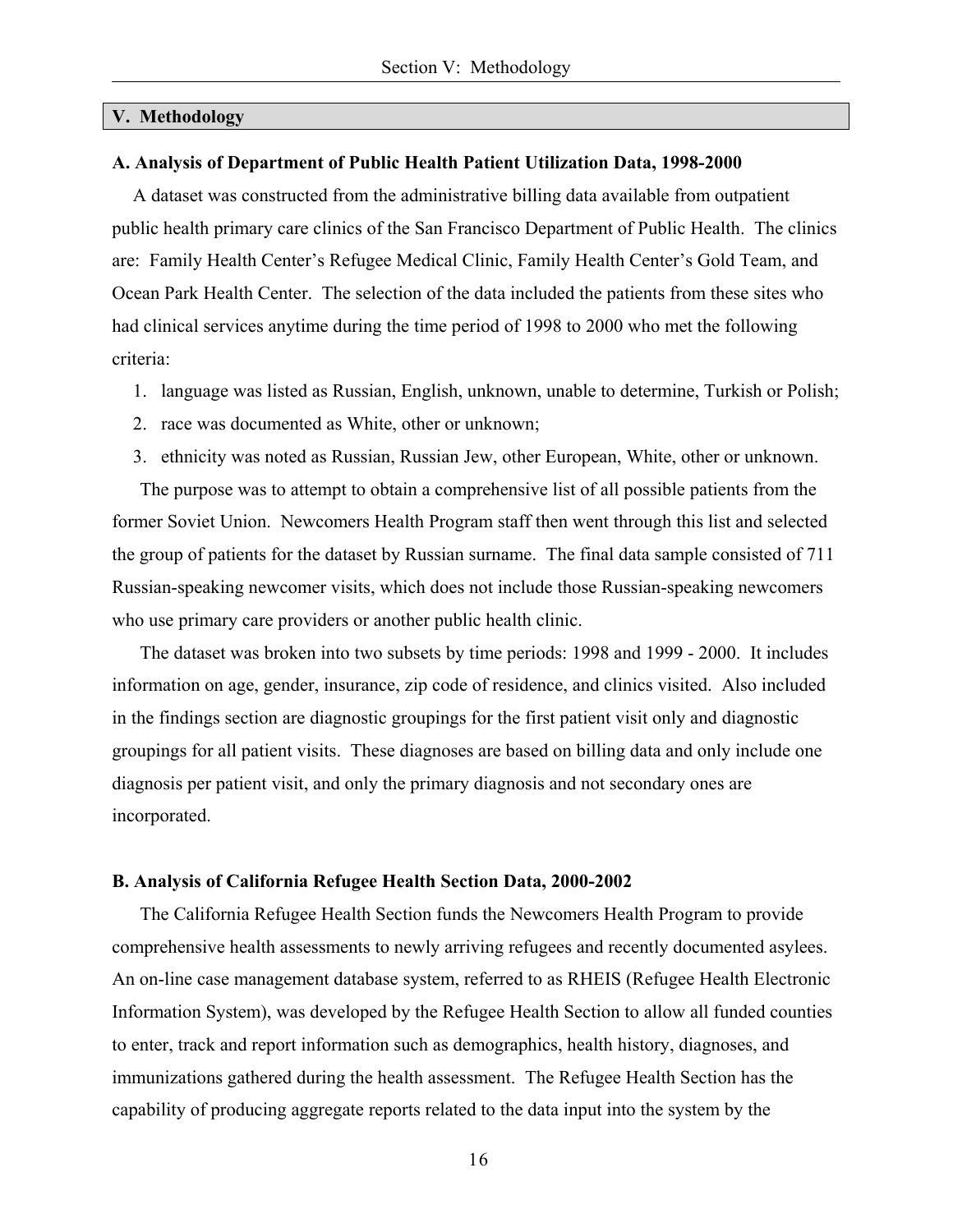counties.

 The Newcomers Health Program requested the following aggregate reports from the Refugee Health Electronic Information System:

- 1. top ten diagnoses for refugees and asylees from the former Soviet Union for the twelve months of the fiscal year October, 2000 through September, 2001
- 2. top ten diagnoses for refugees and asylees from the former Soviet Union for the first eight months (October through May) of the fiscal year October, 2001 through September, 2002. This is the extent of the data for the 2001-02 fiscal year that was available at the time of the request.

This data includes only refugees and asylees who resettled in San Francisco and received health assessments at the Refugee Medical Clinic during this time period. In some cases more than one diagnosis was given for a single patient. Three hundred-twenty four refugees and asylees from October, 2000 through September, 2001 and 171 refugee and asylees from October 2001 through May, 2002 are included in the dataset.

#### **C. Refugee Medical Clinic Health Education Assessment Survey, 2002**

 In order to assess the health education issues, interests and preferred ways of learning of refugee patients and design health education programs that are more tailored to meet these needs, the Newcomers Health Program staff developed a patient health education assessment survey. The survey was developed in English and translated into Russian for patients from the former Soviet Union (see Appendices A and B). Between April and June 2002 it was distributed to a convenience sample of adult refugees utilizing health care services at the Refugee Medical Clinic. Sixty Russian-speaking patients self-completed the survey.

#### **D. Key Informant Interviews, 1999-2000**

#### *D.1. Key Informant Interviews: General Health and Social Service Issues, 1999-2000*

 Due to Newcomers Health Program's primary role in providing medical screenings, health education and health referrals to incoming refugees in San Francisco, the type of information Newcomers Health Program staff can obtain on refugee communities is often limited to physical health needs or issues. Through a series of in-depth interviews with San Francisco service providers working with Russian-speaking refugee and immigrant populations, Newcomers Health Program hoped to obtain valuable information about the community beyond their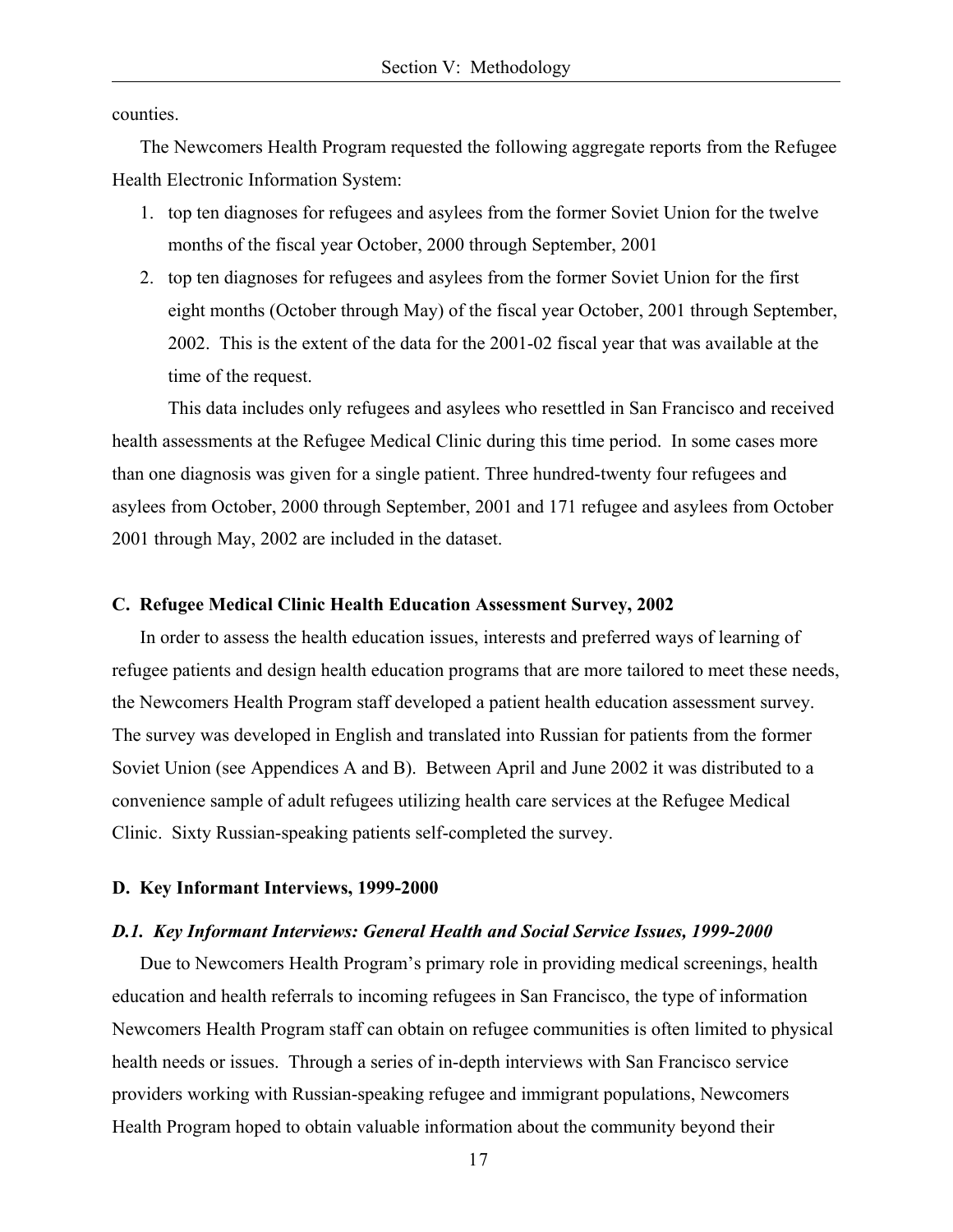immediate health needs.

 Eleven in-depth semi-structured interviews were conducted with service providers working in a variety of health and human services agencies in San Francisco. A search was made to identify appropriate service providers, the capacity in which they served the clients, and whether they could provide information for the assessment. Contacts were made within the community by recommendation of other service providers and by prior association with the Newcomers Health Program.

 These agencies offer a variety of services to refugees, immigrants, and low-income populations. Interviewees were recruited through word-of-mouth, staff and providers at public health clinics, previously established collaborative networks between and among San Francisco Department of Public Health agencies and other public service agencies.

 Interviews were conducted either by telephone or face-to-face. All interviews were done in English since the service providers and interviewers had that language in common. Interviews were conducted by San Francisco State University graduate students as well as two staff members from Newcomers Health Program. The interview tools were semi-structured and included questions concerning issues, aspects, obstacles, barriers, strengths and weaknesses of the Russian-speaking community. The focus of the design was to highlight topics for investigation so that interviews could be guided but not restricted to question-answer format. Topics and issues which reflect the overall health of the population and contributing factors, information about the agencies, and the interaction between clients and service providers were the focus of all assessment tools. Four separate interview tools were developed for use (Appendices C-F). One was a general tool for community organizations, two tools focused on service providers: primary health and mental health, and social services. A third tool, across agency questions, was used for all interviewees to obtain general information about their agency.

#### *D.2. Key Informant Interviews: Tobacco Related Issues, 2000*

 In order to provide a culturally appropriate intervention related to tobacco education the SUNSET Russian Tobacco Education Project, a collaborative project of Bay Area Community Resources and the Newcomers Health Program, identified key informants who are members of or work with this community. The goal was to give insights on how to most effectively implement a tobacco awareness program for the Russian-speaking community.

In the Fall and Winter 2000, SUNSET project staff conducted the interviews. The interview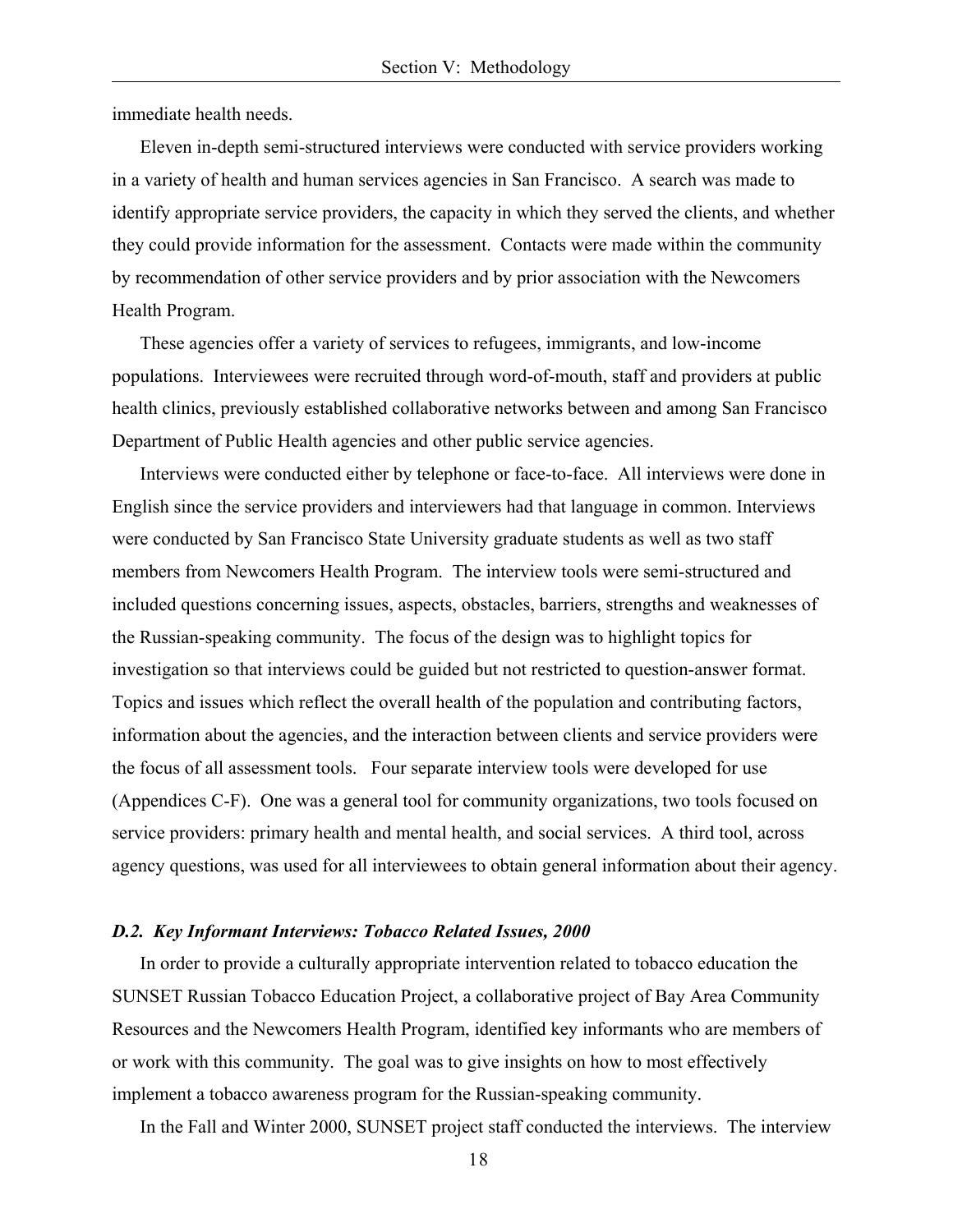tool was semi-structured and included questions about how the interviewee worked with Russian-speakers, perceptions on numbers of smokers, special characteristics of smokers, attitudes and behaviors related to tobacco use (and if these were affected by gender and/or acculturation), secondhand smoke issues, tolerance to smoking in public places, tobacco sales to minors, challenges to the success of the SUNSET project and community strengths that would facilitate the success of this project (Appendix G).

 Nine people were interviewed during seven sessions. Most interviews were conducted in person, with one over the telephone. Key informants were chosen by convenience sample through recommendations by the Newcomers Health Program and other service agencies as well as staff outreach. The key informants represented a wide sector of the community including Russian medical interpreters, staff and board members of social service agencies, the faith community, media and health providers.

#### **E. Focus Groups**

#### *E.1. Focus Groups: General Health and Social Service Issues, 2000*

 Although the Russian-speaking community is not homogenous, Russian-speaking newcomers have many similar experiences and needs. Focus groups were conducted to gather information regarding perceived needs and gaps in services directly from Russian-speaking newcomers. Newcomers Health Program staff and San Francisco State University graduate students designed focus group questions to elicit in-depth discussion, which highlighted health issues. The findings from these focus groups provide information from the perspective of Russian-speaking newcomers about health issues.

 Questions were designed to obtain data on demographics, perceptions of life in San Francisco, and perceptions of health and social issues impacting the community. The draft questions were field tested by three Russian-speaking service providers and reviewed by staff from the Tobacco Free Project. The final instrument included a standardized introduction that was read at each focus group and was composed of eight questions (Appendix H).

 A total of twenty-two Russian-speaking newcomers participated in the focus groups. Of that number eighteen were female and four were male. All participants were recent immigrants to the United States, with residency in San Francisco ranging from ten months to six years.

Focus group audiotapes and notes were reviewed and a descriptive summary of each question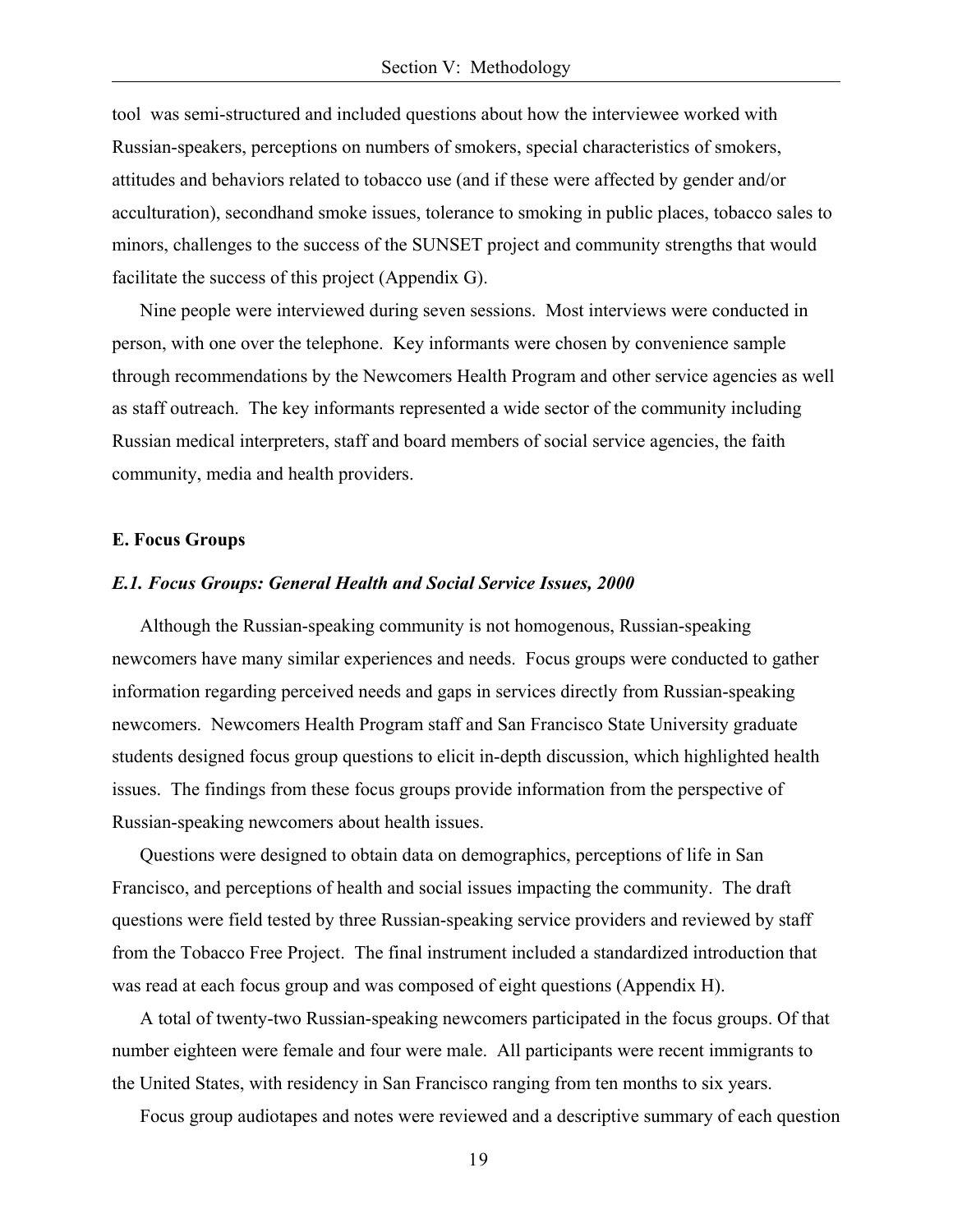completed. Observations made during the debrief sessions were included in the data analysis. General themes were identified and categorized and are the basis for the findings and recommendations. Factors such as frequency (how often a response was given), extensiveness (how many people said it) and intensity (how strong the opinion was) were taken into consideration.

#### *E.2. Focus Groups: Tobacco-related Issues, 2000*

 In the Fall of 2000, the SUNSET Russian Tobacco Education Project conducted four focus groups with a total of 27 participants. The groups were chosen by convenience sample and to include a cross-section of the community. They included a group of youth at a Russian language school, their parents, a group of health workers serving Russian-speaking patients and a group of visiting Russian ad executives, several of whom had worked on tobacco advertising campaigns in the former Soviet Union and gave unique perspectives on Russian advertising and how to counter pro-tobacco influences.

 The goal of these groups was to help identify successful outreach strategies, education materials and program direction. Semi-structured interviews were conducted in both Russian and English using set questions that were slightly modified as needed and appropriate to maximize information gathering. The tool included questions on effective messages for smokers and best communication messages for this issue with this community (Appendix I).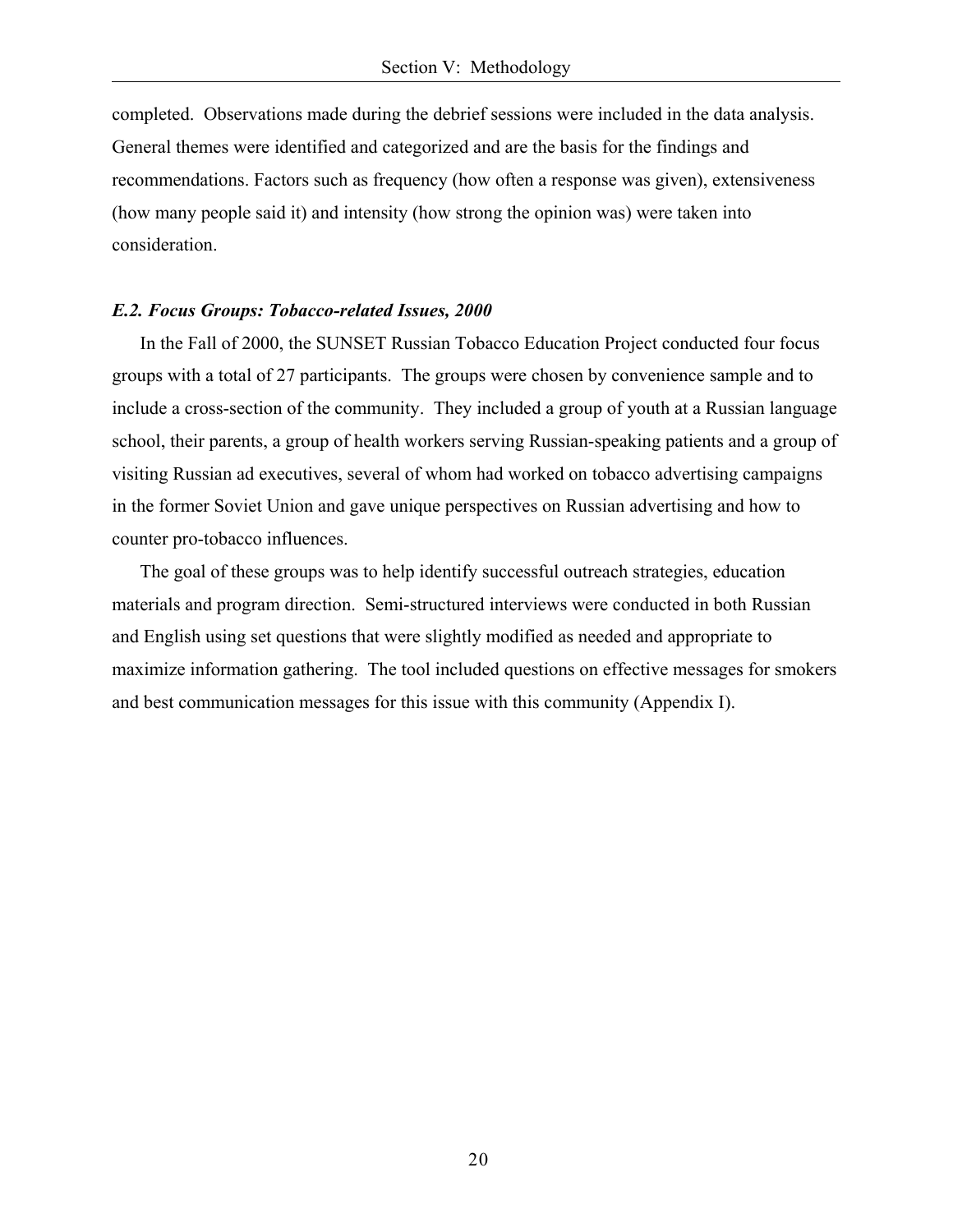#### **VI. Findings**

# **A. Analysis of San Francisco Department of Public Health Patient Utilization Data, 1998-2000**

 The information in this section pertains to Russian-speaking patients primarily at three outpatient public health clinics in San Francisco: Family Health Center's Refugee Medical Clinic, Family Health Center's Gold Team, and Ocean Park Health Center. The majority of visits from Russian-speaking newcomers fell within these zip code areas: 94102, 94122, 94118, 94121, which represent the following neighborhoods: Tenderloin/Hayes Valley, Sunset, Inner Richmond/Presidio, and Outer Richmond (see Appendix K).

#### *Demographics of Patients at Public Health Centers*

 A total of 237 Russian-speaking newcomers are represented in Table I, which has a breakdown by age, gender and frequency of visits in 1998.

| Age          | # of Respondents $(\% )$ |
|--------------|--------------------------|
| Under 18     | 49 (20.68%)              |
| 19-34        | 31 (13.08%)              |
| 35-59        | $114(48.1\%)$            |
| 60 and over  | 43 (18.14%)              |
| Gender       | # of Respondents $(\% )$ |
| Female       | 127 (53.59%)             |
| Male         | $110(46.41\%)$           |
| <b>Total</b> | 237 (100%)               |

Table I. Age and Gender for 1<sup>st</sup> visit – Public Health Clinic Patient Data, 1998

 When we examine the age and gender for 1998, Russian-speaking newcomers between the ages of 35-59 years of age have a greater proportion of visits than other age groups. The gender ratio is about the same. The majority of Russian-speaking newcomers who made 1st time visits reside in either the Richmond or the Sunset areas of San Francisco. Over 64% of Russian newcomers made their 1st time visit to the Ocean Park Health Center, while nearly 20% visited other facilities not mentioned.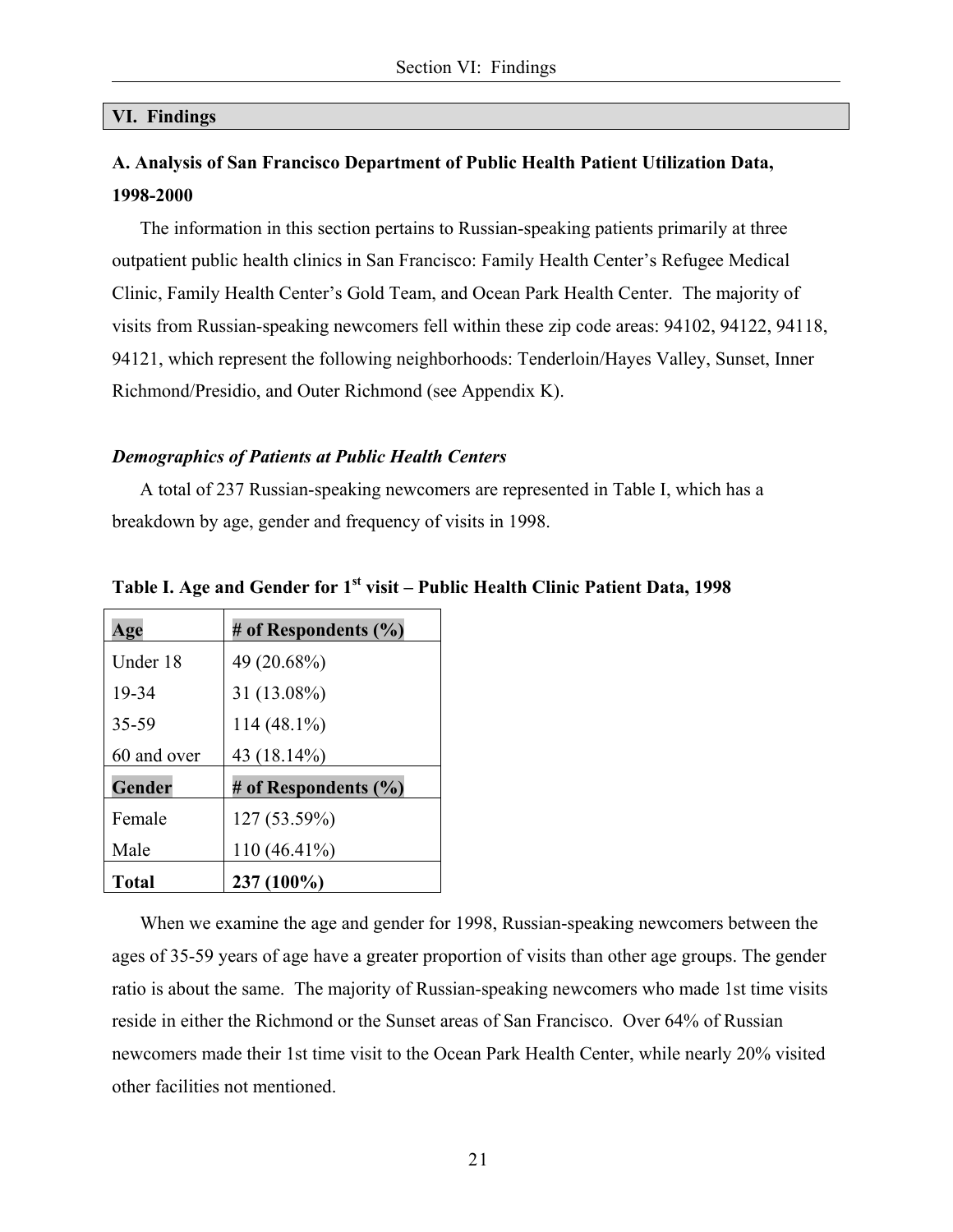| Age          | # of Respondents (%)     |
|--------------|--------------------------|
| Under 18     | 97 (20.4%)               |
| 19-34        | 86 (18.1%)               |
| 35-59        | 217 (45.7%)              |
| 60 and over  | 74 (15.6%)               |
| Gender       | # of Respondents $(\% )$ |
| Female       | 294 (61.9%)              |
| Male         | 181 (38.1%)              |
| <b>Total</b> | 474 (100%)               |

|  | Table II. Age and Gender for 1 <sup>st</sup> visit – Public Health Clinic Patient Data, 1999-2000 |  |  |  |
|--|---------------------------------------------------------------------------------------------------|--|--|--|
|--|---------------------------------------------------------------------------------------------------|--|--|--|

 There are of 474 Russian-speaking newcomers presented in Table II. When we examine the age and gender for 1999-2000, Russian newcomers between the ages of 35-59 years of age have a greater proportion of visits than other age groups. The gender ratio is substantially higher for females than males. The majority of Russian-speaking newcomers in this group reside primarily in the Richmond or Sunset districts of San Francisco

**Table III. Age and Gender for all visits – Public Health Clinic Patient Data, 1998** 

| Age          | # of Respondents $(\% )$ |
|--------------|--------------------------|
| Under 18     | 273 (2.9%)               |
| 19-34        | 371 (3.9%)               |
| 35-59        | $4,102(43.4\%)$          |
| 60 and over  | 4,714 (49.8%)            |
| Gender       | # of Respondents $(\% )$ |
| Female       | $6,286(66.5\%)$          |
| Male         | $3,174(33.6\%)$          |
| <b>Total</b> | $9,460(100\%)$           |

There is information on 9,460 Russian-speaking newcomers presented in Table III. When the age and gender is examined for all visits, Russian-speaking newcomers over the age of sixty have a greater proportion of visits than other age groups. The gender ratio is almost twice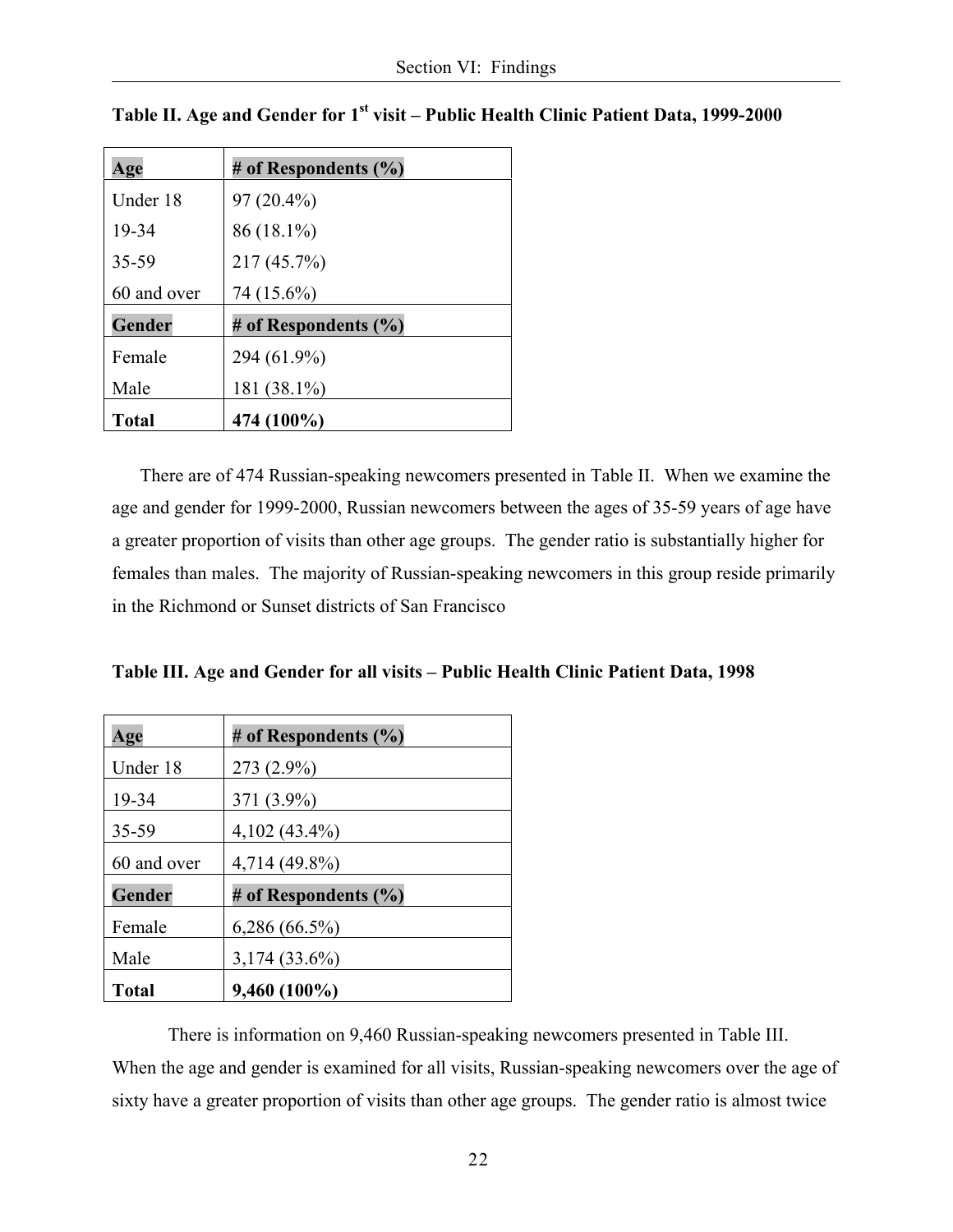as high for females. The largest percentage of Russian-speaking newcomers resides in the Richmond area, followed by the Sunset and the Presidio. Over 60% of all visits by Russian newcomers to a health care clinic were made to the Ocean Park Health Center.

**Table IV. Age and Gender for all visits– Public Health Clinic Patient Data, 1999-2000** 

| Age          | # of Respondents $(\% )$ |
|--------------|--------------------------|
| Under 18     | 622 (4.7%)               |
| 19-34        | 865 (6.6%)               |
| 35-59        | 5,775 (44.2%)            |
| 60 and over  | 5,811 (44.4%)            |
| Gender       | # of Respondents (%)     |
| Female       | 8,466 (64.8%)            |
| Male         | $4,607(35.2\%)$          |
| <b>Total</b> | 13,073 (100%)            |

There are 13,073 Russian-speaking newcomers presented in Table IV, which outlines age and gender for all visits from 1999-2000. When we examine the age and gender for all visits, Russian-speaking newcomers between the ages of 35-59 years of age, and 60 and over have a substantially greater proportion of visits than other age groups. The gender ratio is almost doubled for females.

 The largest percentage of Russian-speaking newcomer patients in this cohort live in the Richmond or Sunset areas of San Francisco. There also appears to be a growing number of community members living in the Western Addition area of San Francisco. Over 45% of all visits to a health facility were at Ocean Park Health Center, while 10% of Russian-speaking newcomers visited the Refugee Medical Clinic.

#### *Diagnosis at Public Health Center Visits*

 There were a total of 191 first patient visits with diagnosis in 1998. Many of these are new arrivals from overseas. The first visit to a medical center is often for prophylactic vaccines which are administered to newcomers in the United States to prevent communicable diseases.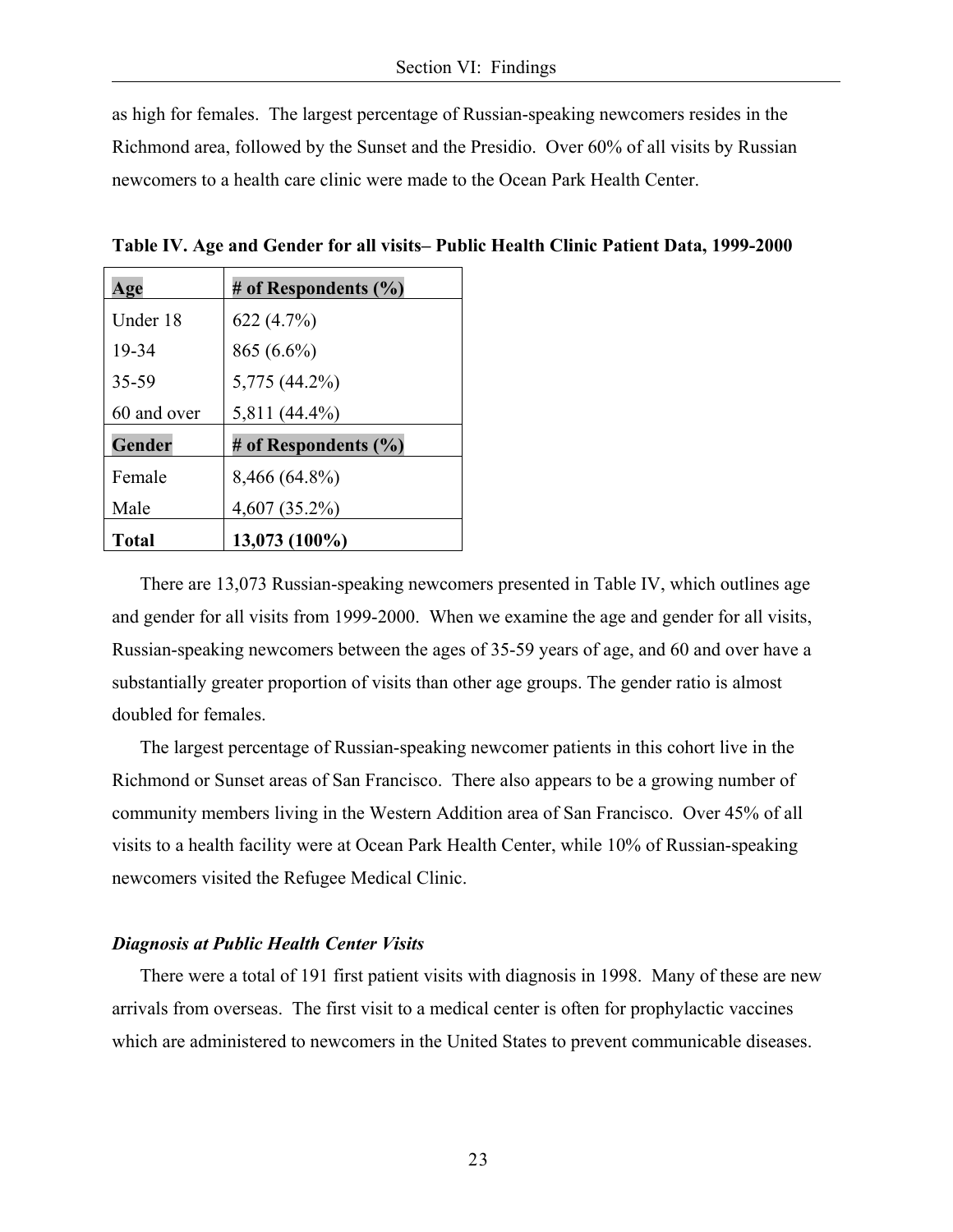| <b>Diagnostic Groupings</b>                                                                                             | Frequency (%)   |
|-------------------------------------------------------------------------------------------------------------------------|-----------------|
| Prophylactic vaccine                                                                                                    | 29 (15.2%)      |
| Screening viral or bacterial disease                                                                                    | 16 $(8.4\%)$    |
| Hypertensive disease                                                                                                    | 15 $(7.9\%)$    |
| Diseases of musculoskeletol system and connective<br>tissue                                                             | 11 $(5.8\%)$    |
| Ill defined conditions and symptoms                                                                                     | 11 $(5.8\%)$    |
| Well child visit                                                                                                        | $(5.8\%)$<br>11 |
| Note: The total number of first patient visits with a diagnosis was 191 in 1998, percentages are based<br>on this total |                 |

**Table I. Diagnostic Groupings – First Visit at Public Health Clinics, 1998** 

 There were a total of 429 first patient visits during 1999-2000, which are illustrated in Table II. The frequency of ill-defined symptoms, which is related to a general feeling of unwellness with no specific diagnosis, almost doubled from 1998 to 1999-2000.

**Table II. Diagnostic Groupings – First Visit at Public Health Clinics, 1999-2000** 

| <b>Diagnostic Groupings</b>                                                                                             | Frequency (%)    |  |
|-------------------------------------------------------------------------------------------------------------------------|------------------|--|
| Prophylactic vaccine                                                                                                    | 60 $(14.0\%)$    |  |
| Ill defined conditions and symptoms                                                                                     | $(10.3\%)$<br>44 |  |
| Screening viral or bacterial disease                                                                                    | 39 $(9.1\%)$     |  |
| General exam                                                                                                            | 32 $(7.5\%)$     |  |
| Hypertensive disease                                                                                                    | $25(5.8\%)$      |  |
| Family planning                                                                                                         | $(5.1\%)$<br>22  |  |
| Note: The total number of first patient visits with diagnosis was 429 1999-2000, percentages are<br>based on this total |                  |  |

 There were 7,595 total patient visits with diagnosis at public health clinics in 1998. Table III outlines the frequency and percentage of the five most common diagnoses in this time period. It is interesting to note that the second most common diagnosis is ill-defined conditions which encompass vague symptoms and lack of feeling well, which can be connected to general depression.

## **Table III. Diagnostic Groupings - All Visits at Public Health Clinics, 1998**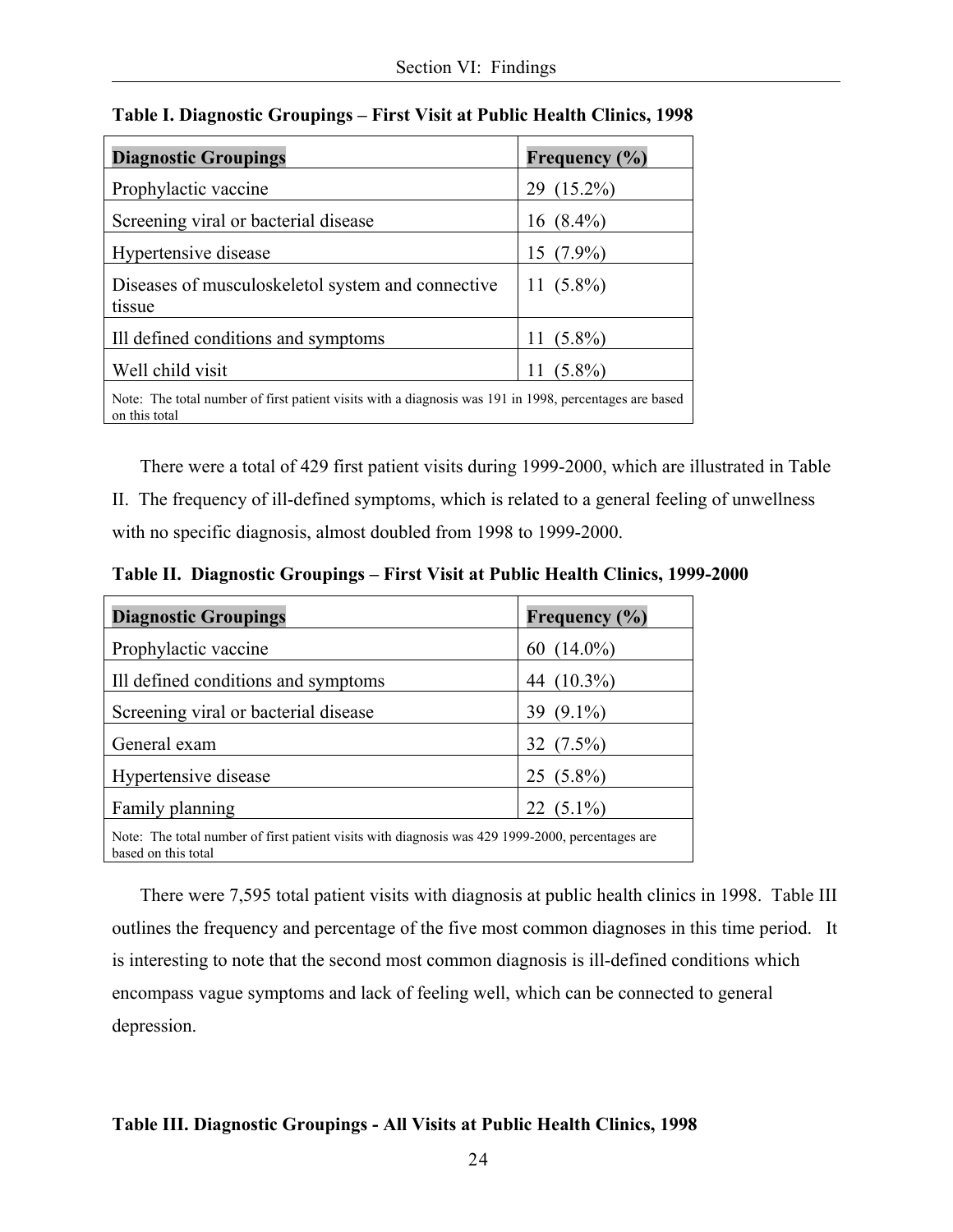| <b>Diagnosis</b>                                                                                                  | Frequency (%) |  |
|-------------------------------------------------------------------------------------------------------------------|---------------|--|
| Hypertensive disease                                                                                              | 793 (10.4%)   |  |
| Ill defined conditions and symptoms                                                                               | 766 (10.1%)   |  |
| Metabolic Disorders                                                                                               | 754 (9.9%)    |  |
| Diseases of musculoskeleton sys/connective tissue                                                                 | 730 (9.6%)    |  |
| Diseases of the nervous system/sense organs                                                                       | 540 (7.1%)    |  |
| Note: The total number of patient visits with diagnosis was 7,595 in 1998, percentages are based<br>on this total |               |  |

 There were a total of 11,287 patient visits with diagnosis during this time period of 1999- 2000, as shown in Table IV. The top diagnosis are similar to those in 1998, however hypertension has a much higher rate in 1999-2000 than in 1998.

**Table IV. Diagnostic Groupings - All Visits at Public Health Clinics, 1999-2000** 

| <b>Diagnosis</b>                                                                                                        | Frequency (%)      |  |
|-------------------------------------------------------------------------------------------------------------------------|--------------------|--|
| Hypertensive disease                                                                                                    | $1,221$ $(19.8\%)$ |  |
| Ill defined conditions and symptoms                                                                                     | $(8.8\%)$<br>1,111 |  |
| Diseases of musculoskeletol systems/connective<br>tissue                                                                | $(8.8\%)$<br>995   |  |
| Diseases of nervous system/sense organs                                                                                 | 814<br>$(7.2\%)$   |  |
| Metabolic disorders                                                                                                     | 741<br>$(6.6\%)$   |  |
| Diseases of the circulatory system                                                                                      | $(5.7\%)$<br>641   |  |
| Note: The total number of patient visits with diagnosis was 11,287 in 1999-2000, percentages<br>are based on this total |                    |  |

# **B. Analysis of California Department of Health Services Data, 2000-2002**

 There were a total of 324 patients in the twelve months from October 2000 through September 2001. Table I illustrates the frequency and percent of the most common diagnosis in the California Department of Health Services Data from the Refugee Health Electronic

Information System on-line database system. This data only includes diagnosis on the first visit for newly arriving refugees and recently documented asylees who receive comprehensive health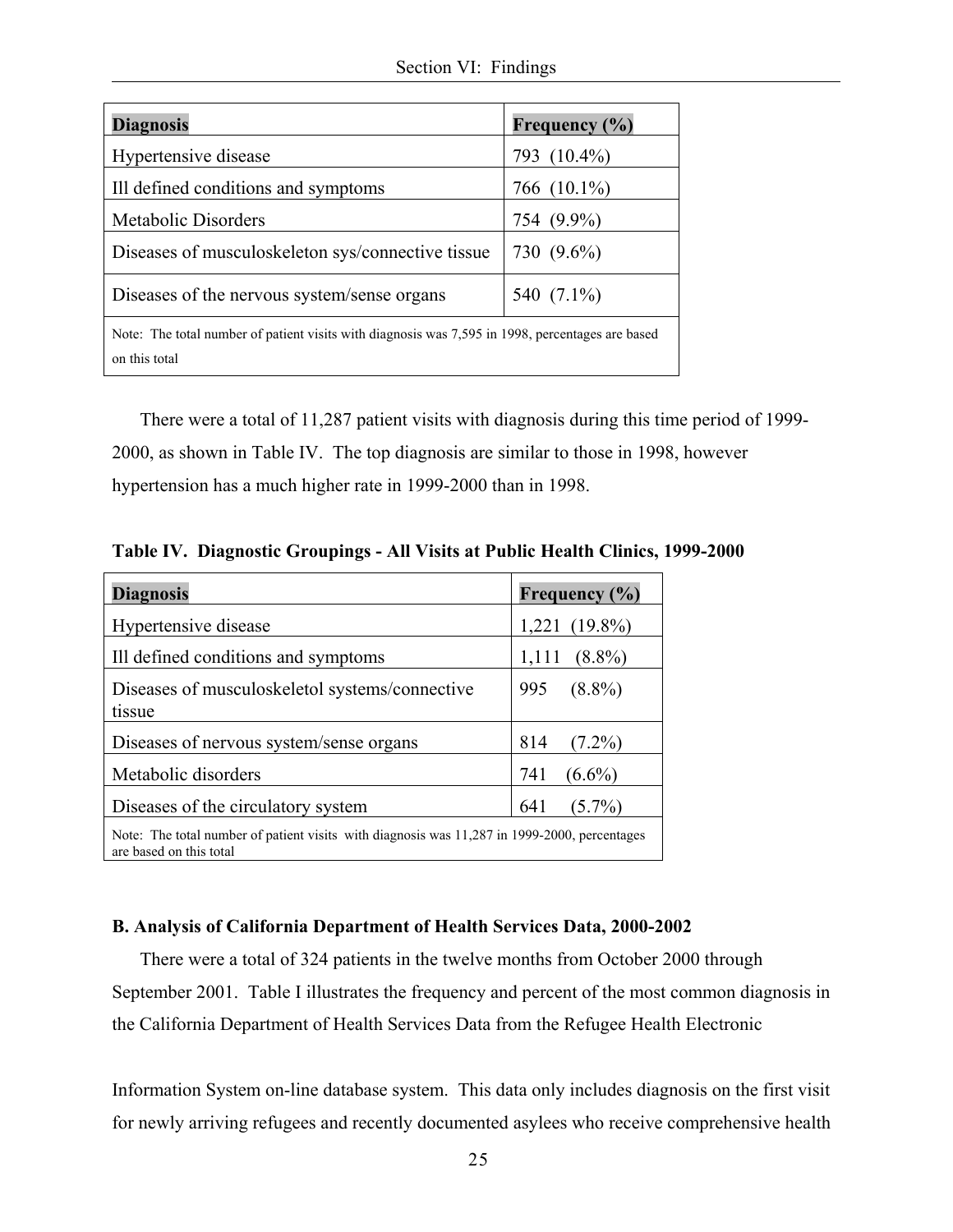assessments at Refugee Medical Clinic. In some cases patients had more than one diagnosis. The top three diagnoses are the same for males and females: essential (primary) hypertension, blindness and low vision, and arthritis.

| <b>Diagnostic Groupings</b>                                                                                                       | Female             | <b>Male</b>        |  |
|-----------------------------------------------------------------------------------------------------------------------------------|--------------------|--------------------|--|
|                                                                                                                                   | Frequency $\&$ (%) | Frequency $\&$ (%) |  |
| Essential (Primary) hypertension                                                                                                  | $17(11.6\%)$       | 23 (13.7%)         |  |
| Blindness and low vision                                                                                                          | $17(11.6\%)$       | $22(13.1\%)$       |  |
| Other abnormal immunological findings in<br>serum (rheumatoid arthritis)                                                          | $15(10.3\%)$       | $15(8.9\%)$        |  |
| Pain in throat and chest                                                                                                          | $5(3.4\%)$         | $5(3.0\%)$         |  |
| Unspecified parasitic disease                                                                                                     | 4(2.7%)            | $\theta$           |  |
| Menopausal $\&$ other perimenopausal disorders                                                                                    | 4(2.7%)            | $\theta$           |  |
| Other functional intestinal disorders (chronic<br>diarrhea)                                                                       | $3(2.1\%)$         | $\theta$           |  |
| Depressive episode                                                                                                                | $3(2.1\%)$         | $\theta$           |  |
| Malignant neoplasm of the breast (cancer)                                                                                         | $3(2.1\%)$         | $\theta$           |  |
| Mental & behavioral disorders due to the use of<br>tobacco                                                                        | 1(.07%)            | $9(5.4\%)$         |  |
| Chronic ischemic heart disease                                                                                                    | $\theta$           | $4(2.4\%)$         |  |
| Note: The percentages are based on total number of diagnoses in dataset, which is 146 diagnoses for females and 168 for<br>males. |                    |                    |  |

**Table I. Diagnosis for Males and Females, 12 months of 2000-2001** 

 There were a total of 171 patients in the first eight months quarter (October – May) of the 2001-2002. Similar to Table I above, Table II illustrates the frequency and percent of the most common diagnosis in the California Department of Health Services Data from the Refugee Health Electronic Information System on-line database system. This data only includes diagnosis on the first visit for newly arriving refugees and recently documented asylees who receive services at Refugee Medical Clinic. In some cases patients had more than one diagnosis. The top three diagnoses for females and for males were the same in both years.

## **Table II. Diagnosis for Males and Females, first 8 months of 2001 – 2002**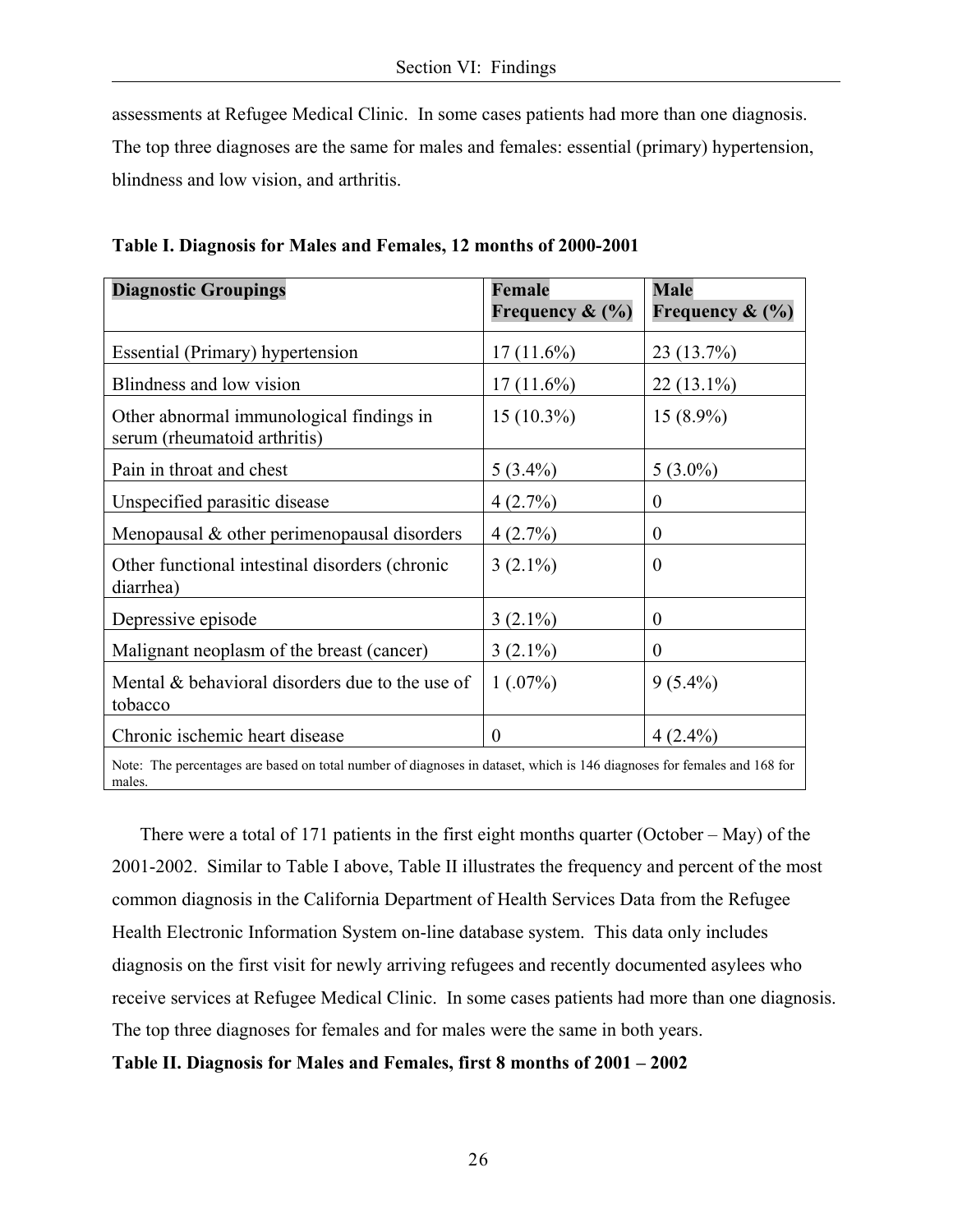|  |  | Section VI: Findings |
|--|--|----------------------|
|--|--|----------------------|

| <b>Diagnostic Groupings</b>                                                                                                     | <b>Female</b>      | <b>Male</b>        |  |
|---------------------------------------------------------------------------------------------------------------------------------|--------------------|--------------------|--|
|                                                                                                                                 | Frequency $\&$ (%) | Frequency $\&$ (%) |  |
| Essential (primary) hypertension                                                                                                | $14(14.4\%)$       | 14 (14.7%)         |  |
| Other abnormal immunological findings in<br>serum (Rheumatoid arthritis, SLE)                                                   | $13(13.4\%)$       | $12(12.6\%)$       |  |
| Blindness and low vision                                                                                                        | $8(8.2\%)$         | $8(8.4\%)$         |  |
| Mental & behavioral disorders due to the use of<br>tobacco                                                                      |                    | $8(8.4\%)$         |  |
| Other hearing loss                                                                                                              | $3(3.1\%)$         | $6(6.3\%)$         |  |
| Pain in throat and chest                                                                                                        | $\theta$           | $3(3.2\%)$         |  |
| Insulin-dependent diabetes mellitus                                                                                             | $\theta$           | $3(3.2\%)$         |  |
| Other nontoxic goiter                                                                                                           | $4(4.1\%)$         | $\overline{0}$     |  |
| Chronic ischemic heart disease                                                                                                  | $4(4.1\%)$         | $\theta$           |  |
| Other joint disorders not elsewhere classified                                                                                  | $4(4.1\%)$         | $\theta$           |  |
| Iron deficiency anemia                                                                                                          | $3(3.1\%)$         | $\Omega$           |  |
| Note: The percentages are based on total number of diagnoses in dataset, which is 97 diagnoses for females and 95 for<br>males. |                    |                    |  |

#### **C. Refugee Medical Clinic Health Education Assessment Survey, 2002**

 The country of birth for the majority of respondents 57 (95%) was the former Soviet Union, and three (5%) self-identified as being from other countries. Of the sixty Russian-speaking respondents, thirty-seven (64%) were female and twenty-one (36%) were male.

 A wide variety of age groups participated in the survey. One person (2%) was under 18 years of age. Nine individuals (15%) were in the 18-35 age bracket. Twenty-five respondents (42%) were in the 36-65 age bracket and another 25 respondents (42%) in the 65+ age bracket. The largest percentage 35 (58%) of the respondents were married, while 42% were single, divorced/separated or other.

 All respondents read very well in their native language. Six (10%) of Russian-speakers said they read English very well. Thirty-one (53%) respondents said they could read English somewhat, and 22 (37%) said they could not read English at all. The respondents' understanding of English was split (50-50) between understanding it somewhat and not understanding it at all.

 When Russian-speakers were asked about health, 48 (80%) said they wanted to learn more about health care, and twelve (20%) said they were not interested in learning about health.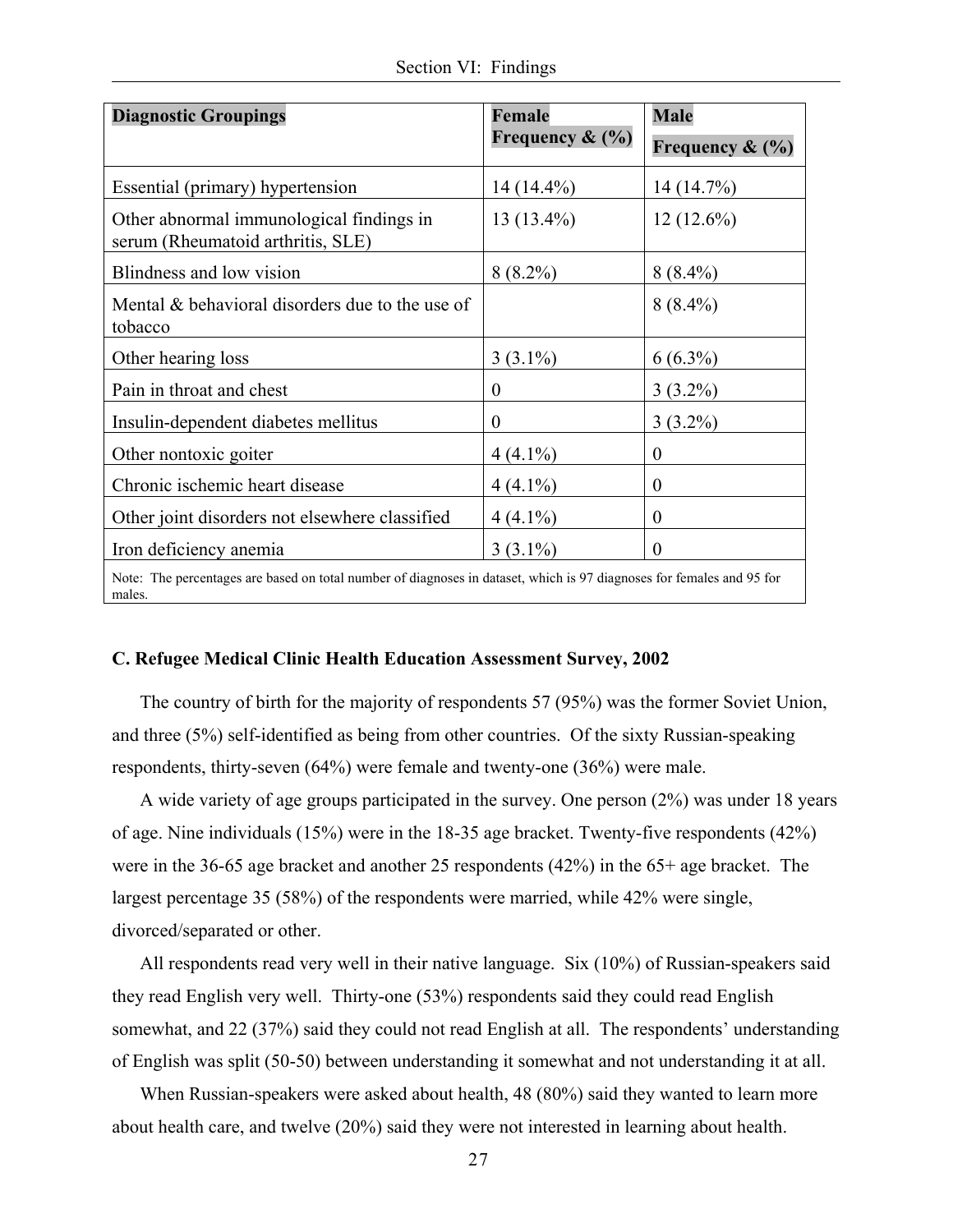Respondents were given a wide variety of health-related topics (13) from which to choose.

Table I illustrates the responses. The most important topics of interest to Russian-speakers (half were over 36 years of age) were blood pressure 30 (18%), heart disease 24 (15%), depression 20 (11%), diabetes 18 (11%), nutrition 17 (10%) and arthritis 18 (11%).

**Table I. Health Education Topics of Interest to Russian-speaking Respondents** 



Note: Arthritis18, Depression 20, Nutrition 17, Diabetes 18, Blood pressure 30, Heart disease 24

 Table II shows the preferred ways of learning for the respondents. Sixty respondents were given six choices of preferred learning methods: native language brochures 31 (36%), one-onone education 25 (29%), native language video 14 (16%), small group discussion 7 (8%), English brochure 5 (6%), and English video 3 (4%).

**Table II. Preferred Way of Learning for Russian-speaking Respondents** 



Note: native language brochures 31, English brochure 5, one-on-one education 25, native language video 14, English video 3, small group discussion 7.

# **D. Key Informant Interviews, 1999-2000**

# *D.1. Key Informant Interviews: General Health and Social Service Issues, 1999-2000*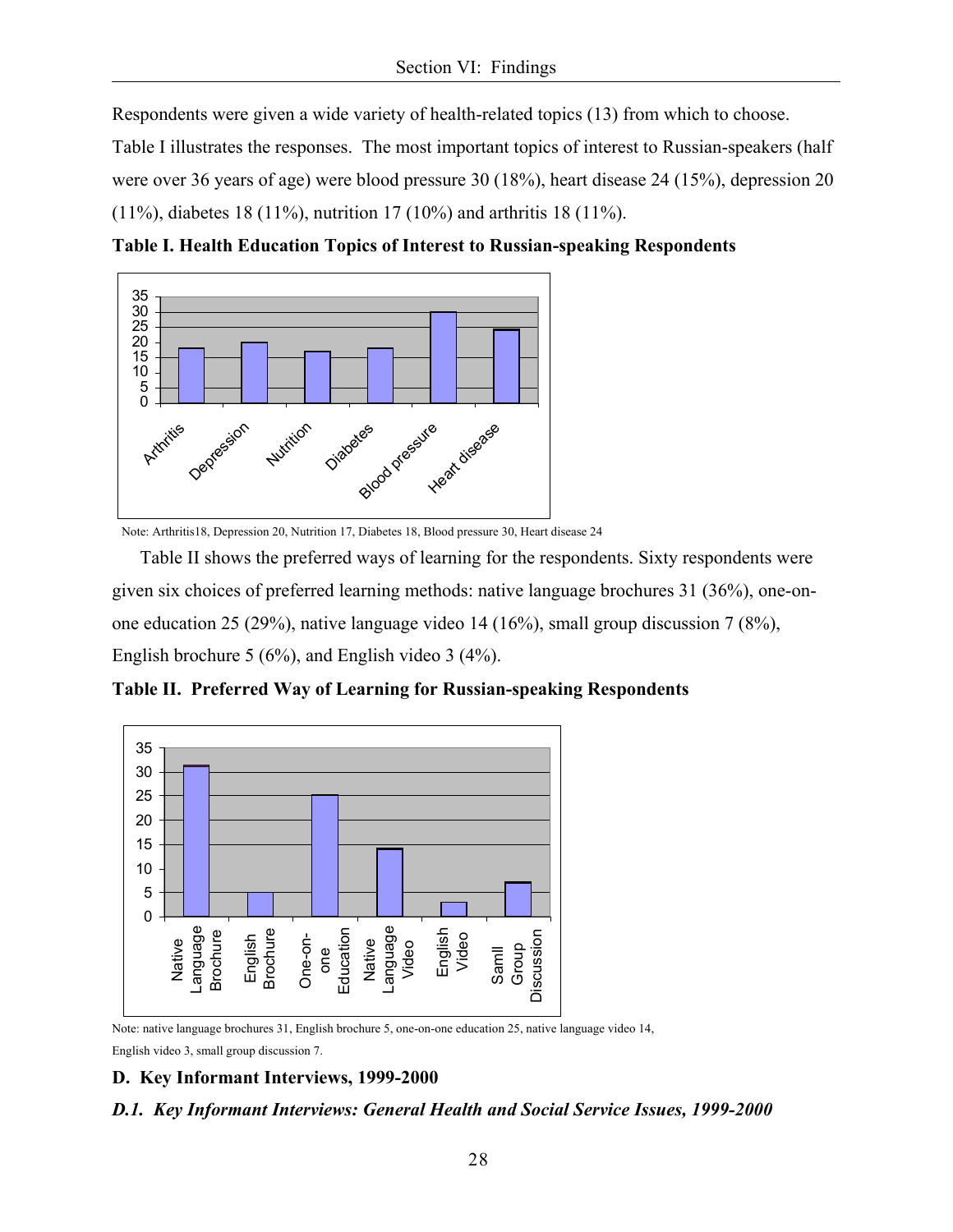The key informant interviewees revealed much information about methods of coping with health and social problems, communication and cultural practices having to do with health, and the services available.

 A number of social service agencies serve the Russian-speaking population to provide job referral, housing assistance, ESL classes, food security, and legal assistance. Members of the Russian community reported that there are good methods of reaching people about health services: community bulletin boards, Russian newspapers (K Stati, Vestnikm and Russian Life), religious organizations and community-based agencies. While word-of-mouth is a major source of communication among Russian-speaking people, there can also be a great deal of misinformation and miscommunication via this method.

 Two major problems were determined: access to health care services, and the aspect of communication between providers and clients in the clinic setting. It appears that many Russianspeakers are unaware of services available and therefore do not seek assistance for health problems. There are ample opportunities for communication that are underutilized, but more organized and consistent attempts to reach individuals in the community would greatly benefit those who need help.

 Several individuals felt they would be more comfortable with the health care community if there were more Russian-speaking nurses and dentists available. Refugee Medical Clinic was the only agency interviewed that reported no problems with interpretation services. The problem ranged from moderate to severe in other agencies. The problem appears to be lack of available translators and lack of funds to pay translators.

 There is often a lack of trust in western medicines and health care. In the former Soviet Union, physicians provided home visits and care. Many newcomers complain about American health care system, for example, having to schedule and wait for appointments, having little contact with primary physicians, being referred to specialists, the lack of long term relationships with providers and the lack of culturally and linguistically competent health care providers.

 Nearly every service provider discussed communication problems with the Russian-speaking community. These problems are related to language, culture and attitudinal differences between Soviet and American approaches to authority and medicine. The Soviet medical model is based largely on drug therapy regimes mixed with alternative therapies, so newcomers may rely heavily on medications in order to believe they are being helped, and may believe care is incomplete if it does not include alternative treatments. If they do not understand the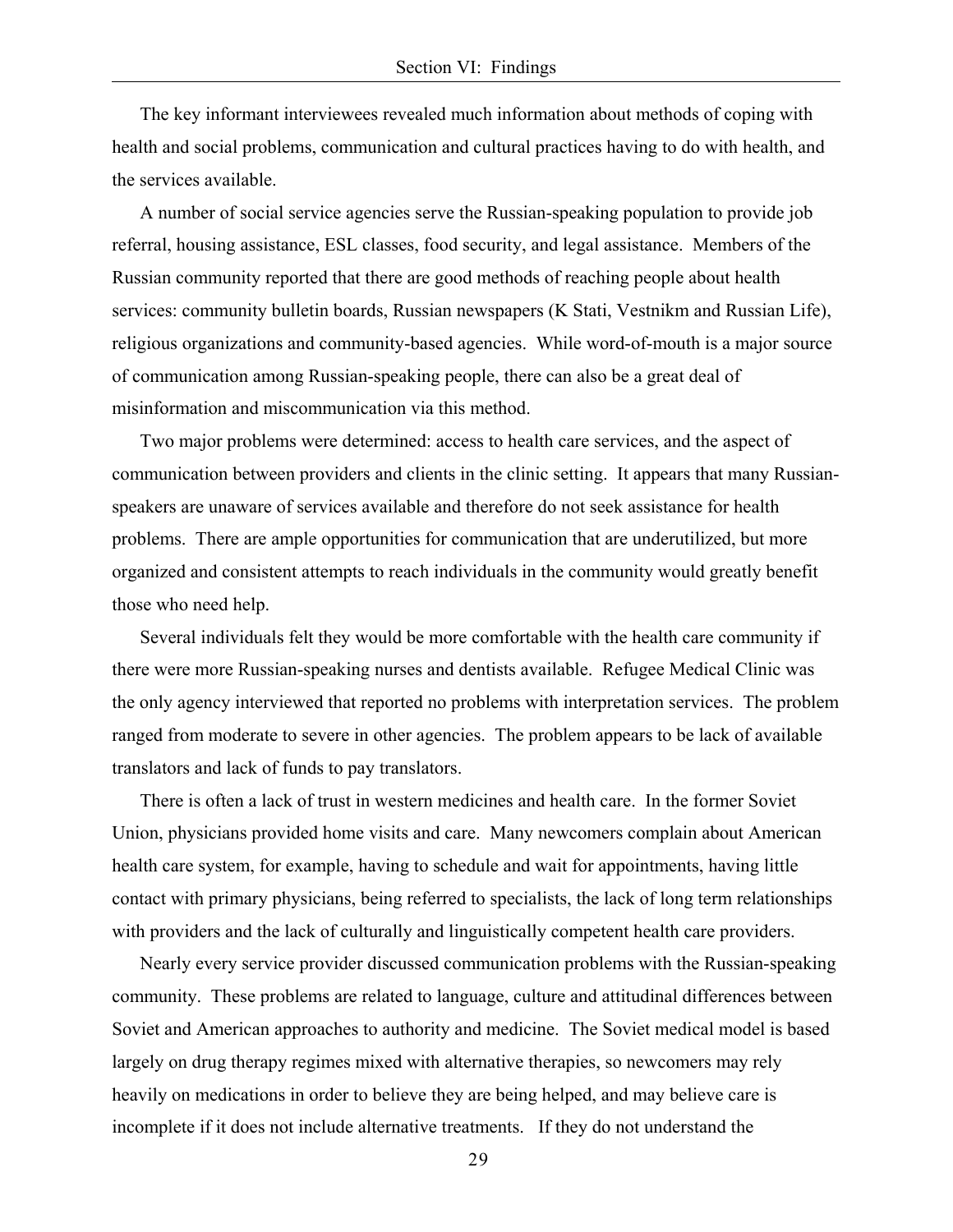medications prescribed to them or if the medications result in side effects that frighten them and cause further mistrust, they quickly become non-compliant. This is a frustration to health care providers and patients alike. It makes perfect sense for the patient who is only acting in his or her own best interests.

 All service providers reported common wide-spread health problems in the Russian-speaking community, such as: hypertension, heart disease, arthritis, high cholesterol, depression, and anxiety.

 Many Russian-speakers are uninformed or in denial about risky health behaviors such as alcoholism, smoking or poor eating habits. Many are obese or overweight and continue to choose the foods which were readily available in their country of origin rather than include more healthy selections referred by nutritionists.

 During the field interviews there were at least two subjects, domestic violence and violence against women, that were absent from discussion and conspicuous by their absence. For the most part, Russian-speaking providers were particularly silent about this subject even when questioned directly.

 The following are common comments (paraphrased) made by service providers about these culture differences and their implications:

- 1. Clients need a lot of reassurance and explanations about their health problems.
- 2. Russian-speaking patients are not familiar with preventative or prophylactic therapies. They may not be compliant with medication taken for this purpose, or with screening exams.
- 3. Patients are used to being told what to do and what to take for their health problems. They are not used to being active participants in the interaction between doctor and patient.
- 4. In the former Soviet Union alternative therapies are commonly prescribed along with more "accepted" therapies. When these are lacking in treatment regime, patients believe care is not complete.

5. Psychiatric and emotional problems carry a heavy negative stigma.

 Russian-speakers are one of the fastest growing group of consumers of mental health services in San Francisco. Prior to 1993, Richmond Area Multi Services, Inc. had no Russian-speaking patients. At the time of the interview 300 Russian-speaking patients were receiving mental health services at the clinic. The majority (two-thirds) of Russian-speakers were women in their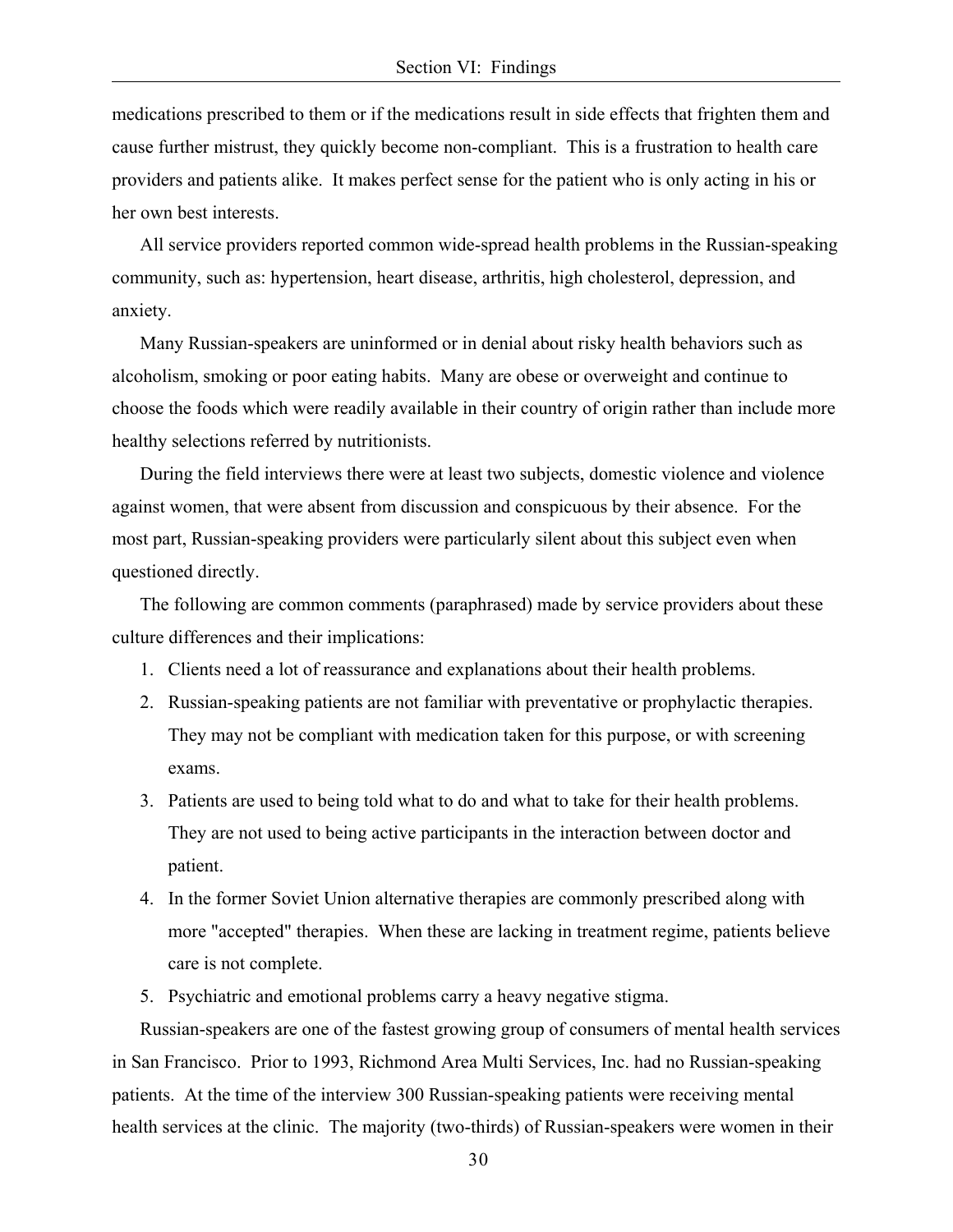late fifties through early sixties. Two thirds had no previous psychiatric history, but within a few years of arrival in the United States, they developed severe psychopathology; major depression, anxiety disorder, post traumatic stress disorder and other somatic complaints.

 Many newcomers suffer from depression and stress due to the tremendous losses they suffered and/or shifts in their lives. However, because psychological problems are stigmatized in the culture, it is not acceptable to discuss one's problems outside the family. Thus, mental health issues may be underreported and services underutilized. Newcomers may prefer to seek treatment at primary health care facilities and receive medications to help deal with their depression or stress without addressing the cause or considering stressors as possible causes of illness.

 The overwhelming majority of health care providers and those involved with refugee and immigrant services indicated that stress was a very serious health problem in the Russianspeaking population. It has been identified as a leading cause of somatic illness either directly or indirectly and the outcome of a complex set of circumstances ranging from pre-arrival psychological problems to economic struggles to culture shock.

 Refugee and immigrant populations experience levels of stress because of the added burdens of acculturation, communication problems, and circumstances of their flight. The following are conclusions reached by health care providers about causes of stress in the Russian-speaking population and their ability to cope with stress: experiences prior to arrival, economic struggle in America, separation from family in homeland, inability to gain legal status, discomfort with American culture and "ways of doing things" (culture shock), failed expectations about life in America, frustration in dealing with administrative and bureaucratic procedures, fear and distrust of authority in America, and anxiety over the future of their children

 In general, the most important issues for the target population are language acquisition, employment and affordable housing. On the strength of these needs it is apparent that the Russian-speaking refugees and immigrants have a keen desire to quickly become functioning members of the communities and to follow previously established cultural practices of work and self-sufficiency. Those newcomers that obtain refugee status or a green card can receive benefits at least for the first few months in order to begin to get established. After that it becomes more critical for them to quickly obtain language skills.

 Some of the common behaviors that providers find challenging to deal with are the community members' mistrust and passive-aggressive behavior towards authority, enmeshment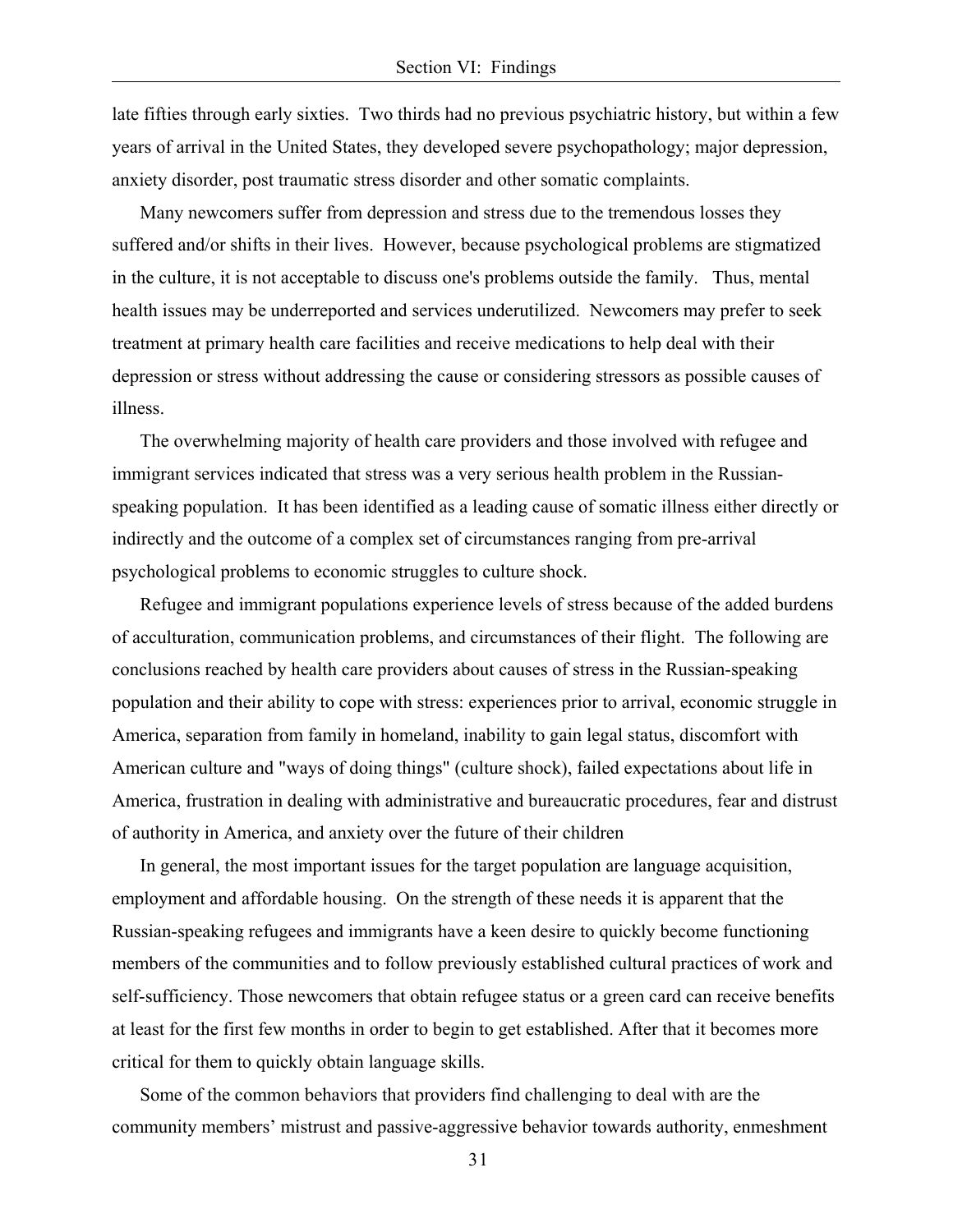or dependence on the service community, intolerance of differences, and unrealistic expectations of life in the United States. Many people from the former Soviet Union had an image of life in the United Sates which did not include homelessness, unemployment, racial problems, high crime and other unfortunate realities. This causes many Russian-speaking newcomers to become highly disappointed, and sometimes overly demanding.

 Resettlement problems affect all ages of Russian-speaking newcomers. Many children and youth experience resettlement problems. There is an adjustment due to the difference in education system, language and culture. Tensions arise when teenagers no longer desire to speak Russian in many newcomers' households, especially when grandparents speak only Russian. There is reportedly no Russian speaking staff member at the Youth Guidance Center; a detention center for arrested youth. Teenagers and their families report problems when providers lack cultural sensitivity training. There is also a lack of linguistically appropriate materials on date rape, domestic violence, health issues etc. for youth

 The 25-49 years old age group could benefit from English classes, vocational training, and employment opportunities. Health is not a priority for this age group. In general they are very concerned with issues such as housing, jobs, language, children's education and acculturation. They specifically need mental health/community/social services for Russian-speaking parents. There may be gaps in services such as parenting classes, substance abuse and domestic violence prevention programs.

 The most significant resettlement issues are with the 50-65 year old population. It is found that many are welfare qualified, but not qualified for Social Security benefits, so their income is insufficient for the high cost of living in San Francisco. This group, more than others, needs Russian-speaking service providers, affordable housing, culturally appropriate health care, mental health care and supportive services programs.

#### *D.2. Key Informant Interviews: Tobacco-Related Issues, 2000*

 Smoking is widespread among all socioeconomic classes. Key informants estimated that from 30% to 80% of Russian-speaking newcomers smoke, and men smoke much more than women. A practicing Russian doctor admitted that the majority of Russian doctors smoke. Many Russian-speakers say they know that smoking is bad for them, but don't believe it will hurt them. Their preference is to eat and smoke as much as they want in spite of losing extra years of life. They don't want to be told what to do and wouldn't respond to a heavy-handed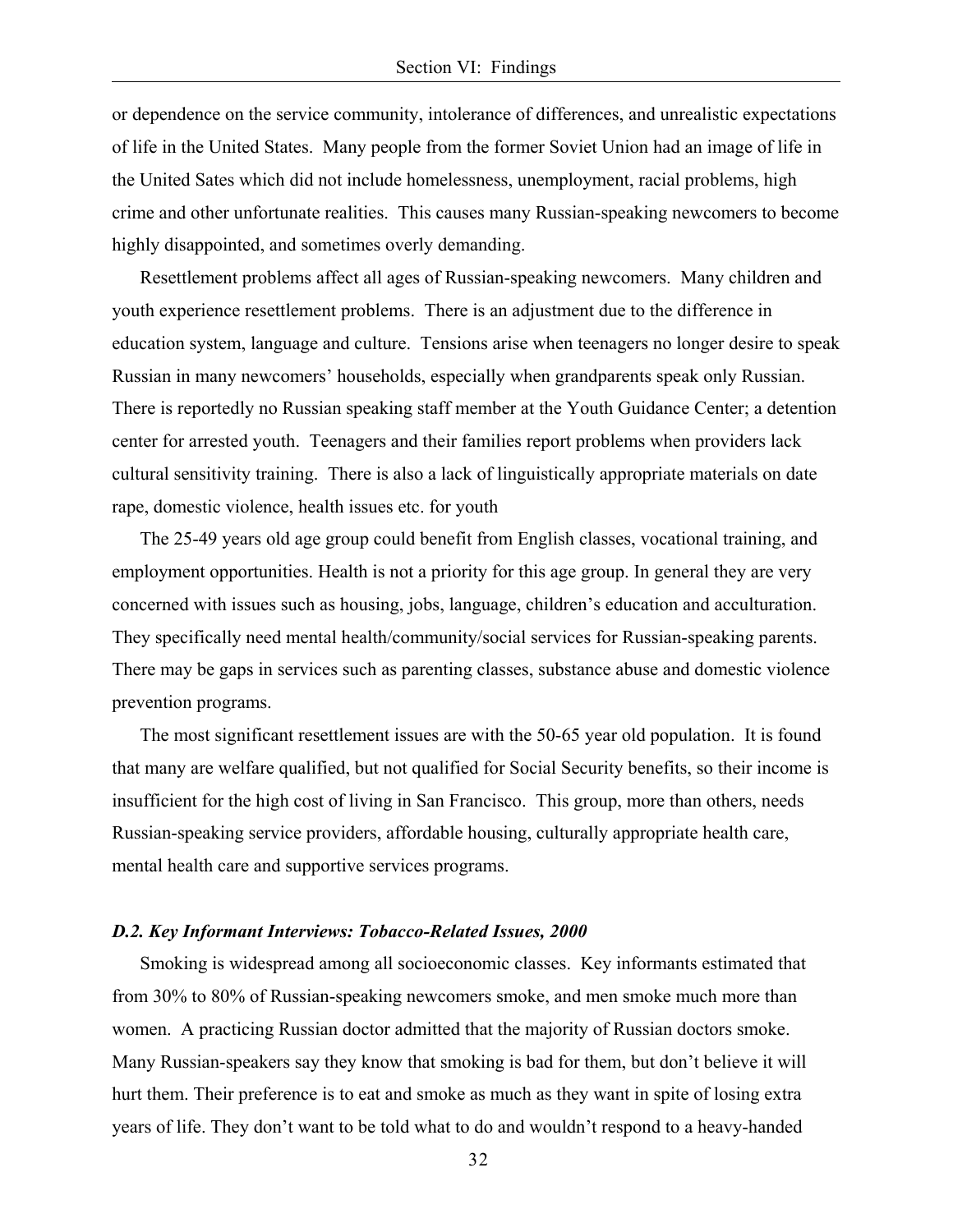campaign.

Both male and female teens are smoking more frequently than in the past. This information is consistent with prevalence rates in the former Soviet Union and tobacco industry targeting in Eastern Europe with the fall of Communism. There is awareness that secondhand smoke is bad for one's health.

 The respondents mentioned that Russian-speakers need a gentle approach with hard facts, and made these recommendations: approach people through strong love of family, to take care of themselves in order to provide for family and acculturation; emphasize issues improving quality of life in this new country; and, tie-in education with fun trips or cultural events.

On the positive side, these people are immigrating into California where tobacco use is not the norm, and where there are many healthy alternatives. It was mentioned that as Russianspeaking newcomers become more acculturated, particularly high tech workers, they began to quit smoking due to its social unacceptance.

#### **E. Focus Groups**

#### *E.1. Focus Groups: General Health and Social Service Issues, 2000*

 Some focus group participants have a lack of trust in western medicines and the health care system. They expressed dissatisfaction with the difficulties of scheduling appointments by phone because of the language barrier. There is a lack of front office interpreters. Some participants are unhappy with the fact that it takes too long to obtain an appointment with a doctor and the emergency room wait is very long. Some participants complained about the short duration for hospitalization. They perceive this as a sign of not receiving adequate medical treatment. Focus group participants at the Refugee Medical clinic expressed appreciation for the clinic. Participants noted great satisfaction with the services and health/medical information provided by the doctors and nurses from San Francisco General Hospital and Mt. Zion Hospital.

 Most participants mentioned they get their health care information from television first (Russian, and American shows such as ER and Chicago Hope). Russian newspapers are also another source of health information. All participants answered that they do not read brochures.

 While none of the respondents were smokers, they all were aware of the health hazards of smoking and secondhand smoke. They were also happy with the non-smoking laws in California.

Respondents were asked to name the top three illnesses among Russian-speaking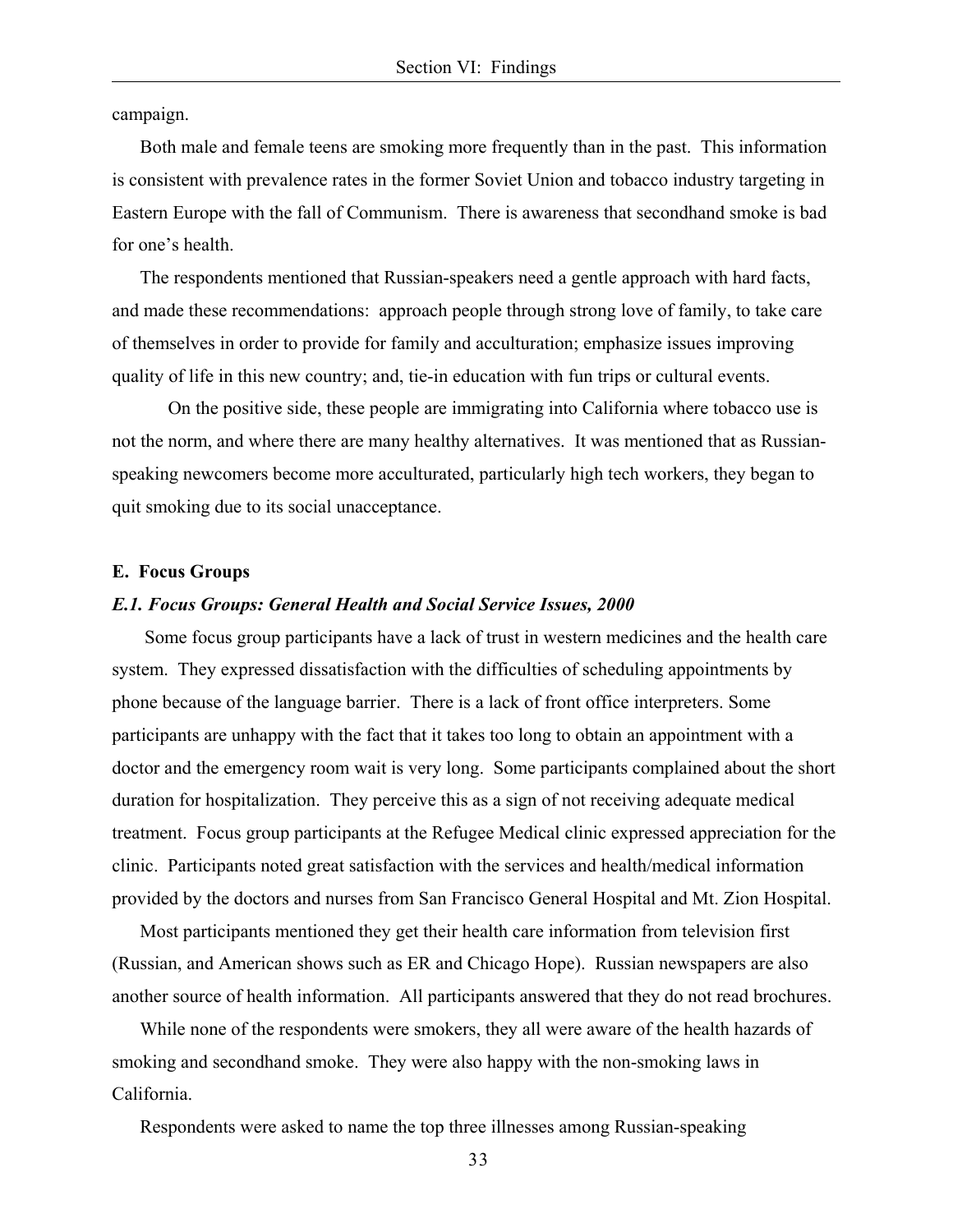newcomers. Depression was the first illness mentioned by all respondents. The second most frequently mentioned illness was high blood pressure/heart disease/high cholesterol. Arthritis and diabetes were also named as top illnesses. Respondents also spoke of dental problems and needing dentures that are very expensive and the costs are not covered by Medi-Cal insurance. The high cost of private insurance is prohibitive.

 Participants requested more mental health programs, support and services. Some specifically requested special stress reduction programs. The language barrier was reported to cause significant stress on a daily basis.

 Respondents cited problems with adjustment to life in the United States. Participants cited a lack of affordable housing in San Francisco, which caused stress and dissatisfaction. Some expressed fear of homelessness. Several respondents stated that they are pressured to move by landlords who want to charge new tenants higher rents.

 Respondents cited loss of country, work and status as their biggest problems. After being respected and needed professionally for thirty or forty years, having no chance of employment is very difficult. Many respondents were frustrated at not having jobs since leaving their country of origin. Some commented about having a profession before coming here and now they have no work. There is a lack of vocational rehabilitation.

 Many reported being grateful to be in America and acknowledged that their lives are better here overall. Participants felt that San Francisco is a beautiful place to live, people are very nice and very helpful; people try to understand when Russian-speaking newcomers talk or when they place a call. Public transportation is convenient and they like the accommodations for people with physical disabilities.

#### *E.2. Focus Groups: Tobacco-Related Issues, 2000*

 All the focus group participants who are health workers knew the dangers of secondhand smoke. They believe that Russians are well-informed but choose to ignore the information. The youth understood its dangers, but perceived that the community regarded it as unpleasant rather than harmful. Two of the parents were uniformed about secondhand smoke. Respondents estimated that 20% to 80% of Russian-speakers use tobacco products. One participant, who works in health care services, estimates that about 80% of Russian-speaking patients at the site are smokers. It was reported that there is still some smoking in restaurants, restrooms and parks where Russians congregate.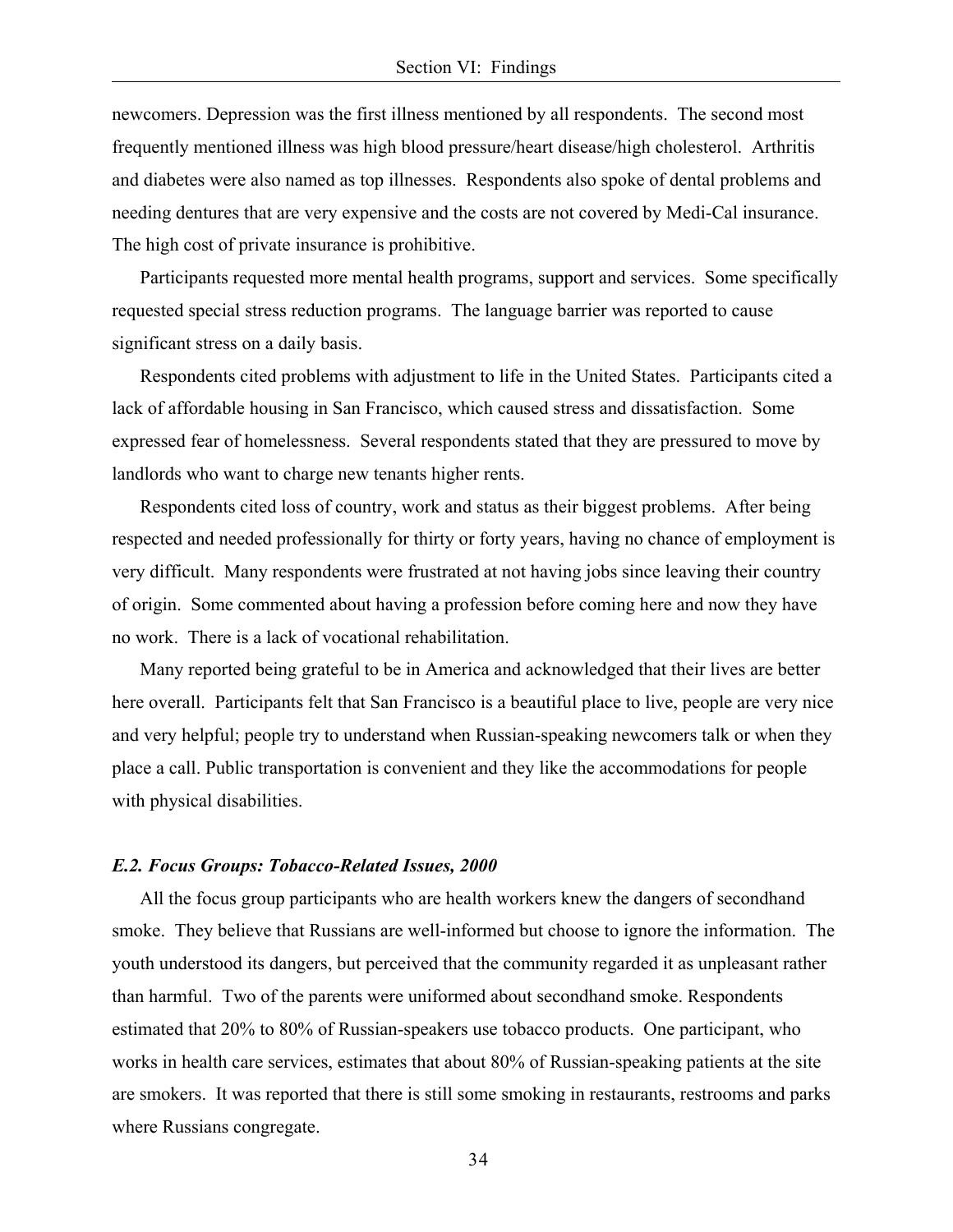All groups want to see tobacco awareness information packaged in beautiful images or humor rather than a hard sell. They felt that incentives were needed to get participants involved in the program. It was also suggested that tying in educational programs to cultural, recreational or socializing opportunities would be attractive.

 In terms of outreach, respondents suggested direct mail, pamphlets and videos in both languages. Outreach from social service agencies, the faith community, Russian language media and Russian community concerts were also mentioned. Respondents also emphasized free help and personal contact. Russian-speakers strongly value their cultural history and would like to see entertainment figures in the campaign. They felt it would counteract the perception that all Russian cultural heroes, such as literary figures, are heavy smokers.

 Youth and parents cited their perception that merchants care only about profits and break the law in regards to selling cigarettes to minors. Respondents suggested a poster summarizing tobacco laws be displayed in merchant's establishments. Respondents suggested the barriers to a successful anti-tobacco program are ignorance, a loosely organized Russian community and an unwillingness to change. Respondents felt that word-of-mouth and healthy parental direction would be good ways to encourage non-smoking behaviors. Health professionals were seen as important allies.

 In another focus group, advertising executives from Russia stated that the tobacco industry influence in the former Soviet Union is intense and the advertising is very aggressive. There is an incredible amount of advertising, no counter ads and very little regulation. Tobacco billboards are everywhere and scantily clad women distribute free samples. At minimum, we can assume from the data on the tobacco environment in the former Soviet Union that newcomers arrive with a cultural norm that finds tobacco use normal.

 The executives suggested that people implementing small anti-tobacco campaigns take any successful pre-existing health promotion ads, research how they work and project them on the Russian community. The following suggestions were made:

1. Analyze the message and rework it to appeal culturally to the Russian-speaking community.

- 2. Research competitors for clues on how to counteract them.
- 3. Show consequences such as bad teeth, bad breath, or individuals with cancer.
- 4. Show a happy life without tobacco.
- 5. Show a house made out of cigarette packages to show how much money is spent on their habit.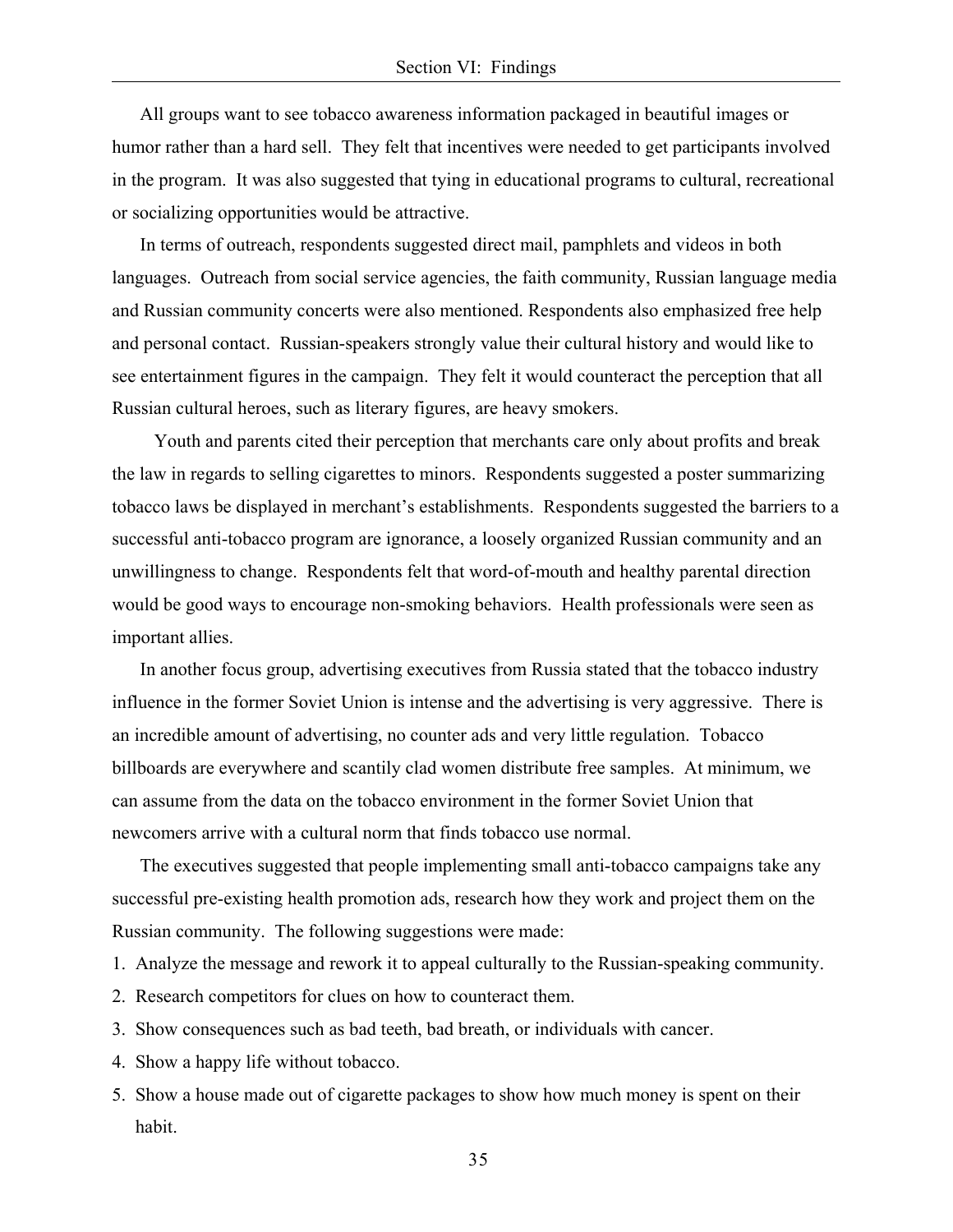- 6. Use the Russians' cultural attraction to comics as a way of appealing to their humorous side.
- 7. Suggest a play on words which makes fun of the Russian fatalist mentality.
- 8. Emphasize that part of the American experience is not smoking.
- 9. Focus on youth uptake.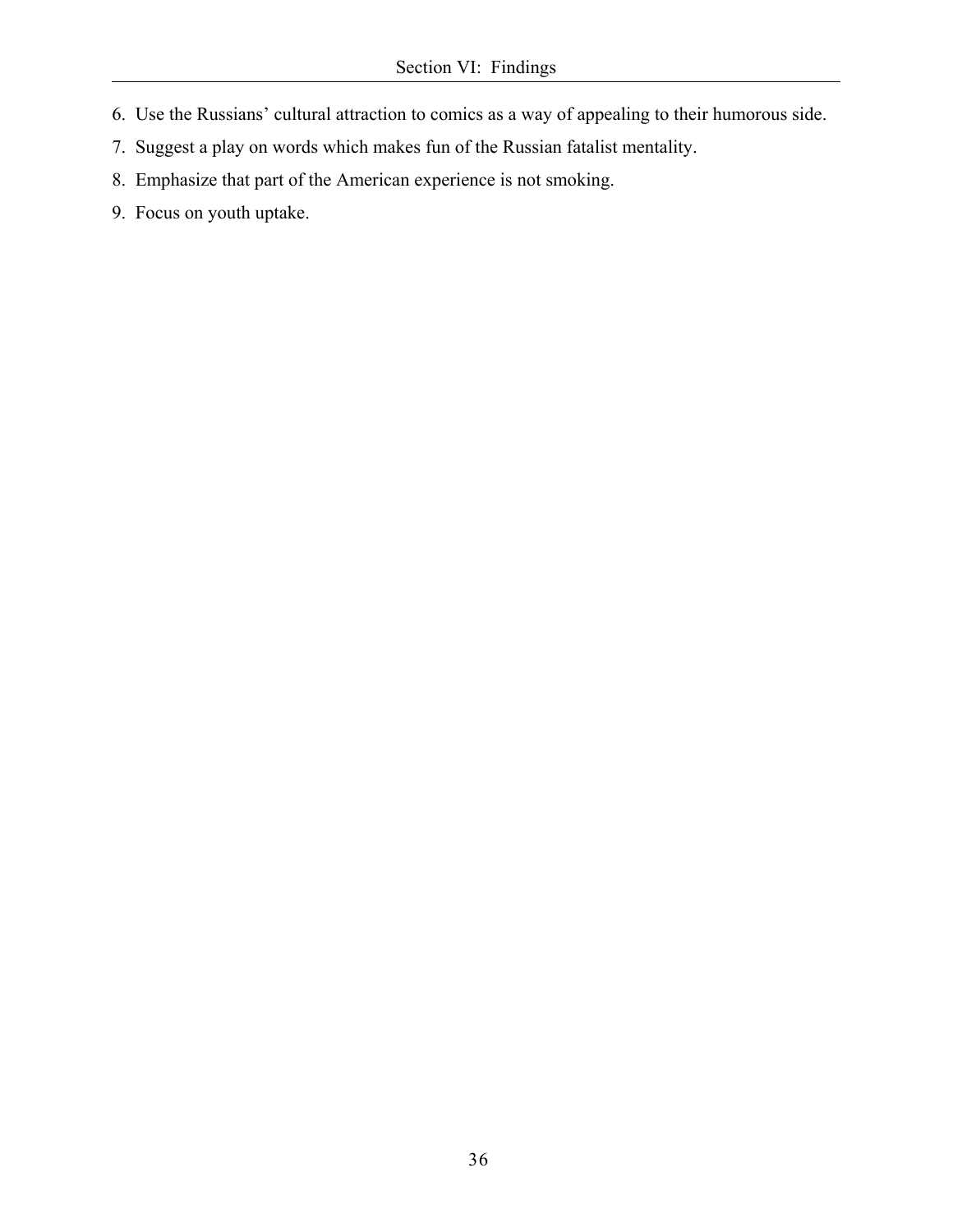#### **VII. Discussion**

#### **Some Suggestions For Service Providers**

 As discussed throughout this report, there are many issues impacting the Russian-speaking newcomer community in San Francisco, a community that has many strengths it can draw on. As with any immigrant community there are similarities as well as differences among community members, and these impact their resettlement and adjustment experience.

 The overall most common issues identified throughout this assessment are stress and depression among the newcomers. While long term psychosocial problems such as previous traumatic experiences, acculturation, intergenerational communication problems, family conflict and economic struggle cannot be solved easily, stress reduction and improvement of coping skills would ease the burden of these problems which can be overwhelming and cause much distress and suffering.

 In general, one of the most critical issues for service providers is that we learn about and attempt to understand the culture, background and trauma that this community has faced in the past and is currently facing as newcomers resettle in the United States. Language is a major barrier for newcomers, however cultural misunderstandings can sometimes create a larger barrier than language, and one that is not as easily overcome. It is critical that service providers bridge that gap by educating themselves about the community and developing approaches, programs and services that bear in mind socio-cultural issues. Likewise, we need to provide newcomers with clear information about health and social services and how to access them, and educate them about our service delivery culture. Our hope is that this assessment report can help build a two way street of cultural understanding and cooperation.

 In conclusion we have outlined below a list of findings and recommendations from our experiences while conducting the various steps of this assessment.

#### **Some General Findings from the Assessment**

- 1. *Diversity:* There are many differences in the waves of Russian speakers who live in the San Francisco Bay Area. There are subgroups based on the country of origin, religious practice, immigration status, age and socio-economic status.
- 2. *Physical health issues:* Chronic diseases such as hypertension, diabetes and heart disease are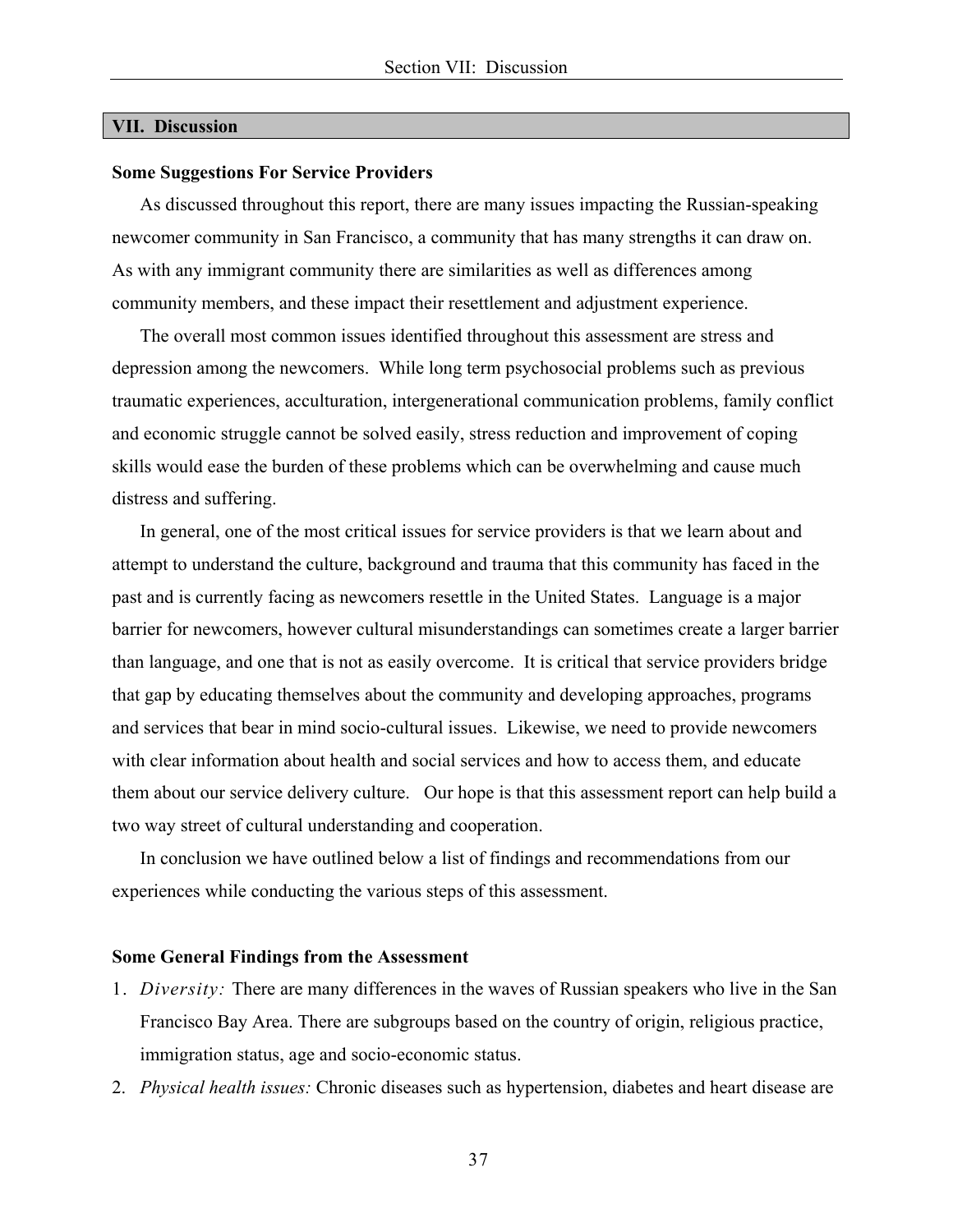very common. Diseases of the musculoskeletol system and connective tissues, diseases of the nervous system and sense organs, and rheumatoid arthritis are also common. Some of these are most likely related to lifestyle, diet and tobacco use.

- 3. *Mental health issues:* Loss of country, work and status cause many Russian-speaking newcomers to feel depression and stress. Many of the elderly have feelings of depression and become isolated due to a lack of English language skills. Some do not seek assistance in health care because they are uninformed about services available or due to the stigma associated with mental health.
- 4. *Employment opportunities:* Most Russian-speakers are well-educated and well-trained. However, due to language limitations or lack of current technology skills many are unable to get work or earn a substantial wage for the high cost of living in San Francisco.
- 5. *Supportive services:* One of the most frustrating areas for these newcomers is the lack of qualified Russians-speaking interpreters and service providers at many health centers and social service agencies. Many Russian-speaking newcomers expressed their appreciation for the health care providers at the Refugee Medical Clinic, Mt. Zion Hospital and San Francisco General Hospital.
- 6. *Housing:* The high cost of housing in San Francisco is a major concern for many Russianspeakers. Many fear homelessness. We are seeing a larger population settling in unsafe neighborhoods such as the Tenderloin and the Western Addition. Others move out of the city to suburban areas such as Daly City, Richmond, Walnut Creek and even to Sacramento where there is a large Russian population.
- 7. *Youth issues:* Youth tend to acculturate faster into the community than the older generations. Many don't want to speak Russian and this causes a communication problem with elderly family members who may only speak Russian. In addition, some Russian service providers perceive that Russian-speaking youth have a much higher smoking prevalence rate than American teenagers. If this is true, tobacco-related diseases will continue to affect this community at higher rates than the general population.
- 8. *Great strengths:* Russian-speakers know how to "find their way" in the culture and have a desire to work and become successful in the new environment. They are resourceful, resilient and developed skills in their homeland for getting around obstacles. They have a strong sense of family and a very good work ethic.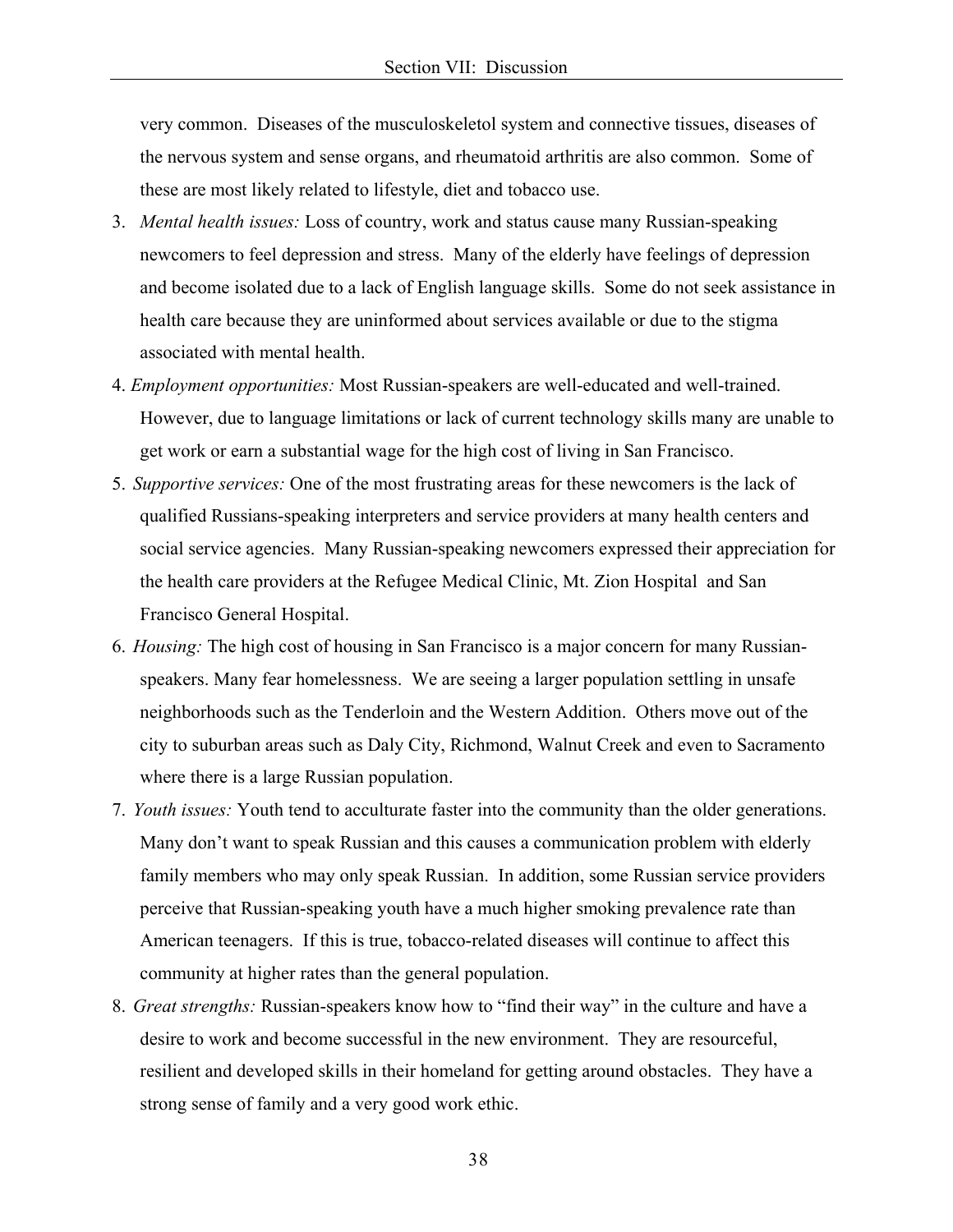## **Recommendations**

 We based these suggested recommendations on the information gathered in this assessment. We believe that these could significantly and positively impact the health, well-being and resettlement experiences of Russian-speaking newcomers in San Francisco.

- 1. Increase access to health care services by providing the newcomers with an extensive orientation to the health care system in the U.S. (and more specifically in San Francisco) so they will better understand the process and be able to utilize services.
- 2. Develop health education prevention programs such as hypertension management, diabetes management and healthy eating programs that are culturally and linguistically appropriate. Use bilingual, bicultural staff to conduct outreach and implement activities.
- 3. Implement cultural competency training at all levels of service provision. Provide funding for more native language brochures, one-on-one education and native language videos.
- 4. Increase the availability of interpreter services and Russian-speaking providers throughout the health and social services arena.
- 5. Conduct social support groups for Russian-speaking newcomers citywide and develop mental health services that specifically meet the needs of older Russian-speaking community members. Identify and outreach to groups that are not seen as well as those that are more visible by their presence in the various assistance programs offered by service agencies. Very often those that are the least visible are, by definition, the ones that need the most attention from social service agencies and others in the community.
- 6. Develop youth and intergenerational programs to enhance family connections and build on cultural strengths.
- 7. Incorporate alternative medicine, stress reduction and coping strategies into more traditional health and social services models that are common in the United States. This idea is based in part on models practiced in the former Soviet Union, thus it is not only culturally appropriate but would also build trust in the community.
- 8. Increase the number of vocational training and job placement programs that serve Russianspeakers with limited English skills.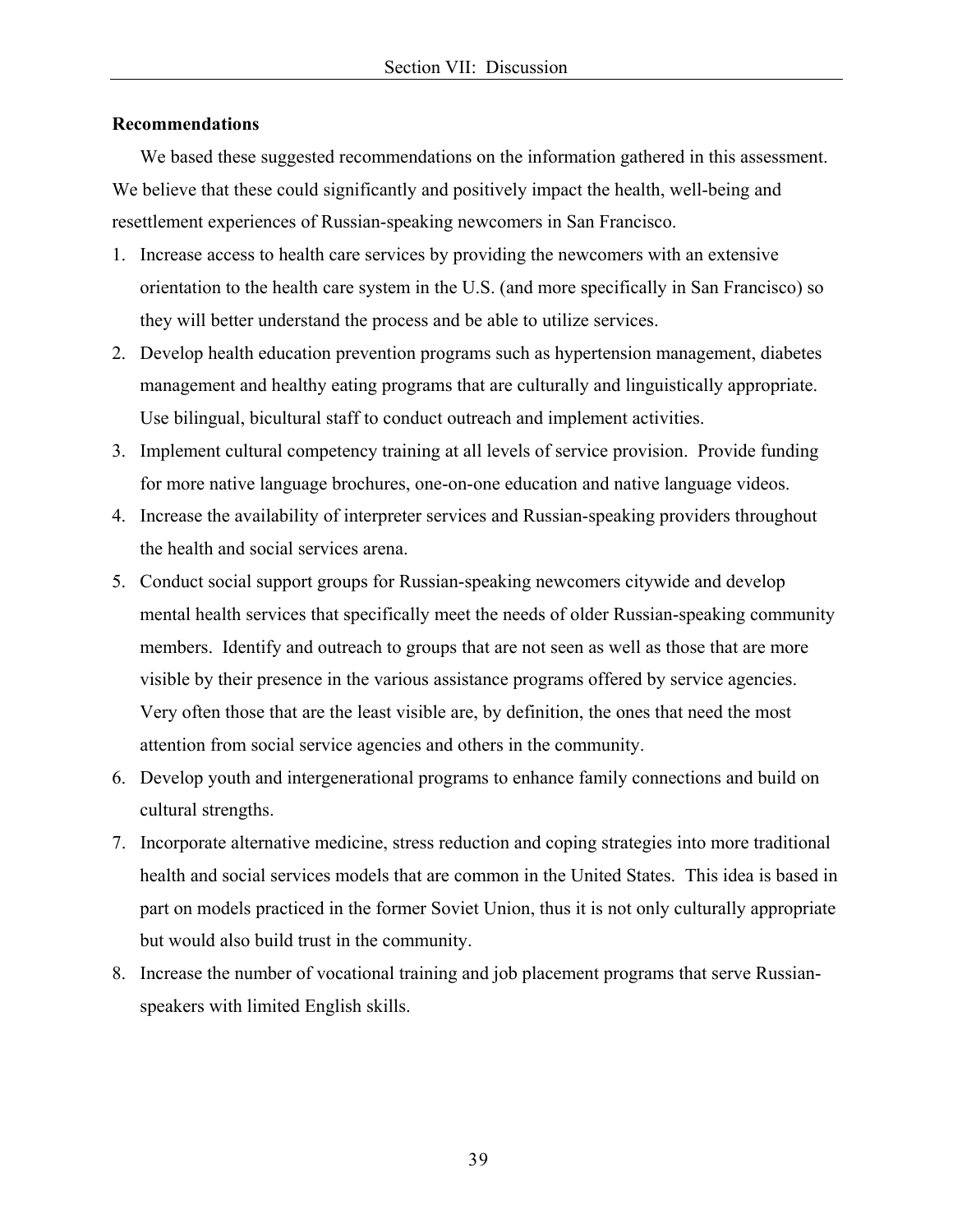#### **Lessons Learned from this Assessment by the Newcomers Health Program**

 As noted in earlier discussions (e.g. methodology and findings), there were a number of challenges we encountered implementing this community assessment. In this section, we would like to outline some of our thoughts for other agencies or programs thinking of conducting their own community assessment activities with Russian-speaking newcomers or other new refugee communities.

 First of all, with any newcomer community, even after several years of resettlement, finding/compiling data and statistics, such as basic demographics, socioeconomic or health status, can be a major challenge. Limited information may be available from primary or secondary sources, provided their ethnicity or country of origin is recorded by public or private agencies.

 Funding and staff resources were very limited to conduct this assessment. We did not have direct funding to support the majority of this project and thus had limited dedicated staff time. Through collaborations with the Masters in Public Health program at San Francisco State University, the Newcomers Health Program conducted many of the assessment activities in stages through the efforts of graduate student interns.

 Furthermore, we found invaluable advice and feedback from staff at community-based agencies serving Russian-speaking newcomers. Key to implementing the activities was the involvement of our Russian-speaking staff, since they have had prior personal contacts as well as working relationships with the Russian community through resettlement and health services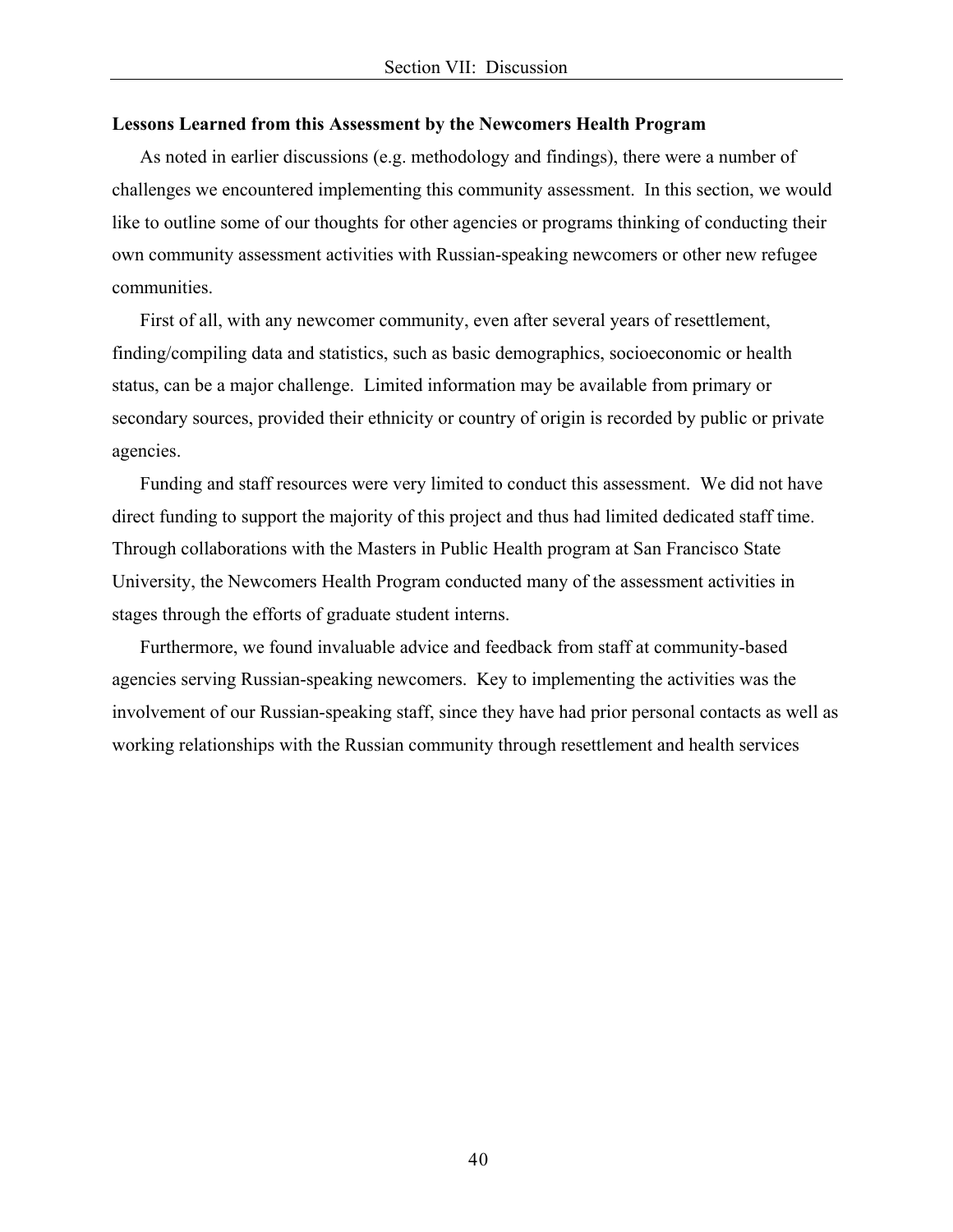## **VIII. References**

Birman, D (no date). *Towards Understanding the Interactions Between Soviet Jewish Refugees and U.S. Service Providers: A Cross-Cultural Perspective*. Paper presented at "Soviet Refugee Health and Mental Health: Twenty Years of Soviet Resettlement Conference", Chicago, IL.

Elaysberg, Yevgeniy (1996). Cross Cultural Health Care Program, *Voices of the Communities: Health Care Needs of Seattle's Ethnic Communities.* Chapter on Soviet Jewish written by Elaysberg, Yevgeniy.

Escobar, Linette (2000). *Literature Review Related to Russian-Speaking Newcomers Tobacco and Cultural Approaches and Intervention Strategies*. Unpublished document, San Francisco.

Galperin, M (no date). *Intra Familial Strains in Resettlement.* Paper presented at "Soviet Refugee Health and Mental Health: Twenty Years of Soviet Resettlement Conference", Chicago, IL.

Gaudette, Karen (2002) *Census: Ethnic pockets abound in California*, San Francisco Chronicle. San Francisco, August, 2002.

Gold, Steven J. and Tuan, Mia (1993). *Jews from the Former USSR in the United States*, Many Cultures Publishing, San Francisco.

Hartman, (1999). Hartman Book of History. *History of Russia and the Former USSR,* 18 Dec. 1999 http://ourworld.compuserve.com/homepages/Douglas.

Hendricks, Tyche (2002). *All Roads Lead to the Bay Area: Number of foreign-born residents climbs to 27.5%.* San Francisco Chronicle. San Francisco, September, 2002.

Hobbs, Richard (2000). The Santa Clara County Office of Human Relations Citizenship and Immigration Services Program, *Summit on Immigrant Needs and Contributions*. Santa Clara.

Lipson, Juliene G (2000)*. Culture and Nursing Care: A Pocket Guide*. UCSF School of Nursing, UCSF Nursing Press, 2000. Chapter by Luba J. Evanikoff. San Francisco.

Moyer, RD (no date). *The Future of Soviet Health Screening: Findings and Recommendation for Prevention.* Paper presented at "Soviet Refugee Health and Mental Health : Twenty Years of Soviet Resettlement Conference", Chicago, IL.

Office of Refugee Resettlement (1999). *Refugee Resettlement Program: Report to Congress*. DHHS Publication, Government Printing Office, Washington DC.

Schulhoff, JM (no date). *Cultural Differences in Health Care – An Approach in Coping With Differences: Cultural Realities and Perceptions in Health Care Delivery.* Paper presented at "Soviet Refugee Health and Mental Health : Twenty Years of Soviet Resettlement Conference", Chicago, IL.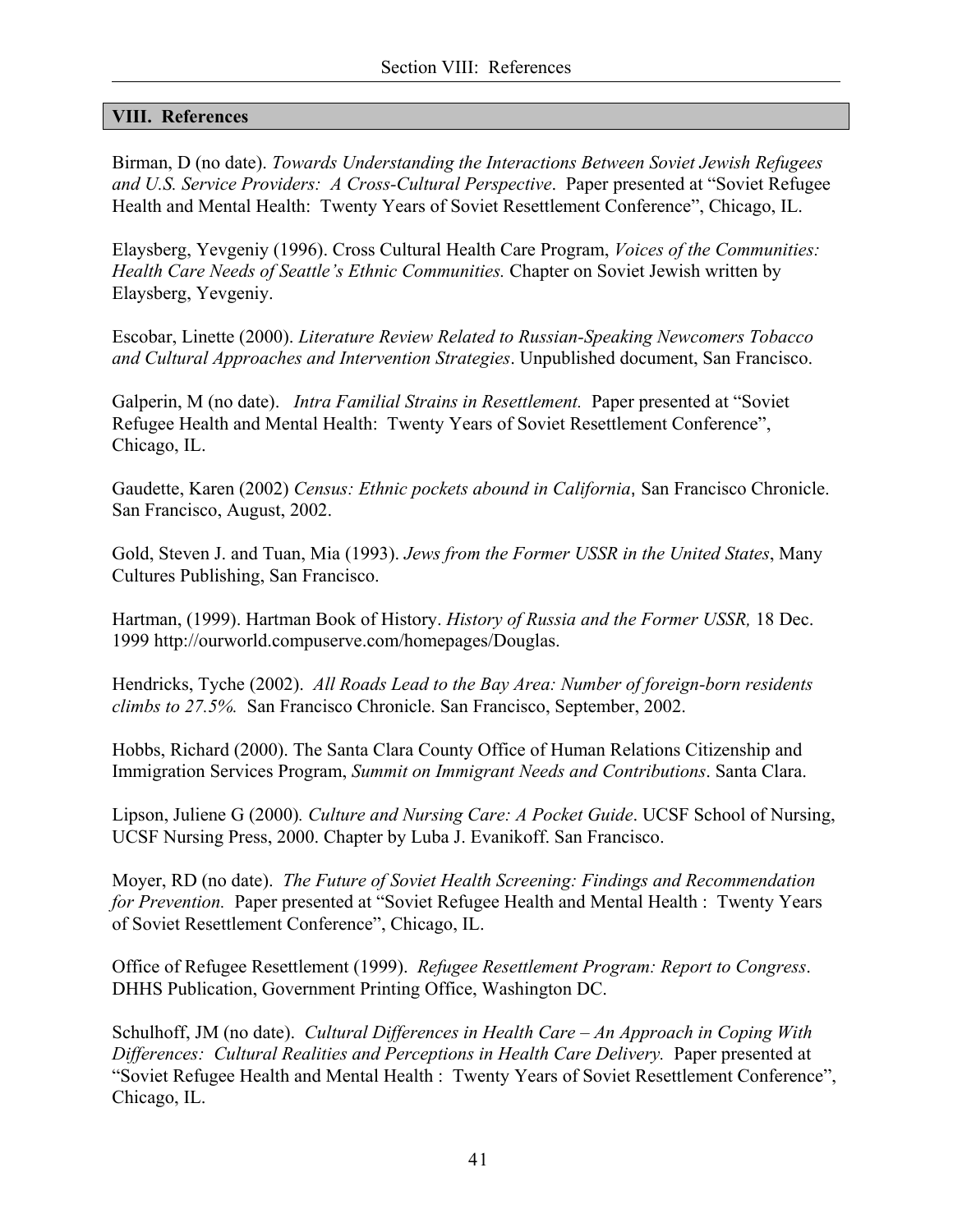United States Census Bureau, 2000. Your Gateway to Census 2000 – http://www.census.gov.

United States General Accounting Office (1999). *Soviet Refugees: Issues Effecting Domestic Resettlement*. Washington D.C.

Weinstein, Harvey M. (1999), A Project of the Human Rights Center at the University of California, Berkeley*. Forced Migration and Health: Refugee Well-being in America*. Berkeley, California)

Zinchenko, A. (2001). *Nostalgia and Discontinuity of Life: A Multiple Case Study of Older Ex-Soviet Refugees Seeking Psychotherapeutic Help for Immigration-Related Problems.*  Unpublished dissertation, presented to the faculty of Saybrook Graduate School and Research Center. San Francisco.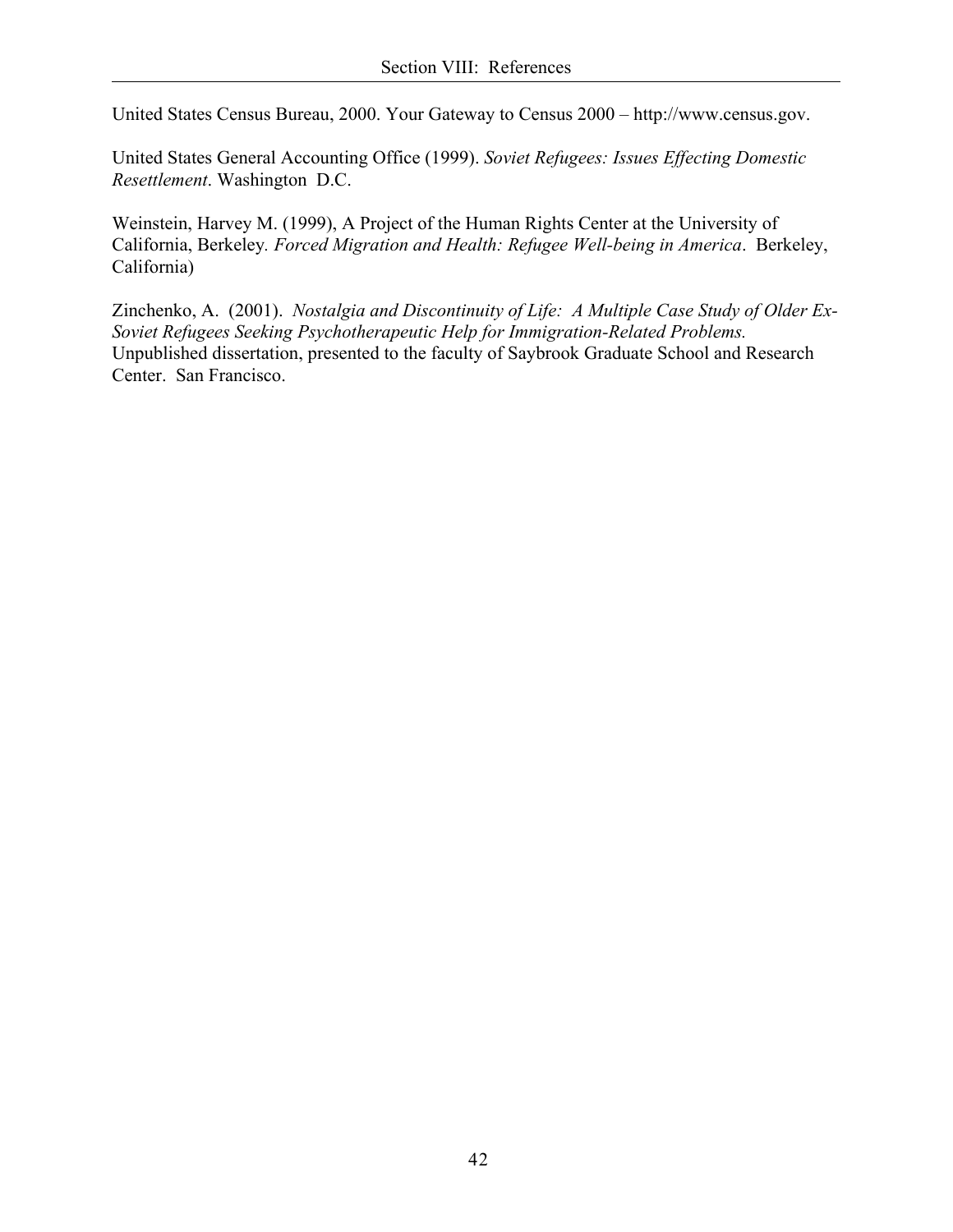# **Appendix A Refugee Medical Clinic Patient Health Education Assessment Survey English Version**

Thank you for taking the time to fill out the survey. The purpose of this survey is to gather information about health education needs of the patients at the Refugee Medical Clinic (RMC). The information you provided here will help us design health education programs for the RMC patients.

Today's date: \_\_\_\_\_\_\_\_\_\_\_\_\_\_\_\_\_

# **Please tell us about yourself**

1. What is your gender?

\_\_ Female \_\_ Male

- 2. How old are you?
	- $\frac{\text{Under 18}}{\text{18-35}}$   $\frac{\text{18-35}}{\text{18-35}}$   $\frac{\text{36-65}}{\text{18-35}}$   $\frac{\text{Over 65}}{\text{18-35}}$
- 3. What is your marital status?

\_\_ Single \_\_ Married \_\_ Divorced or Separated \_\_Other: \_\_\_\_\_\_\_\_\_\_

4. What is your country of birth?

| Former USSR | Bosnia | Vietnam |
|-------------|--------|---------|
| Iraq        | Other  |         |

5. How well do you read in your native language?

\_\_ Very well \_\_ Somewhat \_\_ Not at all

- 6. How well do you read in English?
	- \_\_ Very well \_\_ Somewhat \_\_ Not at all
- 7. How well do you understand English?

Very well Somewhat Not at all Please tell us about your interest in health education

8. Are you interested in learning more about taking care of your health?

Yes (Please go to  $#10$ ) No (Please go to  $#9$ )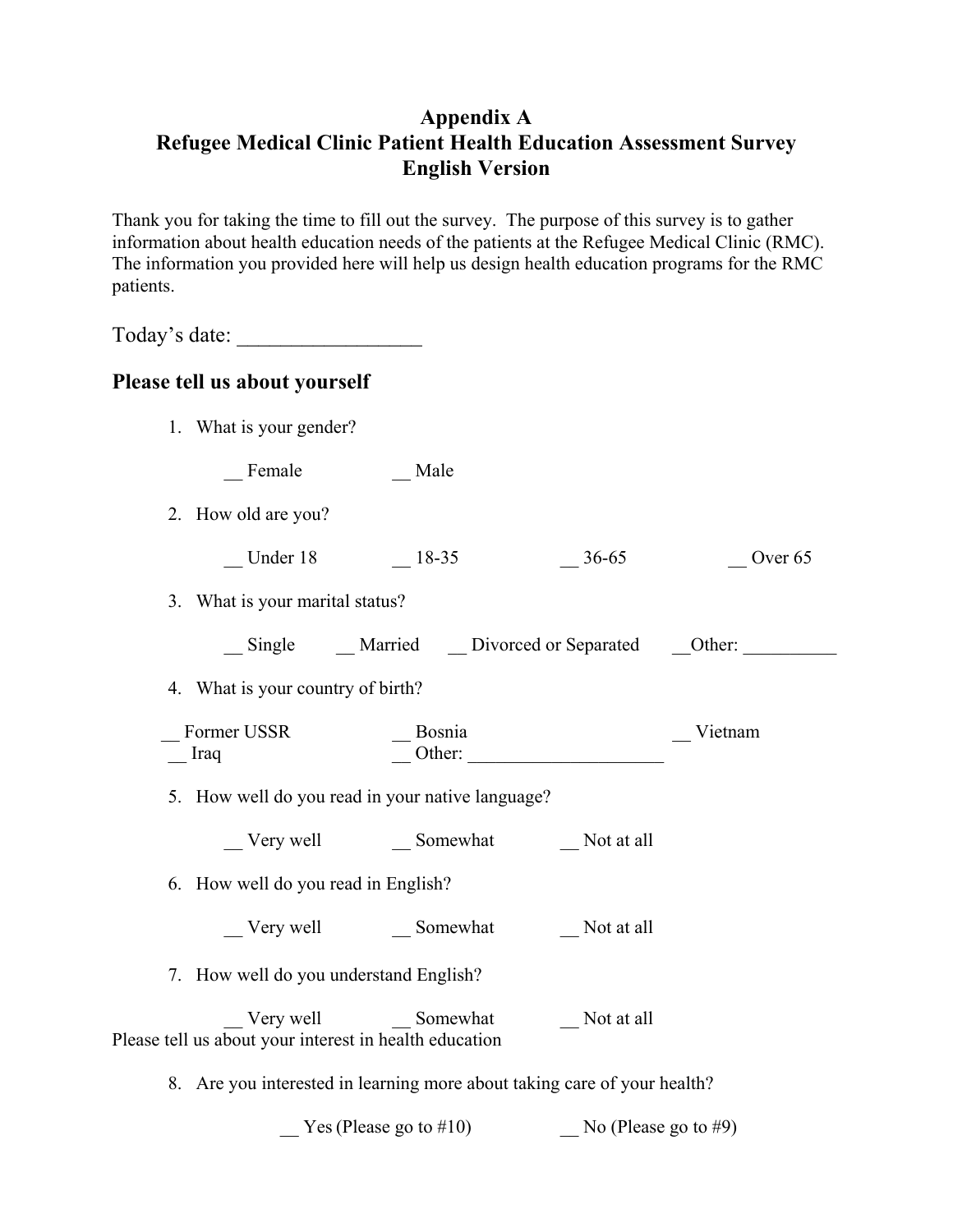9. If no, please briefly explain why below: (Then please go to #12)

10. If yes, which of the following common health issues are you interested in learning more about? (Please check all that apply)

 $\mathcal{L}_\text{max} = \frac{1}{2} \sum_{i=1}^n \mathcal{L}_\text{max}(\mathbf{z}_i - \mathbf{z}_i)$ 

- \_\_ Arthritis \_\_ \_\_ \_\_ \_\_ \_\_ \_\_ Asthma/breathing problem \_\_\_ \_\_ \_\_ Blood pressure \_\_ \_\_ Diabetes \_\_ \_\_ \_\_ Diabetes \_\_ Depression \_\_ \_\_ Diabetes \_\_ \_\_ \_\_ \_\_ Heart disease \_\_ \_\_ \_\_ Heart disease \_\_ \_\_ \_\_ Heart disease \_\_ \_\_ \_\_ Heart disease \_\_ \_\_ \_\_ Heart disease \_\_ \_\_ \_\_ Heart disease \_\_ \_\_ \_\_ Heart disease \_\_ \_\_ \_\_ \_\_ Heart disease \_\_ \_\_ Hepatitis \_\_ HIV/AIDS \_\_ Immunization Nutrition Pregnancy care Tuberculosis \_\_ Managed care \_\_ Smoking Cessation \_\_ Family planning/birth control \_\_ Women's health (Pap smear, breast exams) Other:
	- 11. Which of the following ways of learning do you prefer? (Please check all that apply)
		- \_\_ Brochure/pamphlet in your native language
		- Brochure/pamphlet in English
		- \_\_ One-on-one education from your health care provider or interpreter
		- \_\_ Watching a video in your native language
		- \_\_ Watching a video in English
		- \_\_ A small group discussion or class on specific topics in your native language
		- \_\_ A small group discussion or class on specific topics in English
		- $\blacksquare$  Other:
	- 12. Is there anything you would like to tell us about your experience at Refugee Medical Clinic?

 $\mathcal{L}_\text{max} = \frac{1}{2} \sum_{i=1}^n \mathcal{L}_\text{max}(\mathbf{z}_i - \mathbf{z}_i)$ *Thank You!*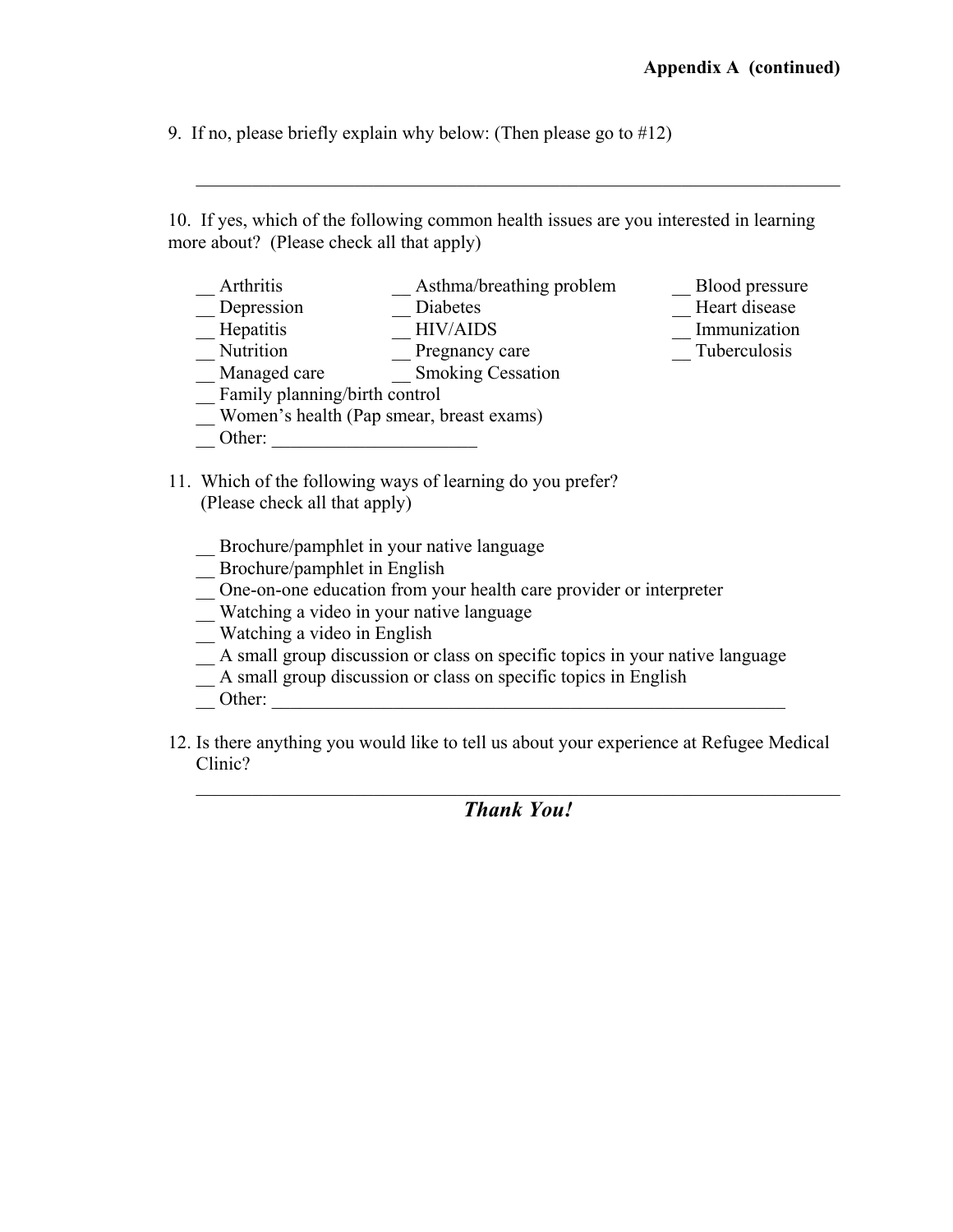# **Appendix B Refugee Medical Clinic Patient Health Education Assessment Survey Russian Version**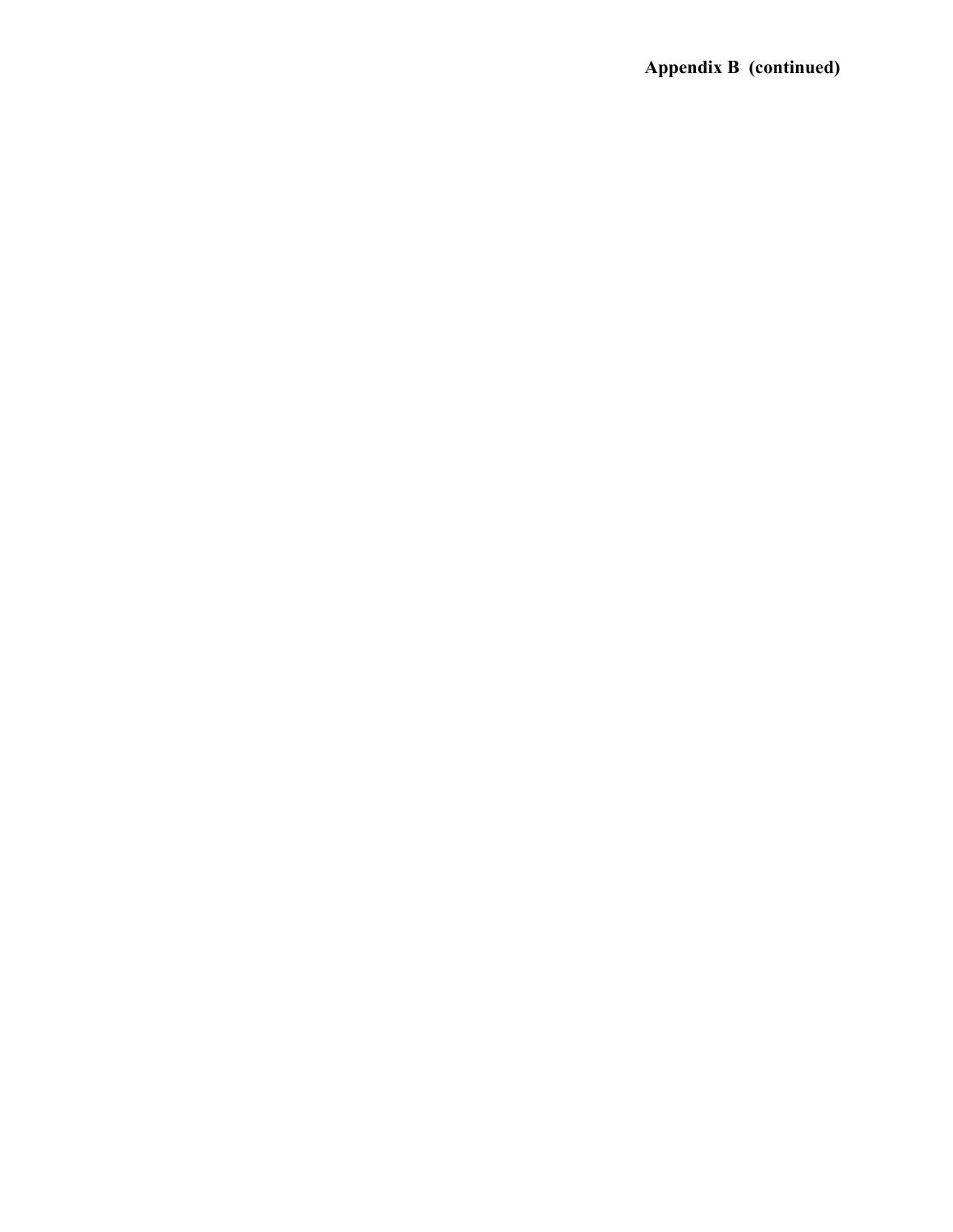# **Appendix C Russian-Speaking Community Assessment Key Informant Interview – Community Organizations General Health and Social Issues Questions**

| Interviewee Name:                                                                                                                                                                                                                                                                                                                                                 |                                                                    |             |  |  |
|-------------------------------------------------------------------------------------------------------------------------------------------------------------------------------------------------------------------------------------------------------------------------------------------------------------------------------------------------------------------|--------------------------------------------------------------------|-------------|--|--|
| Title:                                                                                                                                                                                                                                                                                                                                                            |                                                                    |             |  |  |
|                                                                                                                                                                                                                                                                                                                                                                   |                                                                    |             |  |  |
| Country of Origin<br><u>Religion</u><br>Religion                                                                                                                                                                                                                                                                                                                  |                                                                    |             |  |  |
| $Sex: \Box Male \Box Female$                                                                                                                                                                                                                                                                                                                                      |                                                                    |             |  |  |
|                                                                                                                                                                                                                                                                                                                                                                   |                                                                    |             |  |  |
|                                                                                                                                                                                                                                                                                                                                                                   |                                                                    |             |  |  |
|                                                                                                                                                                                                                                                                                                                                                                   |                                                                    |             |  |  |
|                                                                                                                                                                                                                                                                                                                                                                   |                                                                    | Time ended: |  |  |
| <u> 1989 - Johann John Stone, mars eta industrial eta industrial eta industrial eta industrial eta industrial e</u>                                                                                                                                                                                                                                               |                                                                    |             |  |  |
|                                                                                                                                                                                                                                                                                                                                                                   |                                                                    |             |  |  |
| 1. What programs or services does your agency provide?<br>$\Box$ food $\Box$ housing $\Box$ job-related<br>$\Box$ monetary<br>$\Box$ orientation to U.S. $\Box$ recreation<br>$\Box$ citizenship classes $\Box$ ESL<br>$\Box$ other:                                                                                                                              | $\Box$ mental health/counseling/support groups<br>$\Box$ religious |             |  |  |
| 2. What geographic areas/neighborhoods do you serve?                                                                                                                                                                                                                                                                                                              |                                                                    |             |  |  |
| 3. What other refugee groups does your agency serve?<br>$\Box$ Middle East: $\Box$ Africa: $\Box$ Europe:<br>$\Box$ East Asia:<br>$\Box$ The Americas & the Caribbean: $\Box$ South & Central Asia:                                                                                                                                                               |                                                                    |             |  |  |
| 4. What do you think are the top 3 health/psychosocial/resettlement issues for Russian speaking<br>refugees?<br>$\Box$ affordable housing $\Box$ employment $\Box$ learning English $\Box$ mental health<br>$\Box$ day care<br>$\Box$ health care<br>$\Box$ education/school $\Box$ culture shock $\Box$ intergenerational gap $\Box$ adaptation<br>$\Box$ other: | $\Box$ crime/safety $\Box$ transportation                          |             |  |  |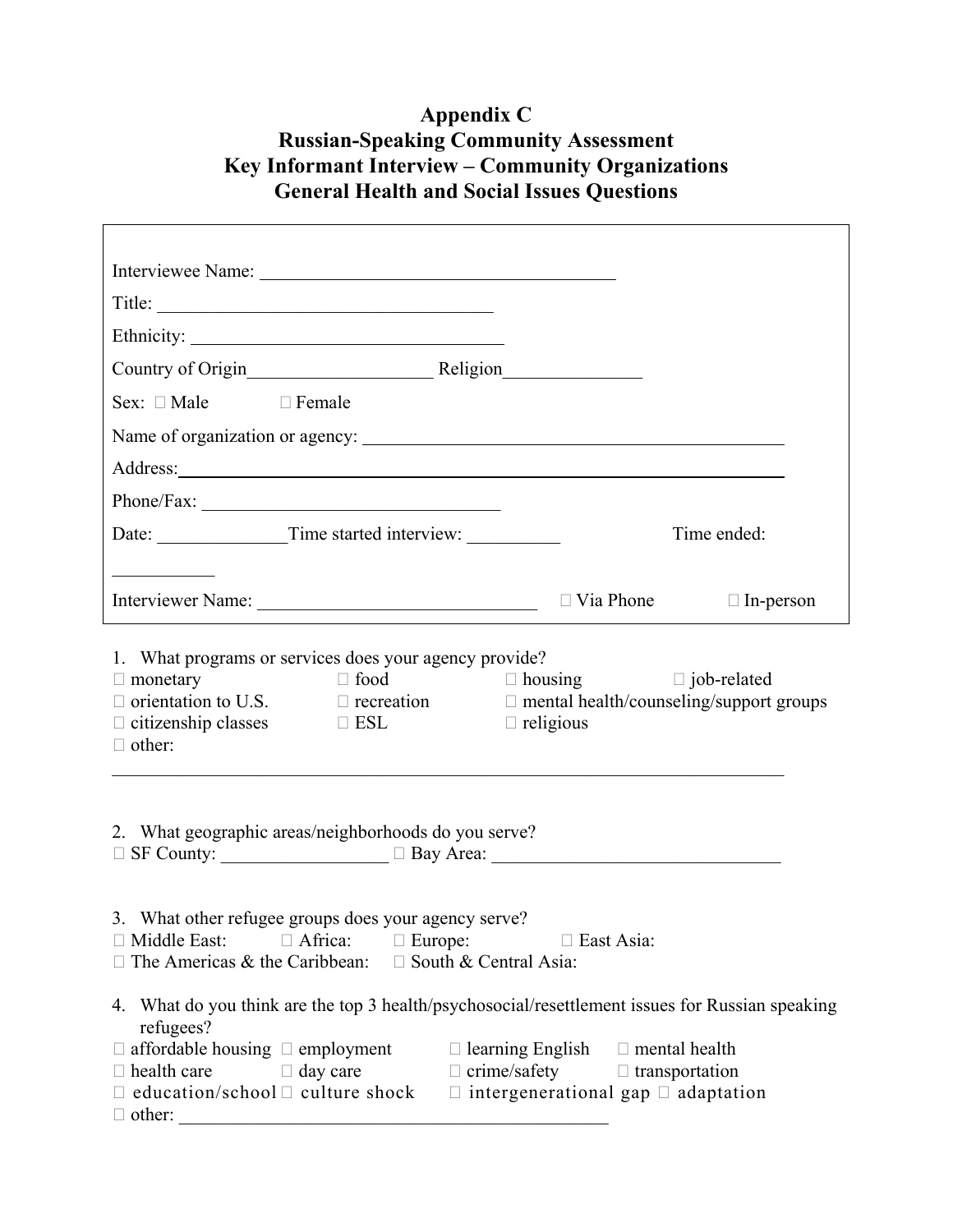- 5. What are the obstacles and/or barriers to addressing these issues?
- 6. What do you think are the strengths and assets of the Russian-speaking refugee community in the SF Bay Area?

(e.g. What are some of the ways they are coping with their new lives here? Any mutual support groups or assistance groups? Tight neighborhoods, extended families, a helping network to find jobs, child care, shopping needs, language needs?)

- 7. In which neighborhoods do many of them first settle? To where do they later move?
- 8. What are the expectations of newly arriving refugees concerning the assistance your agency provides?
- 9. Have you experienced any particular challenges working with Russian-speaking refugees? (e.g. health-related beliefs or practices, including health care seeking practices)
- 10. What are some cultural, social or political considerations in working with them?
- 11. What programs or resources in the community have been effective, or ineffective, in helping them resettle, or hindered them, and why?
- 12. Are they successful in becoming part of the community? Why or why not?
- 13. What other groups do you think we cold work with to develop programs for Russianspeaking refugee (i.e. existing Russian community)?
- 14. Any suggested needed services, collaborations or interventions? (What specifics would make them successful to reach Russians in particular?)
- 15. What are your perceptions of the RMC or Newcomers Program (Do you know of the RMC/N.P.? Any realistic/new ideas for N.P.'s role in the community and other services that could be provided? Other agencies that could work in coalition w/N.P.?):
- 16. Referrals/Other contacts you can recommend to us (what other agencies work w/Russians or individuals/ key informants should we contact), can help in distributing surveys to Russians, and follow-up issues:
- 17. Other observations/notes: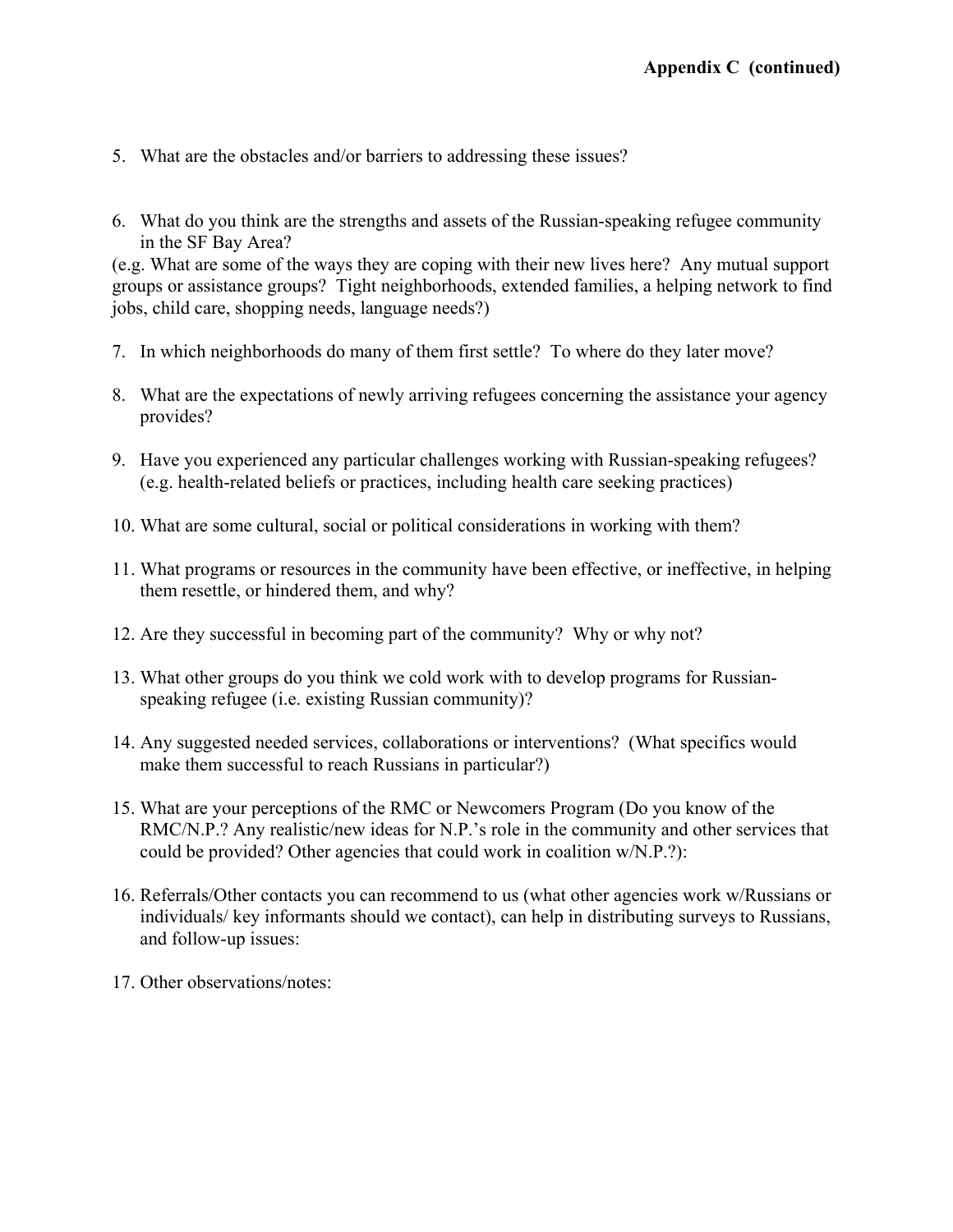# **Appendix D Russian-Speaking Community Assessment Key Informant Interviews - Health Provider Questions**

|                              | Interviewee Name:            | Title:                                                              |
|------------------------------|------------------------------|---------------------------------------------------------------------|
|                              | Agency/Address:              |                                                                     |
|                              |                              | Length of time working w/Russian-speaking community in current job: |
|                              | Ethnicity: Country of Origin |                                                                     |
| $Sex: \Box Male \Box Female$ |                              |                                                                     |
| Date:                        | Time started interview:      | Time ended:                                                         |
| Interviewer Name:            |                              |                                                                     |
| $\Box$ Via Phone             | $\Box$ In-person             |                                                                     |

## **GENERAL HEALTH**

- 1. What do you perceive to be the major health needs of Russian-speaking refugees initially arriving in the U.S. during their 1<sup>st</sup> few months, and later in their resettlement (after one year or more)? (e.g. TB treatment, orientation to the health care system, preventive health, dental care, family planning, maternal/child health, nutrition, mental health care or chronic conditions, communicable diseases, etc.)
- 2. To the best of your knowledge, what are some of the barriers to Russians receiving medical care and health education?
- 3. What do you suggest as a way to address these barriers?
- 4. What major health concerns are they self-reporting?

## **MENTAL HEALTH/SOCIAL SUPPORT**

- 1. Do RMC providers typically screen for mental health needs?
- 2. What, in your opinion, are the major mental health problems among Russian-speaking refugees in the U.S.?
- 3. Which mental health services offering support to Russian-speaking refugees are you familiar with?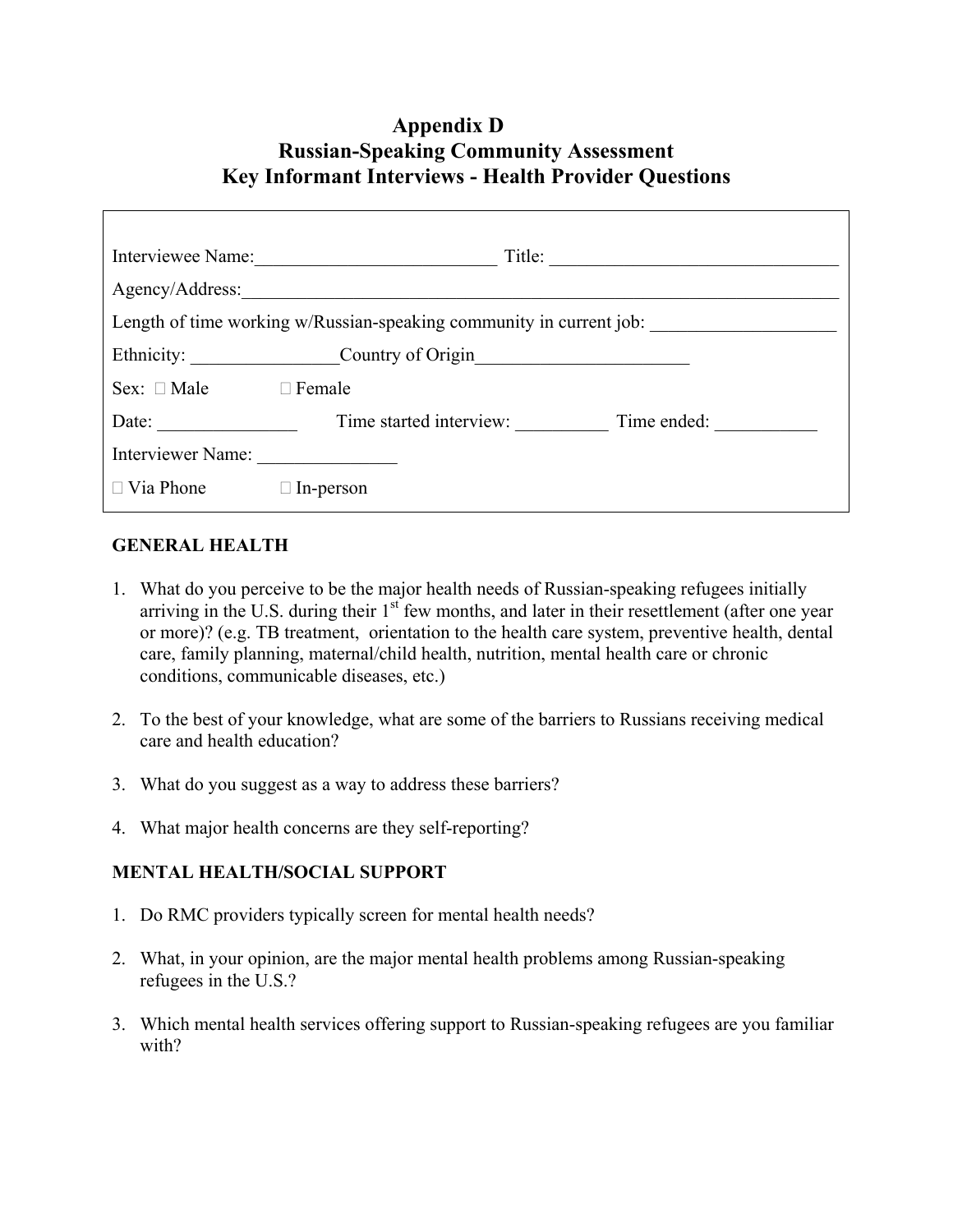- 4. Do you, or anyone else you work with (e.g. interpreters), refer Russian-speaking refugees to any of these services?
- 5. If Russian-speaking refugees with mental health needs are not seeking help, why do you think this is? (cultural/religious barriers, lack of information, fear, stigma, poor access, other)
- 6. Can you suggest ways of overcoming these barriers and dealing with mental health problems of Russian-speaking refugees?
- 7. Do you think they want mental health providers from their country of origin or U.S.?
- 8. Based on your knowledge of Russian-speaking refugees, what could you identify as their primary means of social/psychological support? (e.g. What are some of the ways they are coping with their new lives here? Any mutual support groups or assistance groups? Tight neighborhoods, extended families, a helping network to find jobs, child care, shopping needs, language needs?)

# **FAMILY PLANNING**

- 1. What methods of prescription and OTC contraception do Russians commonly use (back in home country vs. U.S.)?
- 2. Are Russian-speaking refugees informed about how these methods prevent a pregnancy? (how they work, how they are used, do they think they work well, do they think they are safe?)
- 3. Which person(s) do you think would influence their decisions to use contraceptives and a particular method? (e.g. spouse, partner, parent, sibling, friend, health professional, etc.)
- 4. If Russian-speaking refugee women in the U.S. do not use reliable family planning methods, why do you think this is?
- 5. What kind of help do you they would like with family planning in the U.S.?
- 6. What do they feel is the ideal family size? I their country? In the U.S.?

# **PREVENTIVE CARE**

- 1. Do they appear to be knowledgeable about preventive health strategies available in the U.S.? (e.g. BSEs, CBE's, mammograms, pap smears, childhood immunizations, prenatal care, dental check-ups, avoiding substance abuse, including tobacco, alcohol, caffeine, domestic violence?)
- 2. Do they seem aware of how these work to maintain good health, what is involved and the importance of these services?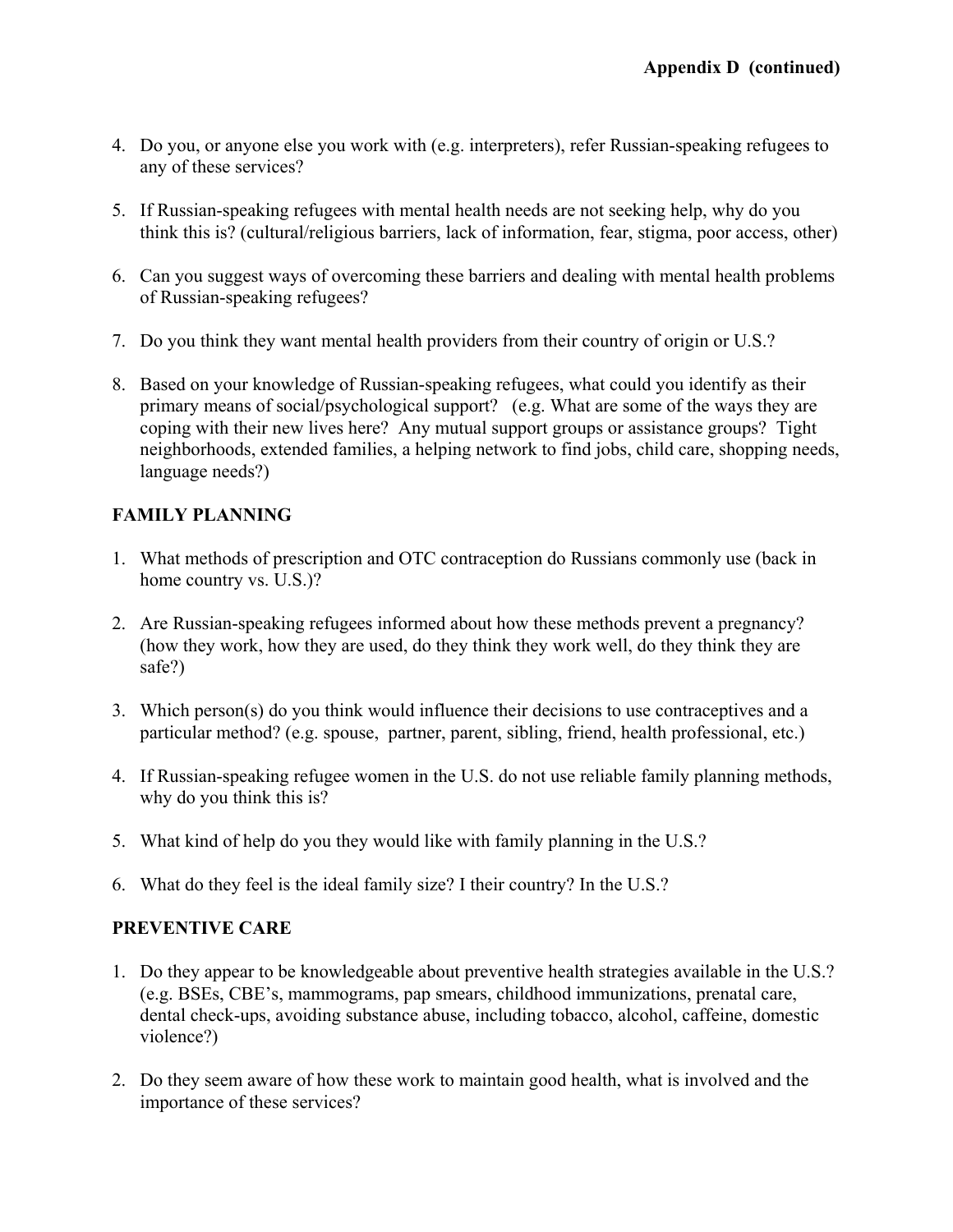- 3. Do many Russian-speaking refugees utilize preventive services here in the U.S.? Who uses which services?
- 4. What are their attitudes/beliefs about smoking?
- 5. What are some helpful strategies to address smoking (e.g. cultural, family issues)?

# **HEALTH EDUCATION ISSUES**

- 1. What do you think Russian-speaking refugees would like information on (or have expressed interest in)?
- **prenatal care**  $\Box$  tests offered during pregnancy  $\Box$  nutrition
- $\Box$  infant and child care  $\Box$  family planning and women's reproductive health
- $\Box$  care for the elderly  $\Box$  care for specific chronic complaints
- mental health/social support  $\Box$ psychosomatic health issues
- $\Box$  substance abuse  $\Box$ smoking cessation  $\Box$ infectious diseases
- $\Box$  other (specify):
- 2. How do you think Russians would most like to receive health education information?
	- $\Box$  Phone consultation or phone information line
	- Through the media (please specify): \_\_\_\_\_\_\_\_\_\_\_\_\_\_\_\_\_\_\_\_\_\_\_\_\_\_\_\_\_\_\_\_\_\_\_\_\_\_\_\_\_\_
	- □ One-to-one consultation
	- $\Box$  Have written materials in Russian in the clinic/doctor's office or other agencies
	- Provide a class or support group (please specify topics): \_\_\_\_\_\_\_\_\_\_\_\_\_\_\_\_\_\_\_\_\_\_\_\_\_
	- $\Box$  Hold community meetings
	- $\Box$  Other (please explain):

# **OTHER ISSUES**

- 1. Have you experienced any particular challenges working with Russian-speaking refugees? (e.g. Cultural, social, political or health-related beliefs or practices, including health care seeking practices)
- 2. What other groups do you think we could work with to develop programs for Russianspeaking refugees e.g. existing Russian community, community agencies, health programs)?
- 3. Referrals/Other health providers in the community you can recommend to talk with us, other follow-up issues?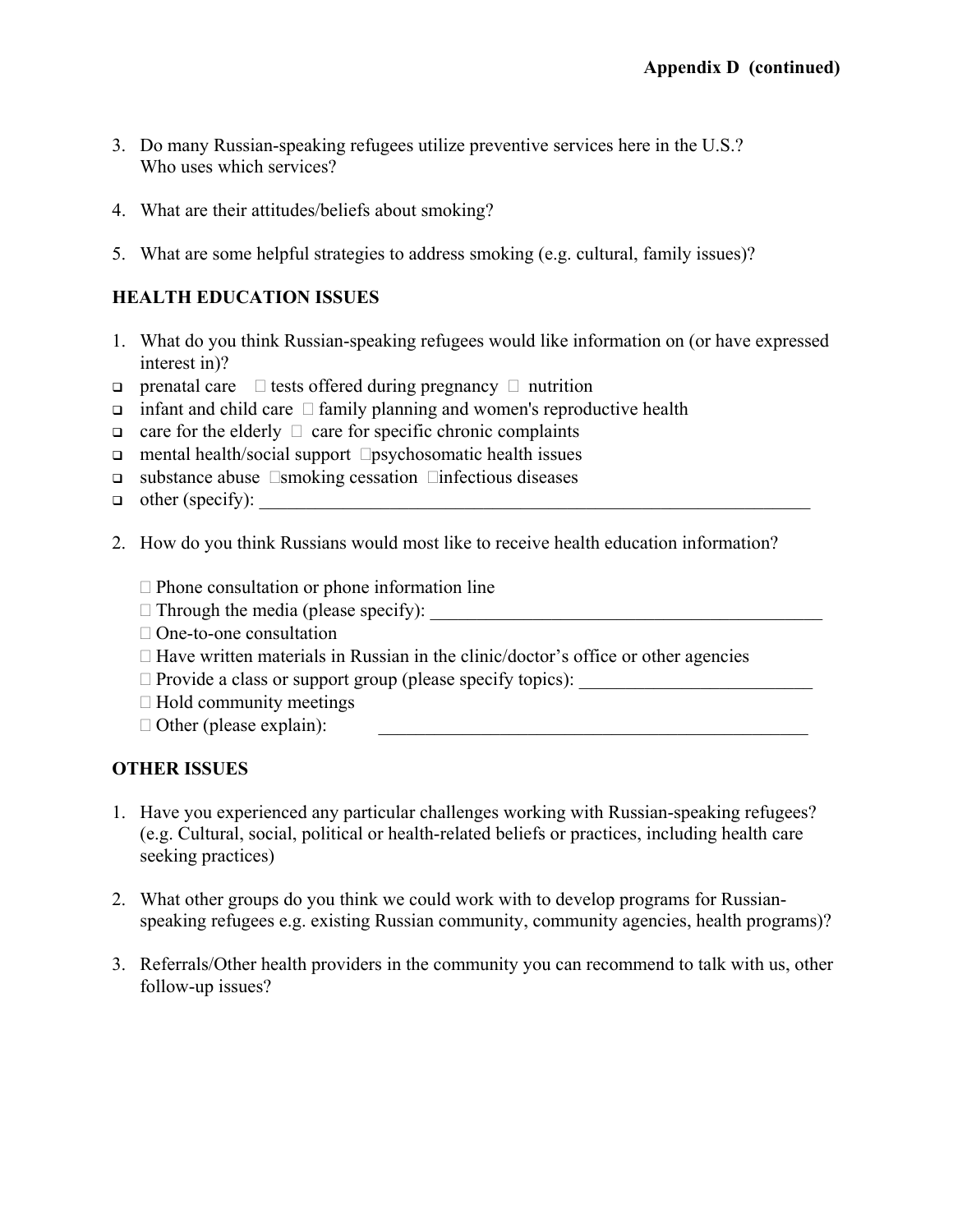# **Appendix E Russian-Speaking Community Assessment Key Informant Interview - Social Service Provider Questions**

# **Overall Objectives:**

1. To inquire about specific environmental and social conditions which indirectly or directly affect the health of people in the RSR community.

2. To understand the comparative vulnerability of certain age groups in that population.

3. Clarify the role and (self) perceived services which that agency provides.

4. Describe the constraints and/or frustrations which the service agency experiences in trying the meet the needs of the RSR community.

5. Express how the RSR community prioritizes its own social service needs, as they relate to health.

6. Introduce and inform the agency about Newcomers Health Program.

# TOPIC CHECKLIST

- 1. Housing: Availability; Expectations; Security
- 2. Environment of the Home
- 3. Heat: Crowding; Water; Sanitation
- 4. Acculturation: Community cohesion; Integration (self imposed isolation or attempts at integration); Self help to aid acculturation; Outside aid to acculturation and how accessed
- 5. Faith support: Role of the faith community; Support by the faith community; Services;
- 6. Sources of Information: How accessed, by what medium; Information seeking practices
- 7. Outreach: How; What groups are left out; What attempts have been made to reach marginalized groups
- 8. Gang activity: Prevalence; Alternative outlets for youth; Actual versus perceived threat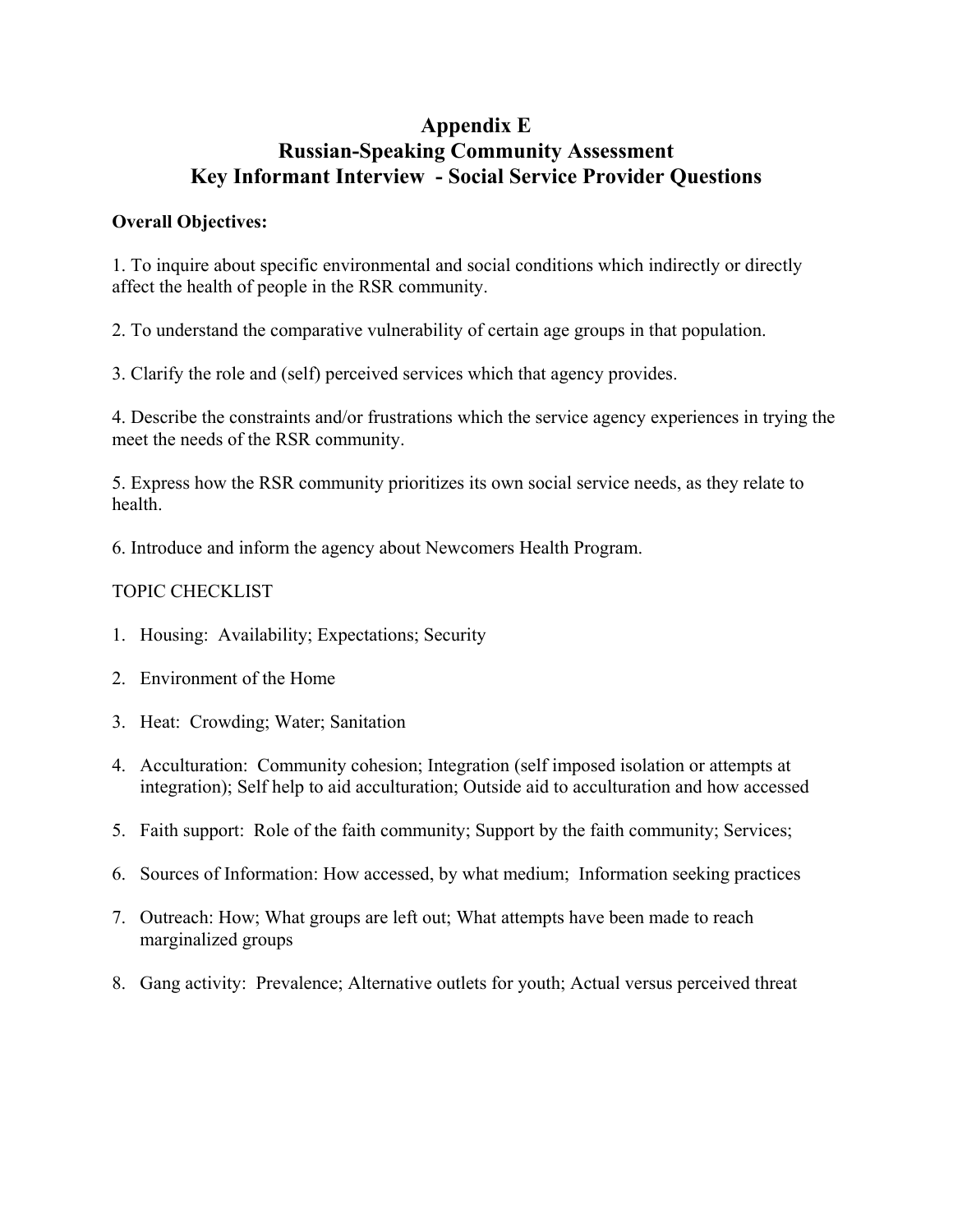# **Appendix F Russian-Speaking Community Assessment Key Informant Interview - Across Agency Questions**

| Russian Language Services Available? Yes/No |
|---------------------------------------------|
| $\sim$ $\sim$                               |

## **Questions**

1. What are the 5 most common reasons refugees seek assistance in this agency?

2. What is the process for processing refugee requests for assistance?

3. Do you have a designated person in the agency that works with the Russian speaking population?

4. Can you estimate what percentage of your clients are from the Russian speaking refugee or immigrant population in San Francisco?

6. Have your Russian speaking clients indicated whether they found the services helpful?

7. How do the RSR find out about your agency?

8. Are there particular constraints on your agency's ability to deliver services to the RSR population?

9. How do the RSR community expectations of your agency's services match actual services?

10. Does your agency have a referral system?

11. How would you rate your services to the RSR population. Equal to other community groups, better, would like improvement, don't know.

12. What do you believe is your agency's most effective service the RSR community? To other populations?

13. Did you know about Newcomers Health before this interview?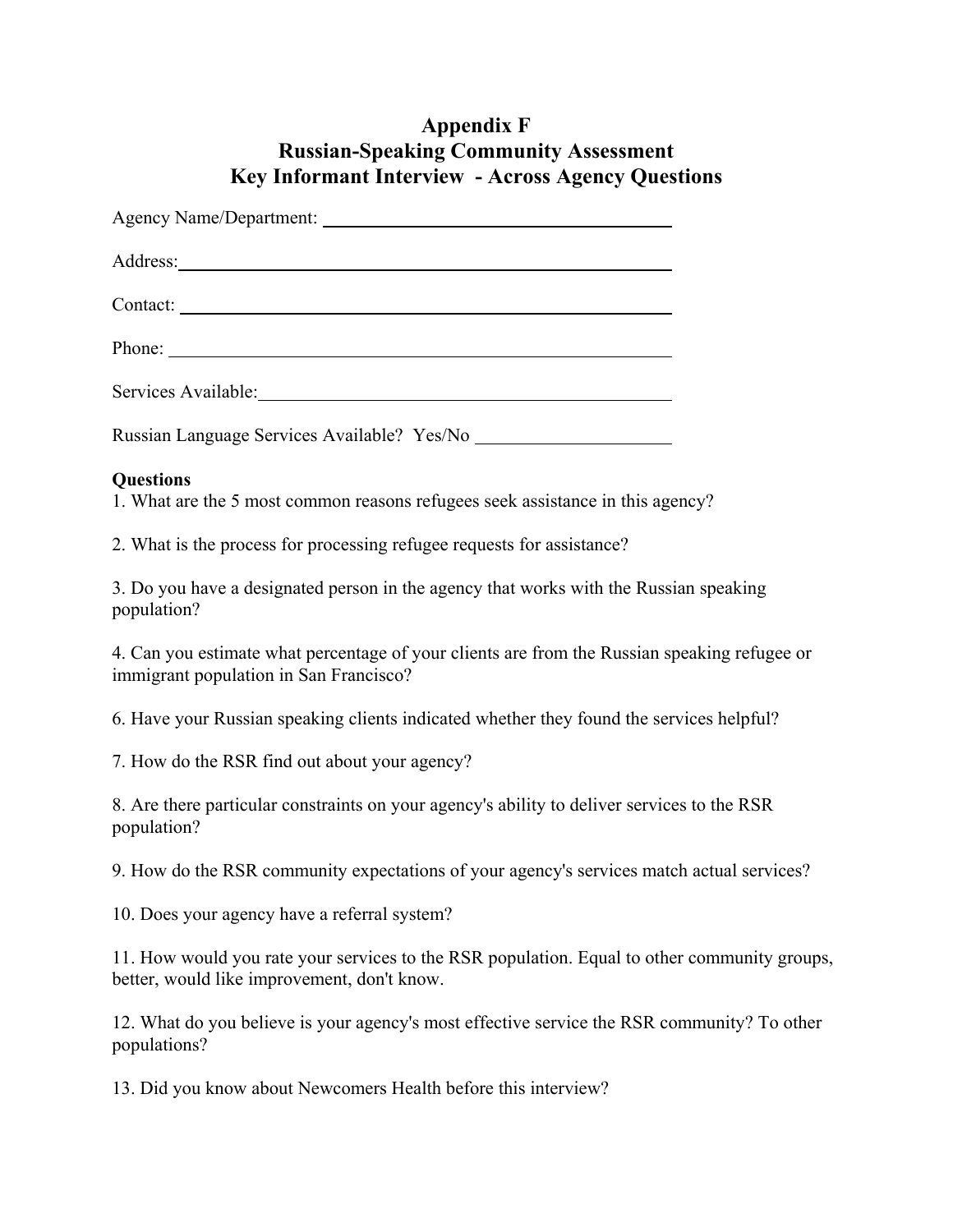# **Appendix G SUNSET Russian Tobacco Education Project Key Informant Questions**

# **Questions**

1. How do you work with Russian speaking newcomers? How many do you work with?

2. Estimate the number/percent of Russian newcomers who smoke through your contacts. Describe this population of smokers:

 $\Box$  age  $\Box$  income (low, middle, high)  $\Box$  other unique characteristics

- 3. What are the attitudes and behaviors related to tobacco use? Follow up questions: How about when gender and/or acculturation levels differ? (acculturation is how well someone has assimilated into American society)
- 4. Is it common to smoke in the home? (where, when, by whom etc.) Even if there are children present?
- 5. Are there areas in the community where Russian speaking Newcomers smoke in public places? Please identify and describe them:
- 6. What is your opinion of the Russian speaking community's tolerance toward smoking in public places or selling tobacco to minors?
- 7. What are some of the challenges/barriers to the success of this proposed program?
- $\Box$  Historical?  $\Box$  Political?  $\Box$  Economic?  $\Box$  Cultural?  $\Box$  Other?
- $\Box$  How do we overcome these?
- 8. What strengths does your community have which would facilitate the success of this program?
- $\Box$  Historical?  $\Box$  Political?  $\Box$  Economic?  $\Box$  Cultural?  $\Box$  Other?
- $\Box$  How can we build on these?
- 9. Is there anything else you can tell us that will help us understand the tobacco-related issues facing this community? Please describe: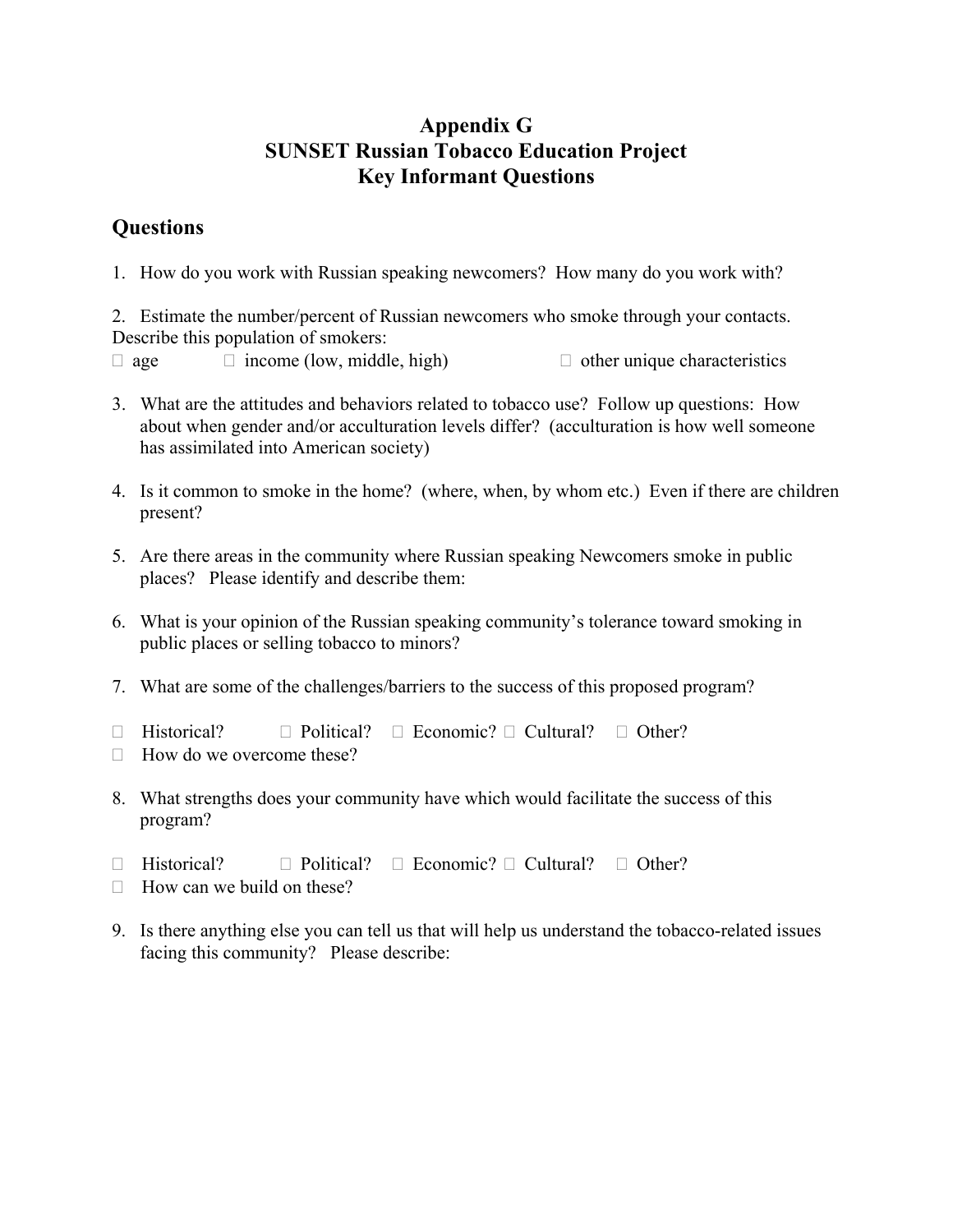# **Appendix H Russian-Speaking Community Assessment Focus Group Questions**

## **Introduction**

I would like to welcome all of you to our discussion today. We thank you for taking the time to talk with us. My name is and (introduce all team members). We are all graduate students at San Francisco State University in Public Health and are working with Newcomers Health Program. We are conducting activities with the Russian-speaking community and want to listen to what health concerns you may have. It is our intent to use the information that you share with us today to provide your community with relevant health information and services. You were selected because you represent the newcomer Russian-speaking community. For data collection purposes, this session will be recorded. However, no information will be linked to you or your names specifically. Do you have any questions or concerns before we begin?

- **1. Let's go around the room and find out everyone's name and how long you have lived in San Francisco.**
- **2. Our program would like to provide health information and improve the overall wellbeing of the Russian newcomer community. What suggestions do you have for us?**
- **3. Moving to San Francisco has been a special experience for each of you and your families. What are some of the things you like most about your life here? What are some of the things you like least about life here?**   *Probing: What are some of the ways you are adjusting to life here?*
- **4. What are the top three illnesses among Russian-speaking newcomers who you know?**
- **5. If someone you know is feeling sick, what would you tell them to do? If someone you know feels "blue" or sad, what would you tell them to do?**   *Probing: Where would you tell them to go?*
- **6. How or where do you get health information?**  *Probing: if they come up with answers, then can suggest. TV, radio, newspapers, friends, adult children/grandchildren, doctors, nurses - - If media, which newspapers, tv shows, radio stations, etc.*
- **7. What do you know about the health problems of people who smoke cigarettes? What do you know about the health problems or people who live or work with smokers?**  *Probing: Do you know anyone now who is ill because of smoking? Who quit smoking? If so, how did they quit?*
- **8. Does anybody have anything else they would like to talk about that we have not already discussed?**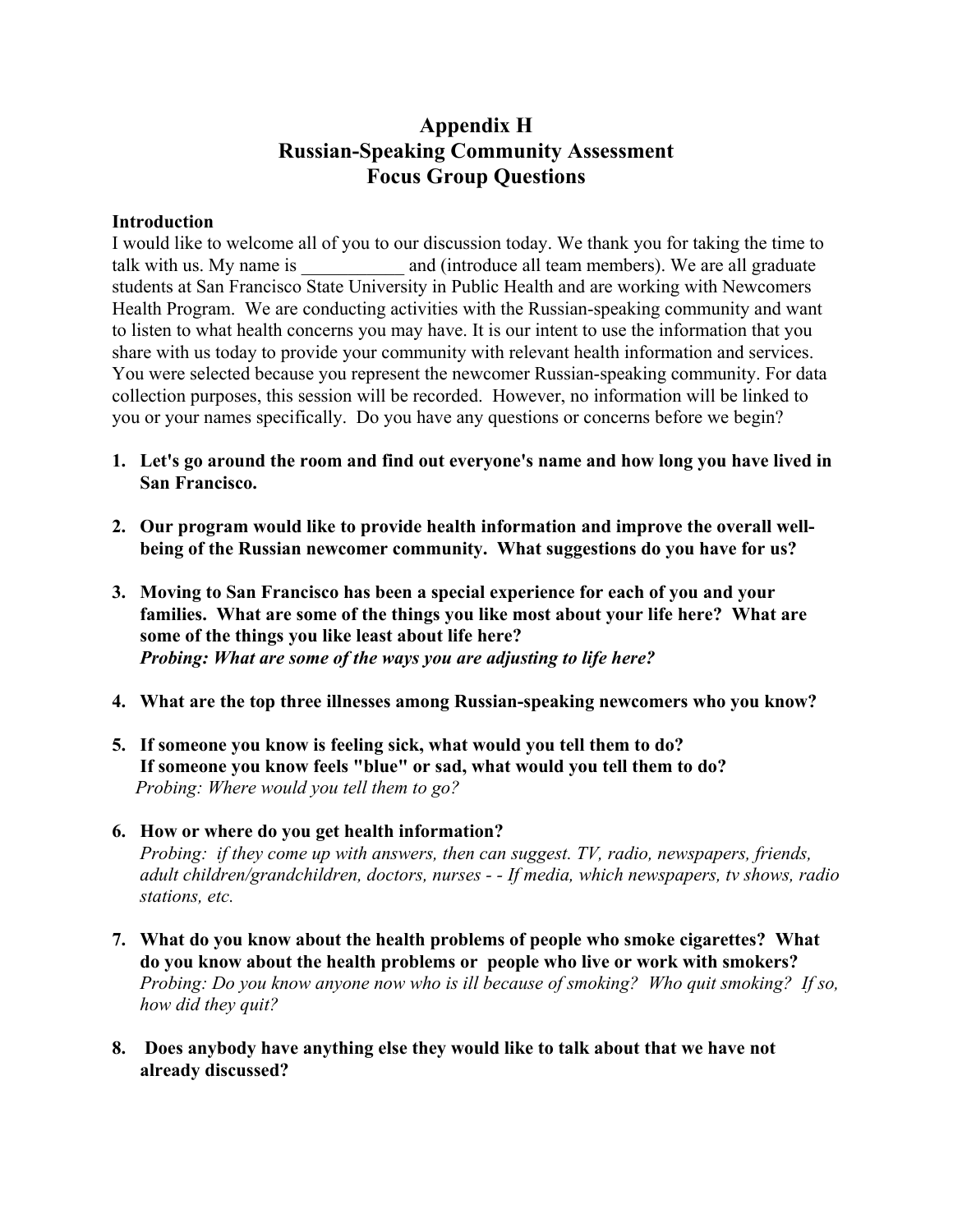# **Appendix I SUNSET Russian Tobacco Education Project Focus Group Questions**

## **Questions:**

1. How many smokers are in your family?

2. What have you heard about secondhand smoke?

3. Finish this sentence: Your Russian friends think that smoking is....

4. What are the most effective messages for attracting people's attention to tobacco-related issues?

(A follow up question can be tailored to the specific issue you have in mind.)

5. What are the most important things that we should keep in mind when developing tobacco education materials and programs for your community?

6. What are the best places for sharing information in your community?

7. What is the most effective format for communicating with your community: videos, posters, pamphlets, radio announcements, music, community events, spokespersons such as sports and/or entertainment figures?

7. Which radio and television stations do you and your friends listen to/view?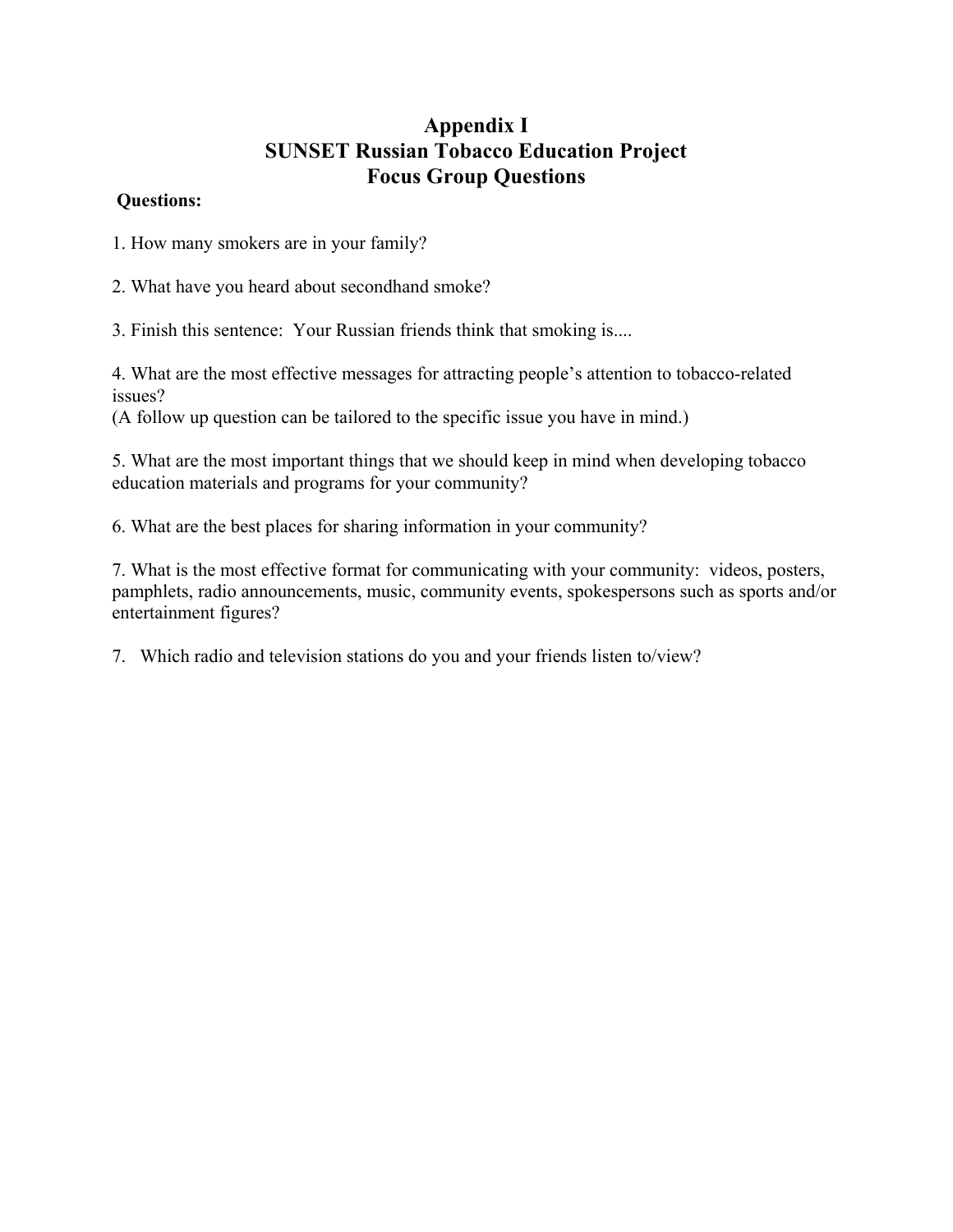# **Appendix J Russian-Speaking Community Assessment List of Key Informants**

Arinkoff, Elena (1999). Case worker at Diocese Outreach.

Baylin, Marina (2002). Health at Home Agency, San Francisco Department of Public Health

Boyko, Nina (1999) Refugee Medical Clinic, Newcomers Health Program

Buick, Nick (2002). Director of Russian American Community Services.

Dubon, Lisa (1999). San Francisco Department of Human Services.

Flom, Zinovy (2000). Former Program Assistant, San Francisco Senior Center.

Goldenshteyn, Irina (1999). Catholic Charities of San Francisco.

Greenberg M.D., Lisa (1999). Jewish Family and Children's Services, Émigré Department.

Grzhonko, Leonid (2000). Board Member, Jewish Community Center of San Francisco; Board Member, Jewish Family and Children's Services.

Hoover, Diana (1999). Richmond Area Multidisciplinary Services (RAMS).

Johnson, M.D., Lisa (1999). Medical Director. Ocean Park Health Center.

Lipson, Juliene G. (2000). Culture and Nursing Care: A Pocket Guide. UCSF School of Nursing, UCSF Nursing Press, 2000. (Chapter by Luba J. Evanikoff.)

Litt, Barbara (1999). Jewish Community Center, Russian Émigré Department.

Margolin, Rabbi (2000). Director, Techia Corporation (non-profit religious organization); Founder, Institute of Leaders of Immigration; Editor, "Jewish World" (Russian language paper).

McGirr, RN, MPH, Kevin (1999). Department of Public Health, San Francisco.

Mednikova, Marsha (1999). Richmond Area Multidisciplinary Services (RAMS).

Mogilev, Bella (2000). Health Interpreter, Newcomers Health Program, Refugee Medical Clinic

Nisenzon, M.D. Boris (2000). Board Member, Colleague (Organization of retired doctors from FSU); Board Member of Active Longevity (a Russian Jewish seniors organization); Foreign Medicine Correspondent, "Doctor's Gazette" (Moscow paper), and many other Russian newspapers.

Obosky, Diana (1999) Case manager. Mt. Zion Outpatient Services.